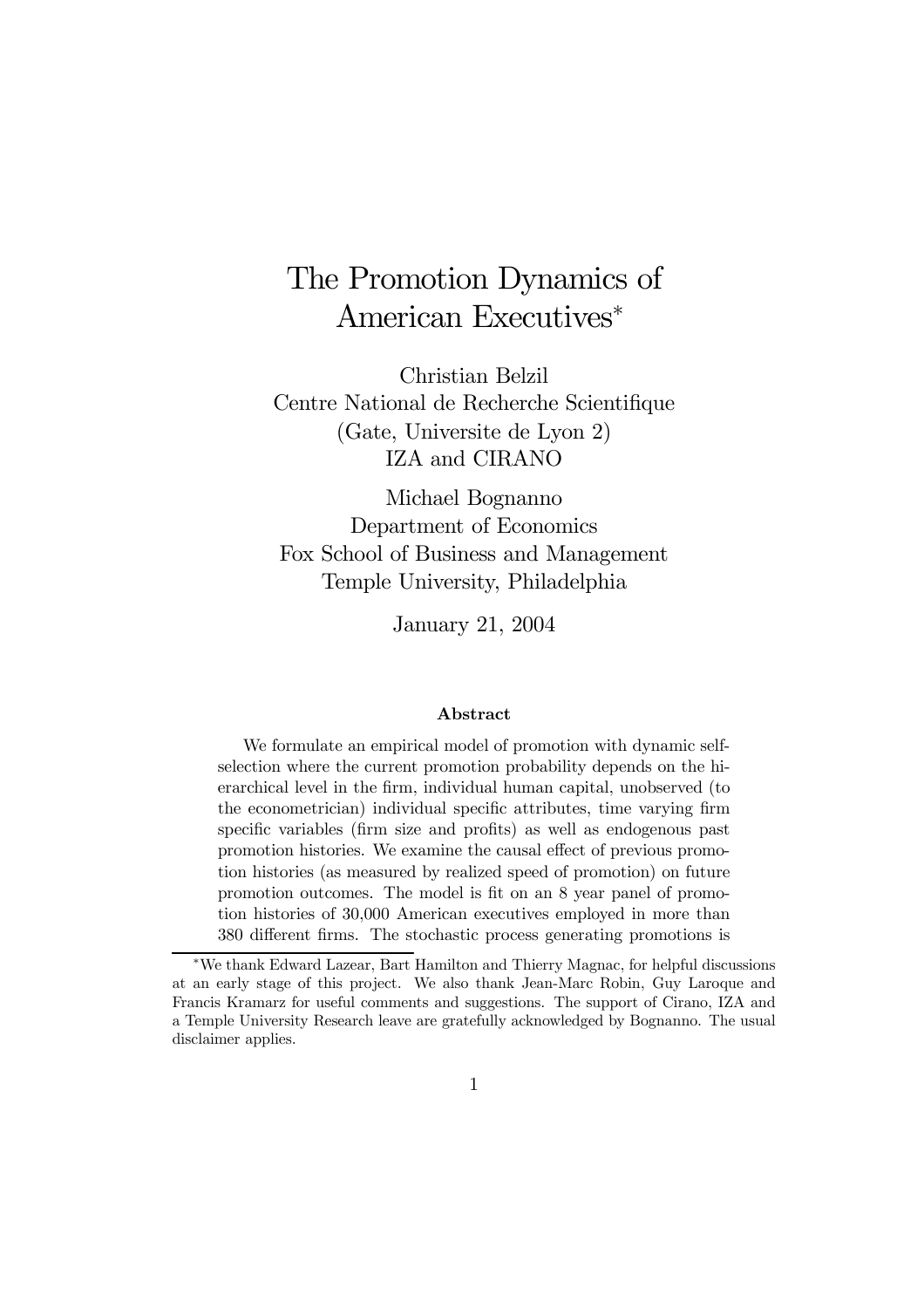weakly correlated with standard human capital endowment variables (age, schooling and tenure). It may be viewed as a series of promotion probabilities which become smaller as an individual moves up in the hierarchy and is primarily explained by individual (or firm) specific factors other than measured human capital. We also find that, conditional on unobservables, the promotion probability is only mildly enhanced, on average, by the speed of promotion achieved in the past (a structural fast track effect). However, we find the existence of a relatively high cross-sectional dispersion in the effect of past promotion histories and we are able to provide an explanation for this relatively high dispersion. In general, the magnitude of the individual specific effect of achieved speed of promotion is inversely related to accumulated human capital (schooling and tenure). We believe that these findings are consistent with the hypothesis that the signaling aspect of past promotions is stronger for those who are less educated and stronger for those who are relatively new in a firm. We also find that a negative correlation between current promotion and past speed of promotion cannot be ruled out for a portion of the population, and we are able to relate this finding to the "Peter Principle".

JEL Classification: C33, J41, M5, M51

## 1 Introduction

Personnel economics is one of the fastest growing fields of modern economics (Lazear 1999). It concerns the strategies that corporations use in governing their internal labor markets and the performance incentives created. Because incentives are promotion-driven to an important extent in corporate hierarchies, the subject of promotion is one of key importance in personnel economics. The theoretical connection between promotions and wages appears in tournament (Lazear and Rosen 1981, Rosen 1986), human capital (Carmichael 1983 and Prendergast 1993) and learning (Chiappori and Salanie 1999) models. Other recent models incorporate multiple factors, including learning about workers' ability over time, acquisition of human capital onthe-job and job assignments to explain empirical results about wage and promotion dynamics (Bernhardt 1995 and Gibbons and Waldman 1999).

In recent theoretical models, the link between early career results and subsequent promotions (often referred to as a "fast track" when early promotions increase the pace of later ones) is a central element. Statistically, the notion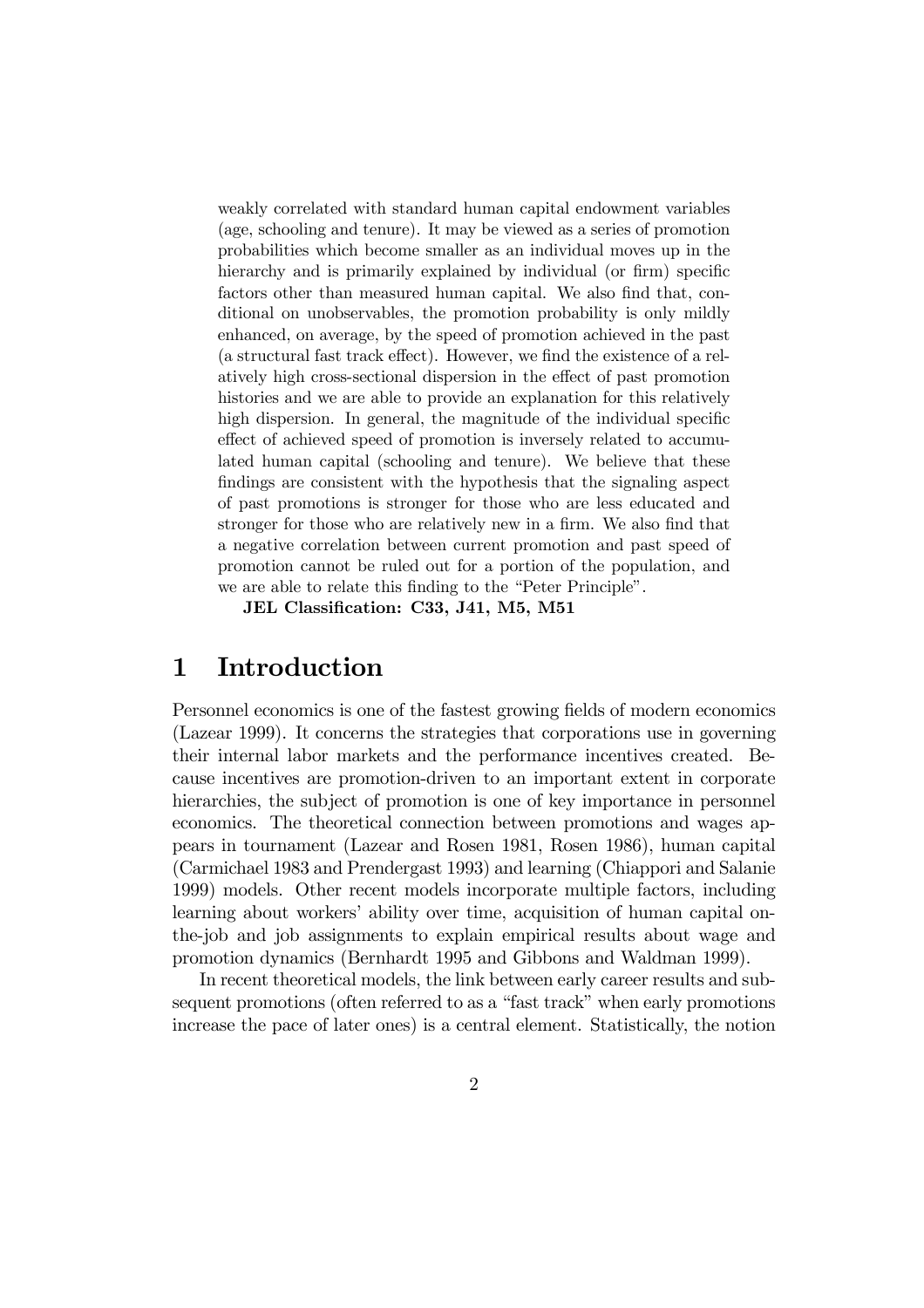of a fast track is equivalent to the existence of serial correlation in individual promotion histories.<sup>1</sup> The potential existence of fast tracks suggests that the stochastic process that generates promotion outcomes may be inherently dynamic. Fast tracks are suggested in theoretical work by Bernhardt and by Gibbons and Waldman. In Bernhardt, firm's exploit able workers that are not identified as able in the outside labor market. Promotion signals ability publicly. The workers who get promoted quickly are publicly identified as able and are awarded subsequent promotions, even before perhaps more able workers whose ability remains hidden to the outside labor market. In this way, fast tracks result, even after controlling for worker ability.

Through a different mechanism, fast tracks result in the modeling of Gibbons and Waldman even when worker ability is common knowledge. Workers with more innate ability are simply promoted more quickly initially and spend less time in subsequent levels because of faster growth in their effective ability. Effective ability is a function of both innate ability and experience. It is ability, as opposed to asymmetric information regarding ability, which is creating the fast track.

While most recent influential contributions to personnel economics remain theoretical, a small but expanding empirical literature on promotions also exists. As of now, the empirical literature is dominated by studies based on personnel records of a single firm. These include papers by Ariga, Ohkusa and Brunello (1999), Baker, Gibbs and Holmstrom (1993, 1994a, 1994b), Chiappori, Salanie and Valentin (1999), Lazear (1992), and Seltzer and Merrett (2000). The promotion-wage growth link is well established in Lazear (1992) and Baker, Gibbs and Holmstrom (1993). Up to now, a major focus of the empirical literature has been the promotion/wage growth link.2 The existence of fast tracks has also been investigated empirically. Evidence of promotion fast tracks was found in Ariga, Ohkusa and Brunello's singlefirm Japanese study, in Baker, Gibbs and Holmstrom's (1994b) study of a medium sized US service sector firm and in the Seltzer and Merrett's study of the Union Bank of Australia.

<sup>&</sup>lt;sup>1</sup>Because of the link between promotion and wage growth, serial correlation in promotion outcomes will typically imply serial correlation in wage growth.

<sup>&</sup>lt;sup>2</sup>Using thirteen years of personnel records from a large durable goods manufacturer, Lazear found that the wages of workers fell after spending seven years in the same position, while job change resulted in higher current wages and later wage growth. Baker, Gibbs and Holmstrom (1994,b) found that increasing position tenure and real pay are inversely related.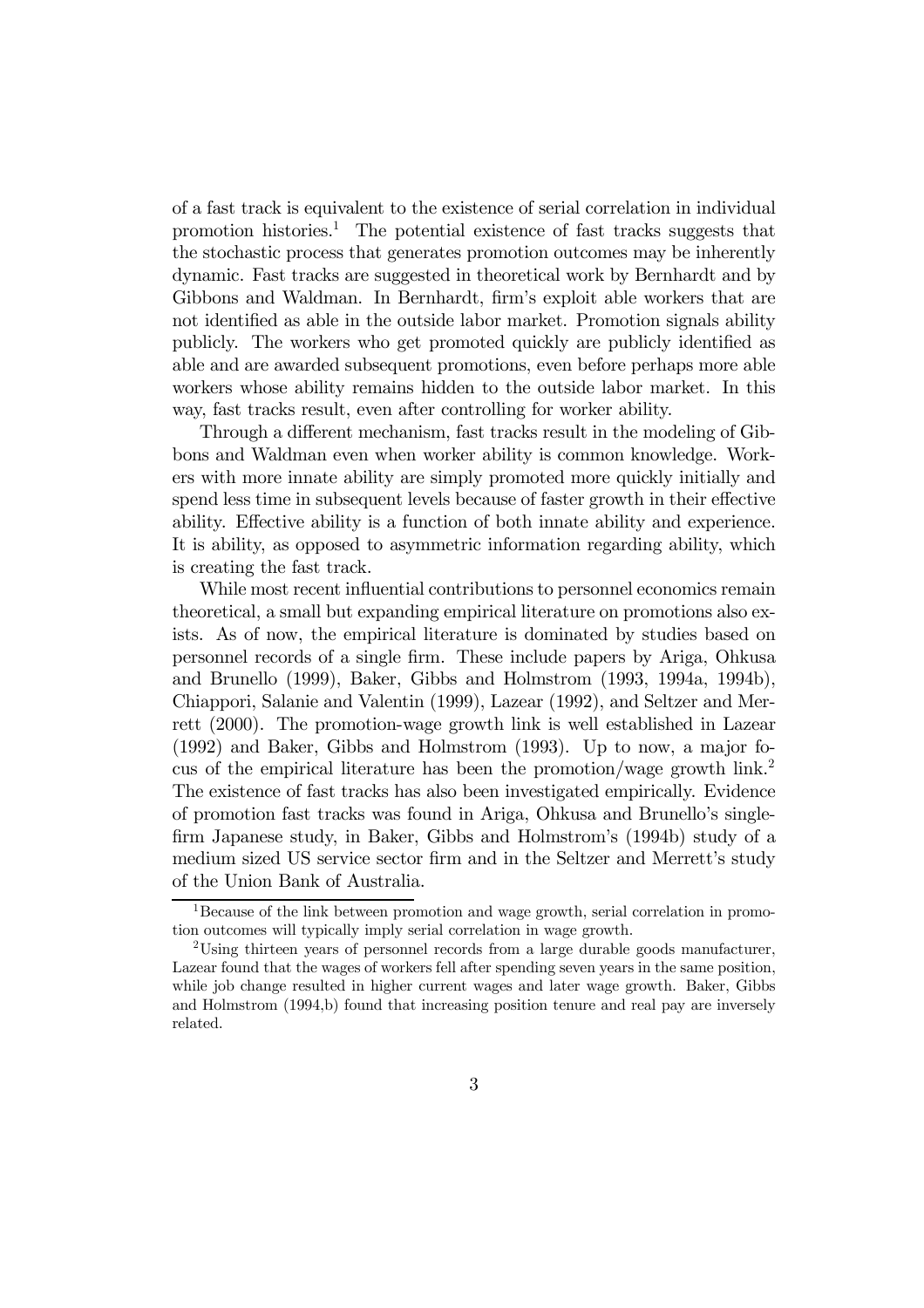Making both theoretical and empirical contributions, Chiappori, Salanie and Valentin (1999) examine promotions in a large French state-owned firm between 1960 and 1982. They develop a testable implication for wage dynamics, dubbed the "late beginner" effect, using a model of learning with downward wage rigidity that does not require observed worker output. They demonstrate that, conditional on an equal first period start-wage and last period end-wage, the worker who reaches the last-period's end-wage later in his career will have the higher expected ability and should have better future prospects. Chiappori, Salanie and Valentin (1999) find empirical support for this hypothesis. At the same time, without any conditional statement, they find that an "early starter" (i.e., as measured by high early wages) also enjoys better future prospects.

Finally, promotion dynamics have been analyzed in the sociology and management literatures.<sup>3</sup> Some stylized findings often cited include: (1) the importance of early career results on later promotion;<sup>4</sup> (2) the importance of education and advanced degrees on promotion;<sup>5</sup> (3) the importance of functional area and age in the attainment of a top executive position;  $(4)$ the disadvantage faced by new hires.7

Though good descriptive work on firm hierarchies exists, it is probably fair to say that the level of sophistication of the empirical work found in

5Howard and Bray (1988) found a college degree to be the best predictor of promotion. Forbes and Piercy (1991, p. 165) find that the time to the CEO position is reduced through higher levels of education. Useem and Karabel (1986) show the importance of earning a degree from an elite institution when the executive is not from elite social origins.

6Vroom and MacCrimmon (1968) found that promotion opportunities varied with functional area and were better in finance and marketing. Forbes and Piercy (1991, p.4) find the functional area backgrounds of CEOs to vary by industry. They also find with regards to eventual CEOs that the time to reach various top positions in the organization varied by functional area (p.145) and provided evidence of age varying systematically with career level (p.144). For example, CEOs reached a top management position by age 47 on average and none reached this level after age 58. Out of 230 CEOs, none were promoted to the CEO position later than age 65, the mean age was 50.

 $7$ Forbes and Piercy (p.5) note that successful top executives spend most of their careers within the same firm. Tuckel and Siegel (1983) find most CEOs to have spent their entire careers within one firm.

<sup>3</sup>For surveys see Forbes and Piercy (1991) and Rosenbaum (1984).

<sup>4</sup>Rosenbaum, J. E. (1979) finds that those promoted first were more likely to receive further promotions and to reach higher levels in the firm. Howard and Bray (1988) find that Bell System managers with more significant job challenges in years one through eight exhibited greater advancement at year twenty.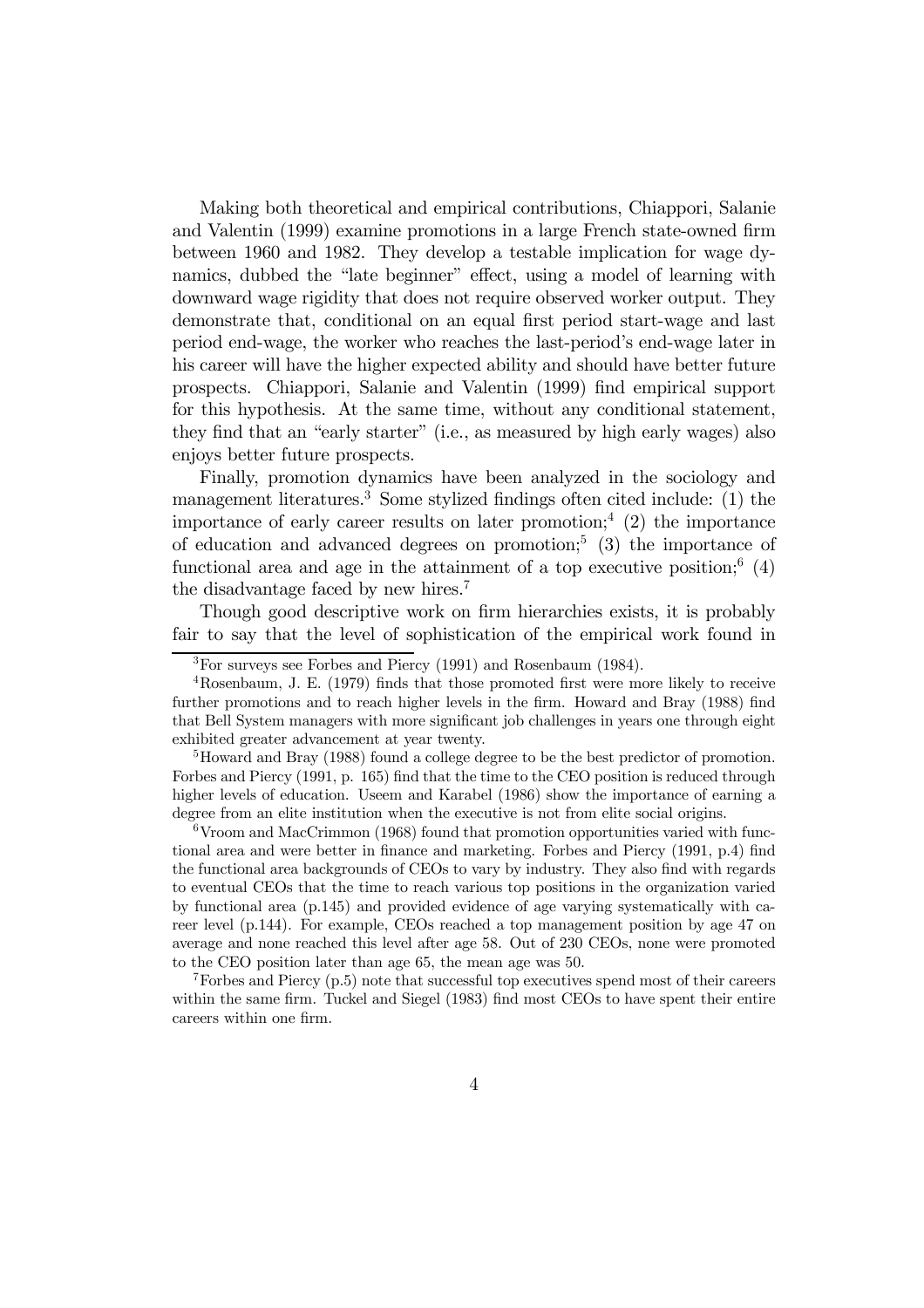the personnel economics literature is not commensurate with the level of sophistication of its theoretical foundations. The empirical literature may be criticized for at least two main reasons. First, as most empirical work is based on a single firm, the empirical results that models are being built around risk being idiosyncratic to the specific firms or occupations studied.8 Many of the stylized facts in the literature rely on a hand full of papers that await corroboration. As a result, and without more extensive studies using multiple firms, it is practically impossible to infer whether individual promotion histories are mostly explained by individual specific endowments or by firm heterogeneity.

Secondly, the literature is largely dominated by empirical strategies aimed at finding variables correlated with promotion outcomes. These include relative in-level wages, time since last promotion and measures of past promotion achievements. While finding variables correlated with promotion outcomes may be a useful step in the comprehension of promotion mechanisms in corporate hierarchies, economists should be reluctant to attribute a causal relationship between these indicators and promotion outcomes. In other words, in the presence of dynamic self-selection, the correlation between past promotion histories and subsequent promotion outcomes may be highly spurious.<sup>9</sup>

In the econometric analysis presented here, promotions may be viewed as a sequence of discrete outcomes driven by observed as well as unobserved (to the econometrician) individual and firm characteristics. Statistical analysis is complicated by the fact that unobserved attributes are career persistent and that, in a context where employers have imperfect information about individual workers, past outcomes may be used to "signal" worker ability. This implies that the serial persistence observed in individual promotion histories may be simultaneously explained by persistent unobserved heterogeneity, deemed a non-causal fast track in the sense that rapid promotions themselves are not causing subsequent promotions, as well as state dependence (Heckman 1981). In our analysis, we use the terminology of a "structural fast track" to refer to the statistical notion of state dependence. A rigorous analysis therefore requires that the dynamics of the stochastic process gener-

<sup>8</sup> In one of few multi-firm studies, Bognanno (2001) investigates implications of tournament theory using the same US panel data used in this paper.

<sup>9</sup>Recent papers that model dynamic self-selection in human capital accumulation include Keane and Wolpin (1997), Eckstein and Wolpin (1999), Belzil and Hansen (2002), in a structural framework and Cameron and Heckman (1998 and 2001) in a reduced-form framework.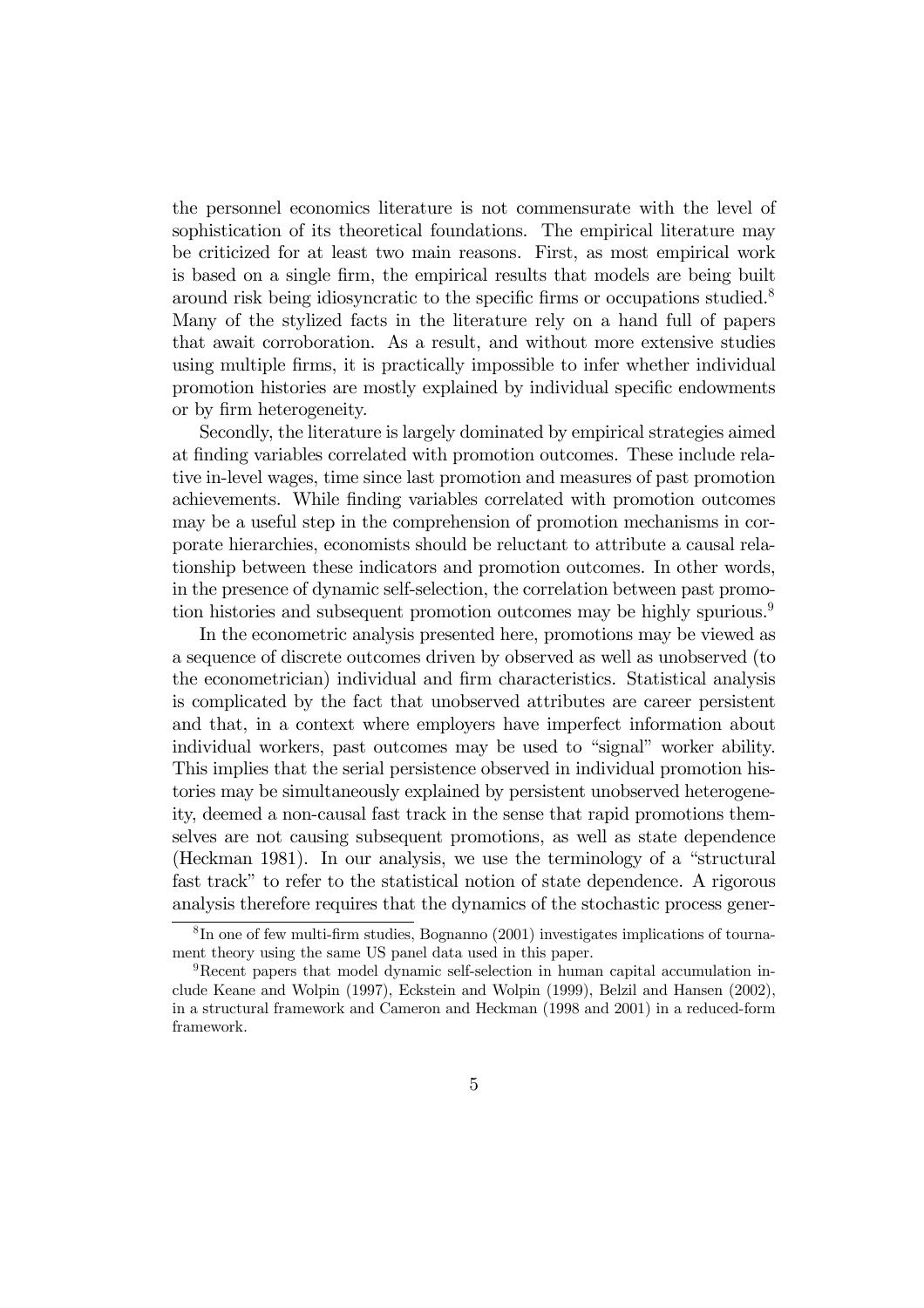ating promotions and the endogeneity of the initial conditions be taken into account.

This paper examines the promotion dynamics of American executives across large corporations. We estimate a dynamic reduced-form model of career promotion outcomes using an employer-employee panel of 385 of the largest corporations in the U.S. The paper provides an empirical picture that it is not idiosyncratic to one or a small group of firms. However, using data across firms comes at the cost of introducing multi-dimensional heterogeneity which is often not accounted for in applied work. The econometric model allows for the following features:

- Promotion probabilities are a function of individual observed human capital endowments (age, schooling and tenure)<sup>10</sup>;
- Promotion probabilities are potentially affected by firm size and firm profits;
- Promotion probabilities are potentially affected by past promotion histories and, more precisely, by the speed of promotion achieved up to the present period (the notion of a structural fast track);
- Promotion probabilities are potentially affected by the current level, given individual specific endowments;
- Promotion probabilities are affected by time persistent individual unobserved factors such as ability, motivation as well as firm specific unobserved factors (the notion of a non-causal fast track);
- Both the initial speed of promotion and the initial level in the firm (measured at the start of the sampling period) are endogenous. They are affected by individual unobserved heterogeneity correlated with unobserved heterogeneity affecting promotion outcomes;
- The distribution of unobserved heterogeneity is allowed to depend on the number of sampling periods each individual is observed. This allows us to control for panel attrition bias which could arise in the presence of endogenous mobility or other sampling problems.

<sup>10</sup>While it is widely recognized that the more educated also experience higher wage growth, the causal effect of schooling on post schooling human capital investments is rarely investigated. However, as we allow education to allow for promotions in the present framework, we implicitely allow schooling to affect wage growth.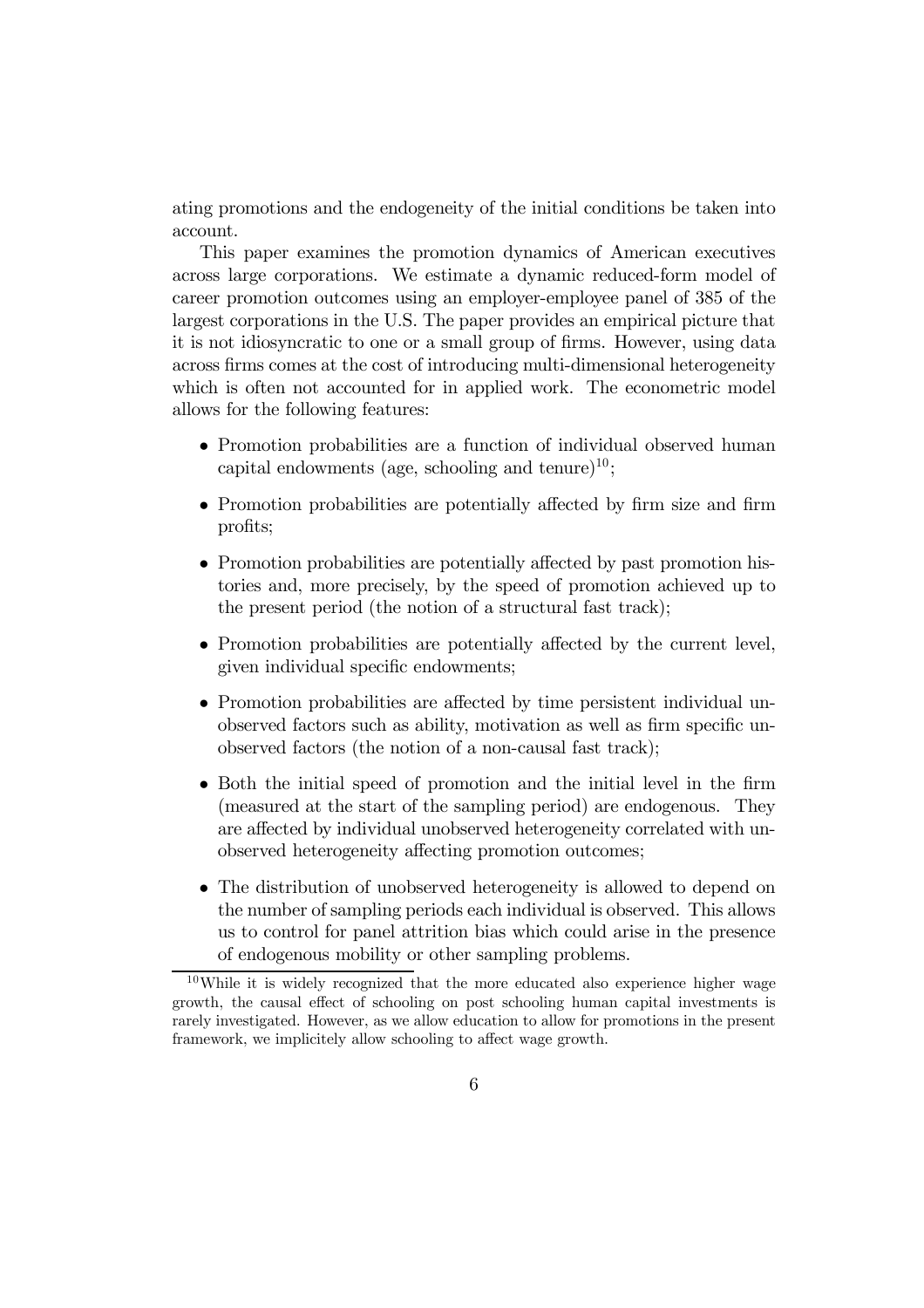After a thorough review of the empirical literature, we can assert that our model is the most general and most comprehensive empirical model of promotion dynamics ever estimated. This econometric structure allows us to answer the following fundamental questions:

- 1. Are promotion histories significantly affected by standard human capital endowment variables (age, tenure and education)?
- 2. Do promotion probabilities differ with the executive's level in the hierarchy?
- 3. Are promotion histories significantly affected by persistent individual unobserved factors?
- 4. What is the causal effect of having achieved a higher rate of promotion since entering the labor market on subsequent promotion probabilities?
- 5. Is the causal effect of past promotion histories characterized by a substantial level of heterogeneity?
- 6. What is the relative importance of individual specific factors (such as human capital) and promotion dynamics in explaining differences in career promotions?
- 7. Are promotion dynamics correlated with individual specific attributes such as education and tenure?

We believe that answering these questions is a major undertaking and will shed light on one of the most crucial aspects of personnel economics; that is the determinants of promotion dynamics. In particular, our analysis will allow us to distinguish between a structural (or causal) fast track effect, as opposed to fast tracks explained by unobserved persistent factors.

Our results point out the complexity of the stochastic process which governs firm level transitions. We find that among standard individual specific human capital endowment variables (tenure and schooling), only schooling really matters. The stochastic process generating promotions may be viewed as a series of promotion probabilities which become smaller as an individual move up in the hierarchy and which are primarily explained by unobserved (to the econometrician) individual (or firm) specific factors other than measured human capital.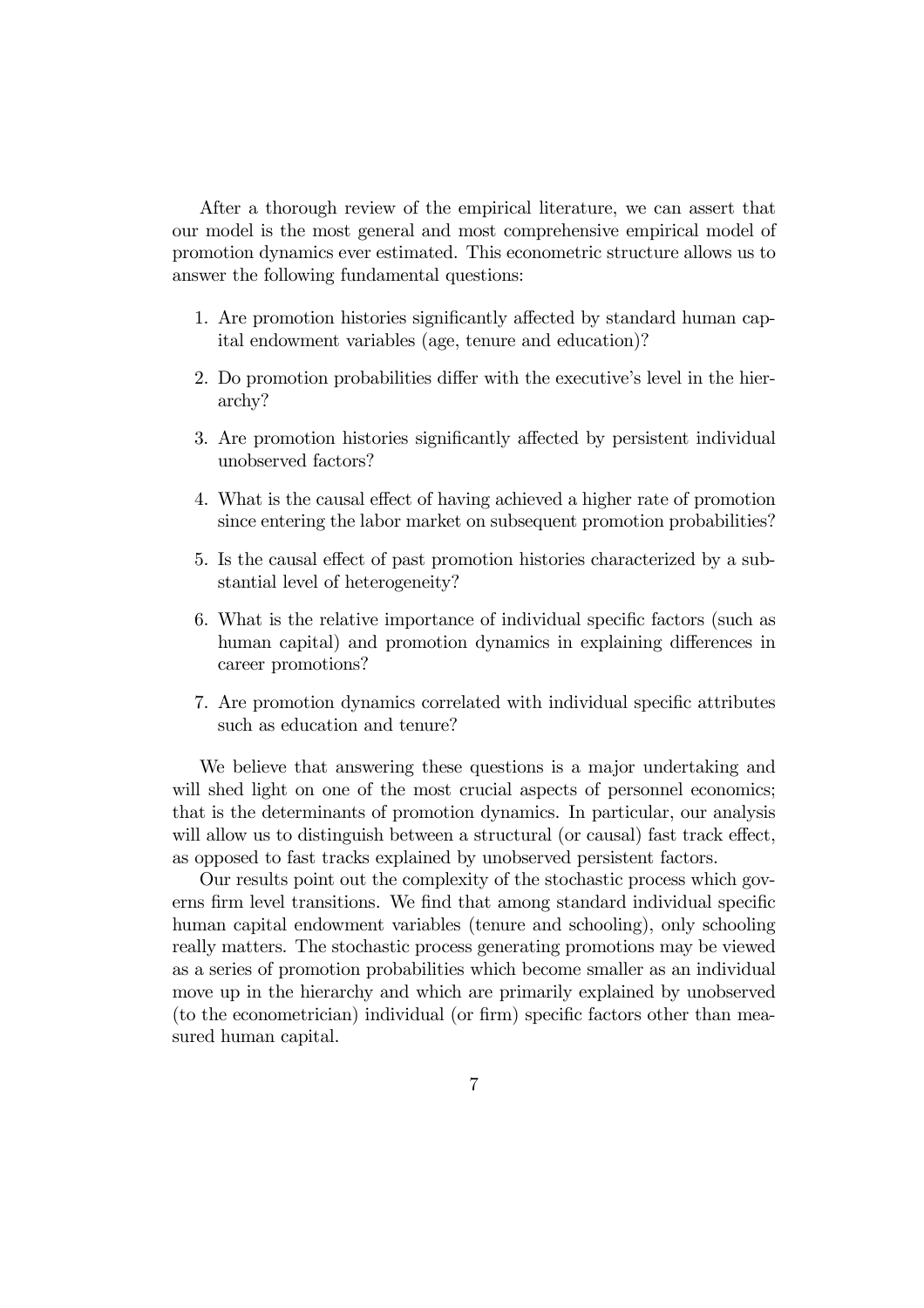Our results have also allowed us to uncover the dynamic aspects of promotion histories. While the theoretical literature reserves a central place for the notion of a fast track, we find that the stochastic process generating promotions is only mildly positively correlated (structurally), on average, with the speed of promotion achieved in the past. However, we find the existence of a relatively high cross-sectional dispersion in the effect of past promotion histories (speed of promotion) and we are able to provide an explanation for this relatively high dispersion. In general, the magnitude of the individual specific effect of achieving a higher speed of promotion is inversely related to accumulated human capital; that is it is negatively correlated with schooling and tenure. We believe that these findings are consistent with the hypothesis that the signaling aspect of past promotions is stronger for those who are less educated and who are relatively new in a firm. Accumulated schooling and tenure may reduce the risk associated with promotion (from the perspective of the firm), and may therefore lead firms to ignore past histories. We also find that a negative correlation between current promotion and past speed of promotion cannot be ruled out of for a portion of the population, and we are able to relate this finding to the famous "Peter Principle" (Lazear, forthcoming).

The remaining sections of the paper are structured according to the following format. Section 2 describes the panel data that we use. The econometric strategy is discussed in Section 3 and the econometric model is laid out in Section 4. Section 5 is devoted to the presentation of the results. In Section 6, we discuss briefly an alternative model specification in which population heterogeneity is affected by accumulated human capital. Concluding remarks are found in Section 7. Finally, various summary statistics are found in the Appendix (Section 8).

# 2 The Data

The panel data set analyzed in this paper contains 32,890 executives working at 385 of the largest firms in the United States during the period from 1981 to 1988. These data were obtained by the Center for Advanced Human Resources Studies at Cornell University.<sup>11</sup> All of these executives appear in at least two consecutive years while 20,990 are in the data for three years,

<sup>&</sup>lt;sup>11</sup>Additional description of the data may be found in Bognanno  $(2001)$ .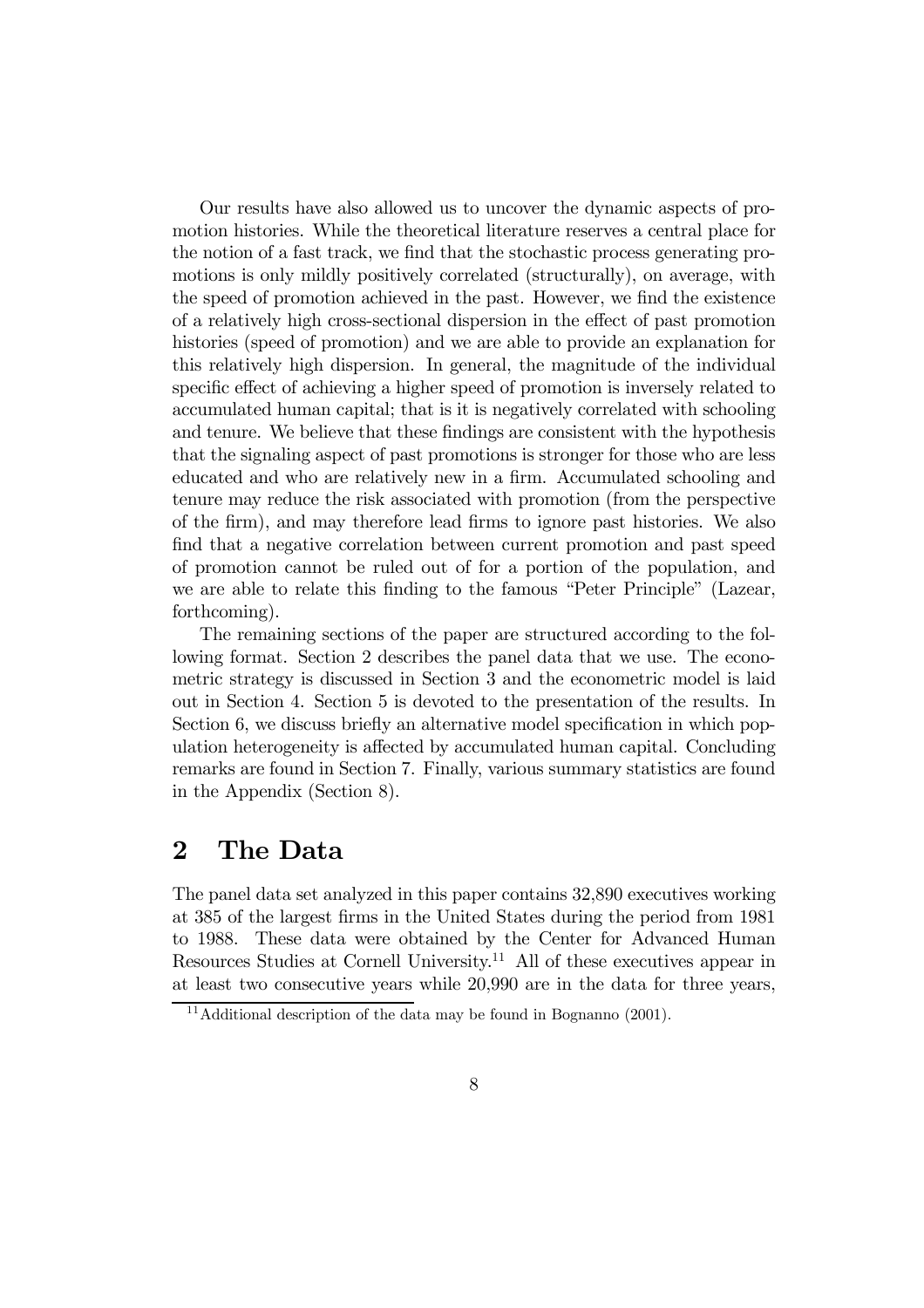14,427 for four years, 8971 for five years, 4967 for six years, 2964 for seven years and 1619 for eight years.

In order to belong to our sample, the executives had to meet the following conditions: 1) as our focus is on promotion, only executives appearing in at least two consecutive years are kept for analysis; 2) only executives who are first observed no more than six levels beneath the CEO are kept for analysis. Executives seven or more levels from the CEO position are relatively few in number and provide a thin basis on which to extrapolate, as is evident in Table A2. The database reveals information on individual, job and firm characteristics, including age, education, functional area, job title, tenure, base pay, bonus pay, reporting level, industry, firm profits, sales, and employment. Executives in the data range in position from the CEO down to regional sales executives, production superintendents, and plant managers. These are the most common job titles six levels below the CEO.

One advantage of these data over other datasets that have been used to study promotion is that we do not rely on changes in the job code that result in higher consequent pay or movement up an empirically determined job ladder to determine whether a promotion has taken place. Each individual's job level, the number of reporting levels from the CEO position (level 1), is provided by each firm annually, unlike in some other papers where it must be empirically determined. Promotion in this study reflects an upward movement in the firm's hierarchy.

Two tables, found in the Appendix, provide insight into the data. The first five sets of variables in Table A1 pertain to the number of consecutive years an executive of level 7 or higher appears in the data. Attrition results from both firms failing to report data on individuals and from firms leaving the survey. Due to the occurrence of promotions, executives in the data longer tend to be observed at slightly higher levels in the firms. Executives in their first observation have an average age of 46 years and average education of 16.4 years. Only 3.5% of executives were newcomers to their firms in the year they were first observed in the data. Seventeen percent of executives were employed in finance positions, 14.5% were in marketing, 13.8% were profit center heads, and 12.4% held manufacturing positions. Seventy-four percent of the executives were employed in manufacturing firms. Overall, promotions are relatively rare events. The average number of promotions per individual and per year is 0.11 (Table A1).

Table A2 provides more detail on promotion, it shows the fraction of executives promoted between their first and second years in the data by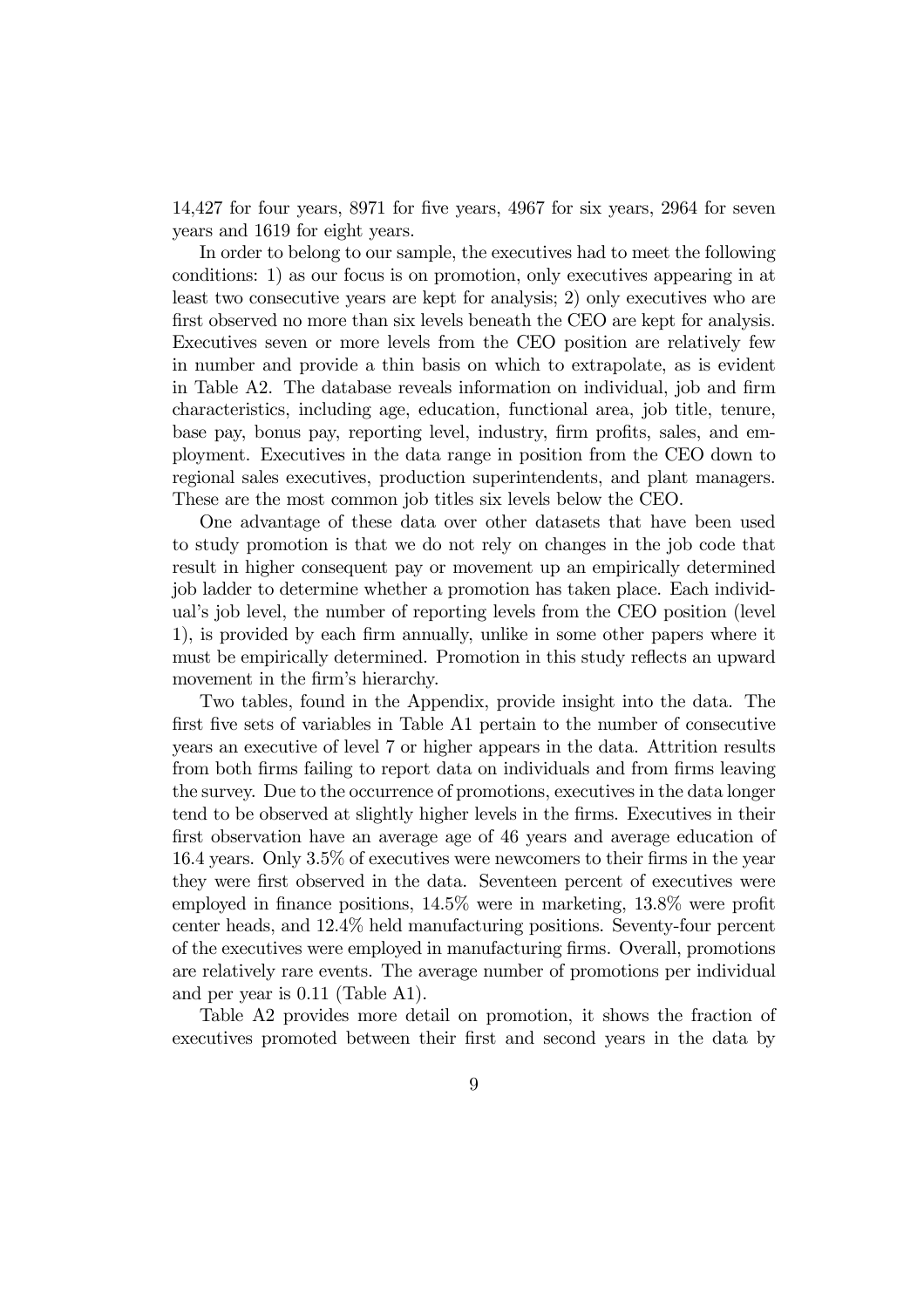level, as well as tenure and age by level. It is clear from Table A2 that the rate of promotion diminishes at higher levels in the hierarchy of the firm. For instance, a level 5 executive enjoys a 15% probability of promotion annually, where for a level 3 executive, the rate is only 4.3%. Across all levels, for executives in their first two years in the data, the rate of promotion is 11.7%. To the extent that promotion is a rare event, it is more so the case for senior executives.

### 3 Econometric Strategy

As a starting point, we consider the estimation of a dynamic promotion probability model, which ideally, would be of the following form

$$
Pr(Y_{ijt} = 1) = F(\varpi_i, \varpi_j, Y_{ijt-1}, Y_{ij,t-2}...Y_{ijt-p}, L_{ijt_0})
$$

where  $Y_{iit}$  is an indicator recording the event of a promotion for individual i in firm j at time t,  $\varpi_i$  and  $\varpi_j$  are individual and firm specific relevant attributes,  $L_{ijt_0}$  is the starting level (at time  $t_0$ ) and  $(Y_{ijt-1}, Y_{ij,t-2}...Y_{ijt-p})$ is a p dimensional vector of relevant past promotion outcomes. In order to implement such a model, we have to address three specific problems. One problem is how to summarize the entire vector of past promotion histories in a reasonable way. The second issue relates to the identification of individual and firm specific unobserved characteristics. Finally, we also face the usual dilemma faced by those estimating dynamic discrete choice models, namely whether to use conditional maximum likelihood techniques (sometimes referred to as fixed effects estimation) or use a random effect specification. These issues deserve some discussion.

First, with respect to the modeling of promotion dynamics, it should be recalled that in the econometric literature devoted to the estimation of dynamic logit models with fixed effects (Chamberlain, 1984 and Magnac, 2000), it is pointed out that non-parametric identification of two lags requires at least seven periods. However, the empirical literature suggests that the role of past promotions goes substantially beyond lags of order two or three. In actual internal labor markets, the promotion cycle is likely to be relatively long, perhaps 7 years as pointed out by Lazear, 1992. Therefore, it would not be realistic to estimate a model that restricted the number of lags to two or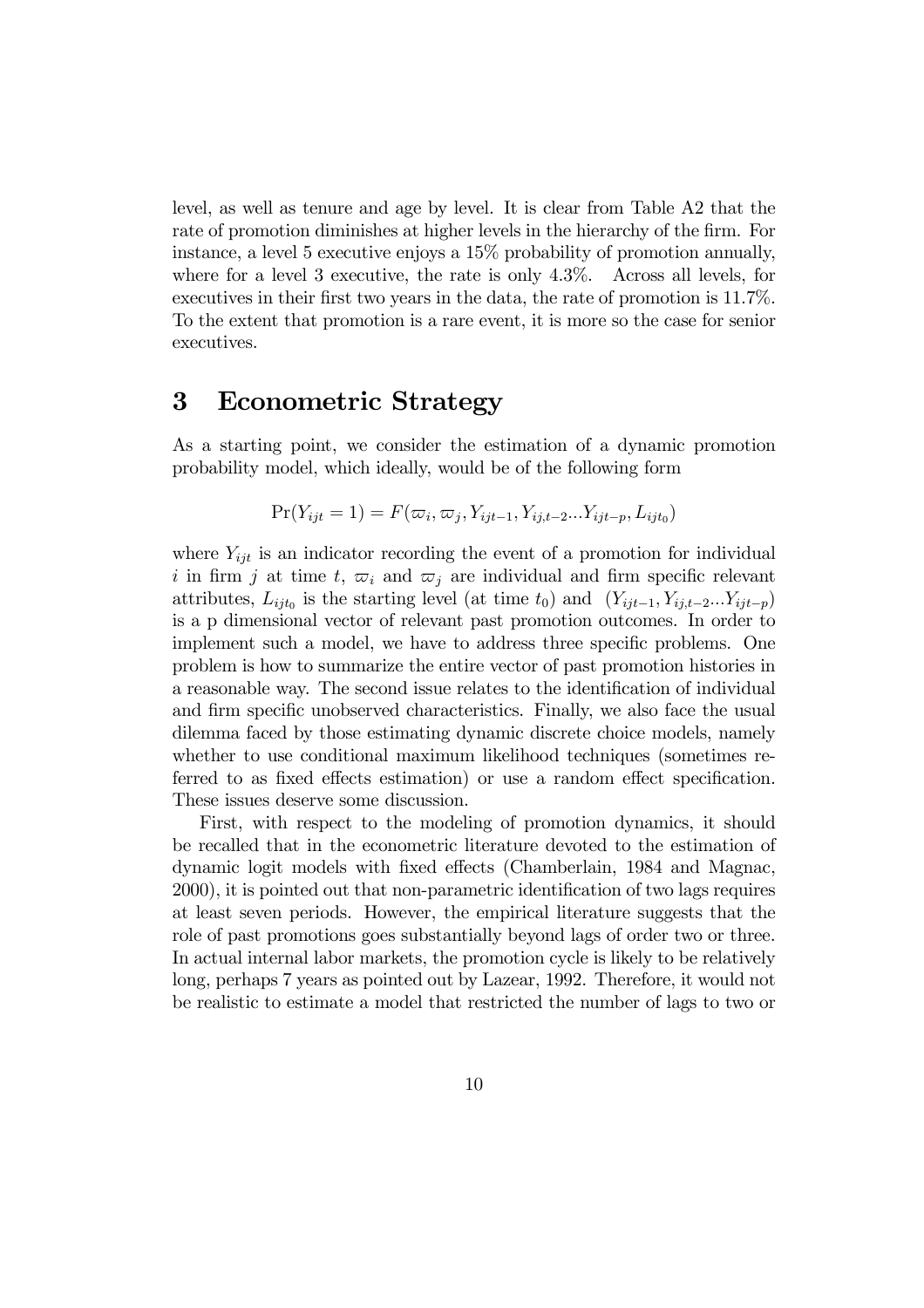three.<sup>12</sup> For this reason, we disregard the short run dimension of promotion dynamics, and focus on a summary of all past promotion outcomes.

Ideally, we would like a measure of past histories that embodies the signal provided to the labor market regarding the caliber of the executive. The theoretical literature considers the importance of the signal provided by initial promotion, assuming a common starting level. Were the initial placement levels considered as well as promotions, the importance of this signal would be just as relevant. Our measure should therefore be capturing the effect of early promotion history as well as the level of the initial placement in the firm's hierarchy. In order to capture both aspects, we define a speed of promotion variable (referred to as Speed below) which is measured as the ratio of the level an executive has risen to by the start of the sample to the executive's years of labor market experience. With level 1 representing CEO's, levels fall with promotions and higher initial assignments. Since it is intuitively easier to think of promotion speed as a positive number, we look at the level an executive has risen to at the start of the sample in reference to level 12, the lowest level reported in the data. The reference level chosen is irrelevant as it changes the number of levels an executive has risen equally across executives. If we were to measure the speed of promotion only by considering the number of promotions, those who entered at a higher level would have fewer promotions due to starting closer to the top of their hierarchies. As such, we would then be confounding these executives with those who started beneath and have a lower promotion probability for other reasons.

The distinction between individual and firm specific attributes is also problematic, given the structure of the sample data. While it is possible to observe a few firm specific variables (to be discussed below), the movement of executives between firms cannot be observed in the data set that we use. Therefore, the data do not allow us to identify the firm specific unobserved term from the individual specific term, unlike what is done in Abowd, Kramarz and Margolies (1999) and Belzil  $(2000)^{13}$  Without loss of generality,

 $13$ In these papers, identification is rendered possible by a relatively small number of

 $12\text{To see this argument, consider estimating a model where the current promotion probability.}$ ability depends on the past two or three promotion outcomes. These parameter estimates would turn out the be negative and would imply that simulated promotion histories entail penalizing executives who have been promoted during the sampling period. Indeed, we have verified this assertion by estimating a dynamic promotion model where current promotions depend on up to 3 or 4 past promotion outcomes. All parameters turn out to be negative, although those pertaining to order 3 and order 4 were much weaker (very close to 0).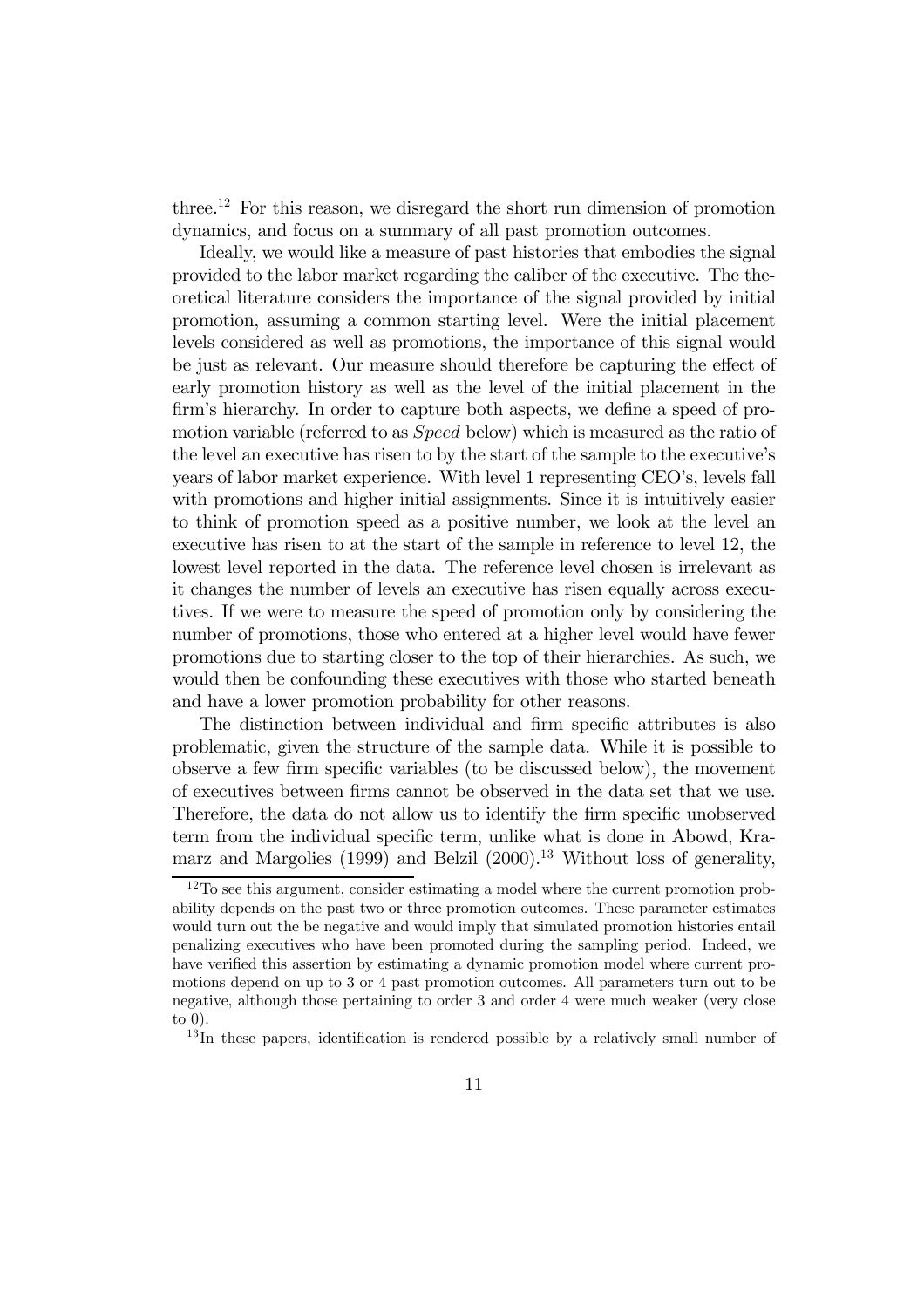we therefore refer to the unobserved factors as individual specific.

Finally, with respect to estimation issues, our choice of an econometric estimation technique is largely dictated by the need to allow for multidimensional population heterogeneity in promotion dynamics. Our analysis, as are most microeconometric analyses, is plagued by the presence of unobserved individual and firm factors. For this reason, the effects of past promotions may hardly be seen as a single parameter. Indeed, in many areas of microeconometrics, classical models in which marginal effects are summarized by a single parameter are gradually being replaced by more general models with slopes as well as intercepts that are observation specific.<sup>14</sup> In order to assess the relevance of theoretical models predicting positive promotion dynamics, we need to recover the marginal effects associated with the variable capturing the effect of past promotion and, ultimately, compare them to the marginal effects of variables such as education and tenure. A key objective is therefore to recover the population distribution of individual specific promotion dynamics parameters. For these main reasons, we focus on random effect estimation techniques.<sup>15</sup> While random effects techniques require a specification of the initial conditions of the stochastic process analyzed and are often implemented in a fully parametric framework, we propose a random effect estimation strategy based on flexible (semi-parametric) methods. We use a finite mixture model in order to characterize the distribution of individual specific intercepts and slopes.<sup>16</sup> This approach allows us to minimize the impact of distributional assumptions needed in order to implement such a model.

individuals observed, at different points in time, in two or more firms.

<sup>&</sup>lt;sup>14</sup>Recent papers, including Alvarez, Browning and Ejrnaes (2003), have pointed out the particular need for multi-dimensional heterogeneity in the modeling of earnings growth.

<sup>15</sup>One of the advantages of conditional likelihood techniques is the fact that statistical inference may be achieved without having to specify a distribution for the individual specific effects, including the initial conditions. However, the conditional approach precludes the estimation of time invariant regressors such as schooling, and does not allow one to recover the marginal effects.

 $16$ This approach is also common in empirical dynamic programming models with unobserved heterogeneity (Keane and Wolpin, 1997, Eckstein and Wolpin, 1999, Belzil and Hansen, 2002). It is largely influenced by the estimation method proposed by Heckman and Singer, 1984.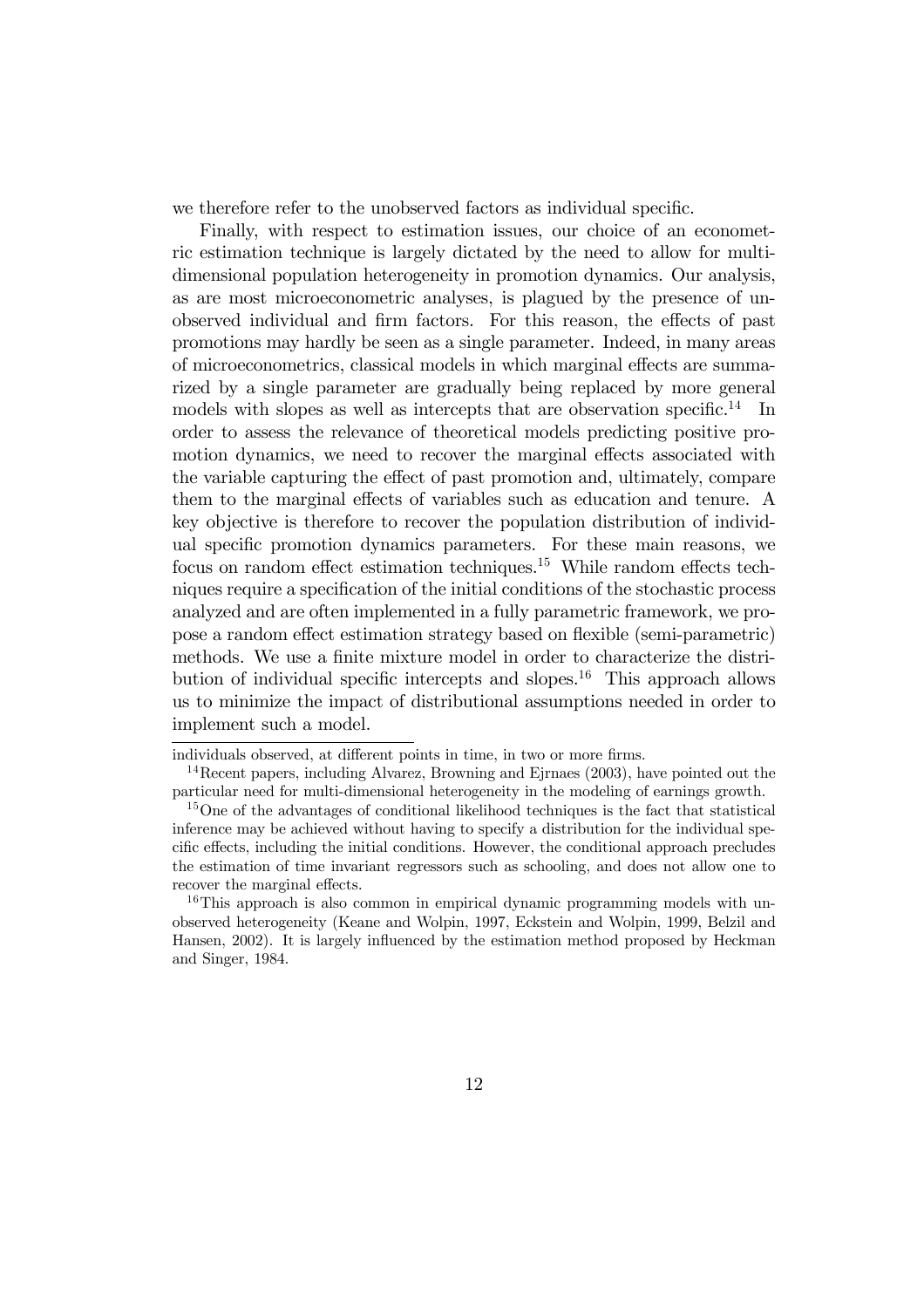### 4 Econometric Model

In this section, we present the econometric model. Modeling promotion dynamics requires i) the definition of a promotion, ii) a parametric form for the promotion probability and, in particular, the allowance for the dependence of current promotion on endogenous past promotion histories, iii) the role of unobserved heterogeneity, iv) a definition of the initial conditions' distribution, namely the initial speed of promotion achieved or the rank level in the firm at the start of the sampling period.

### 4.1 The Definition of a Promotion

The aim of the model is to make inference about individual promotion histories from a sequence of rank levels (within a firm) occupied by individuals. The sequence contains up to 8 years of data. We define a promotion as a negative change in level (an accession to a higher rank in the hierarchy); that is

$$
Y_{ijt} = 1(L_{ijt} - L_{ijt-1} < 0) \tag{1}
$$

where  $L_{ijt}$  is the rank of individual i, in firm j, at time t and 1(.) is the indicator function.<sup>17</sup> In total, this results in 7 potential promotion outcomes per individual. We do not distinguish between demotions and absence of promotions.18 Similarly, we do not make the distinction between promotions for more than 1 level (a rare event) and standard promotions taking place when an individual reaches the next level. Promotion is coded as a binary variable. A promotion of one or more levels is coded as a one. A demotion or unchanged level is recorded as a zero. In order to minimize the impact of measurement error, if the level in the year subsequent to a promotion reflects a demotion, the original improvement in level is regarded as a coding error and no promotion is recorded. This means that we do not code as promotions improvements in level that last just one year. Similarly, if a worker is a demoted in one year and promoted in the next to the original level, this return to the original level is not recorded as a promotion. Last,

<sup>&</sup>lt;sup>17</sup>The reader should remember that a smaller number for the level variable  $(L_{ijt})$  implies a higher rank.

<sup>&</sup>lt;sup>18</sup>Making the distinction would require the use of an ordered model. We initially experimented with this possibility, but estimation was rendered difficult by the low incidence of demotions.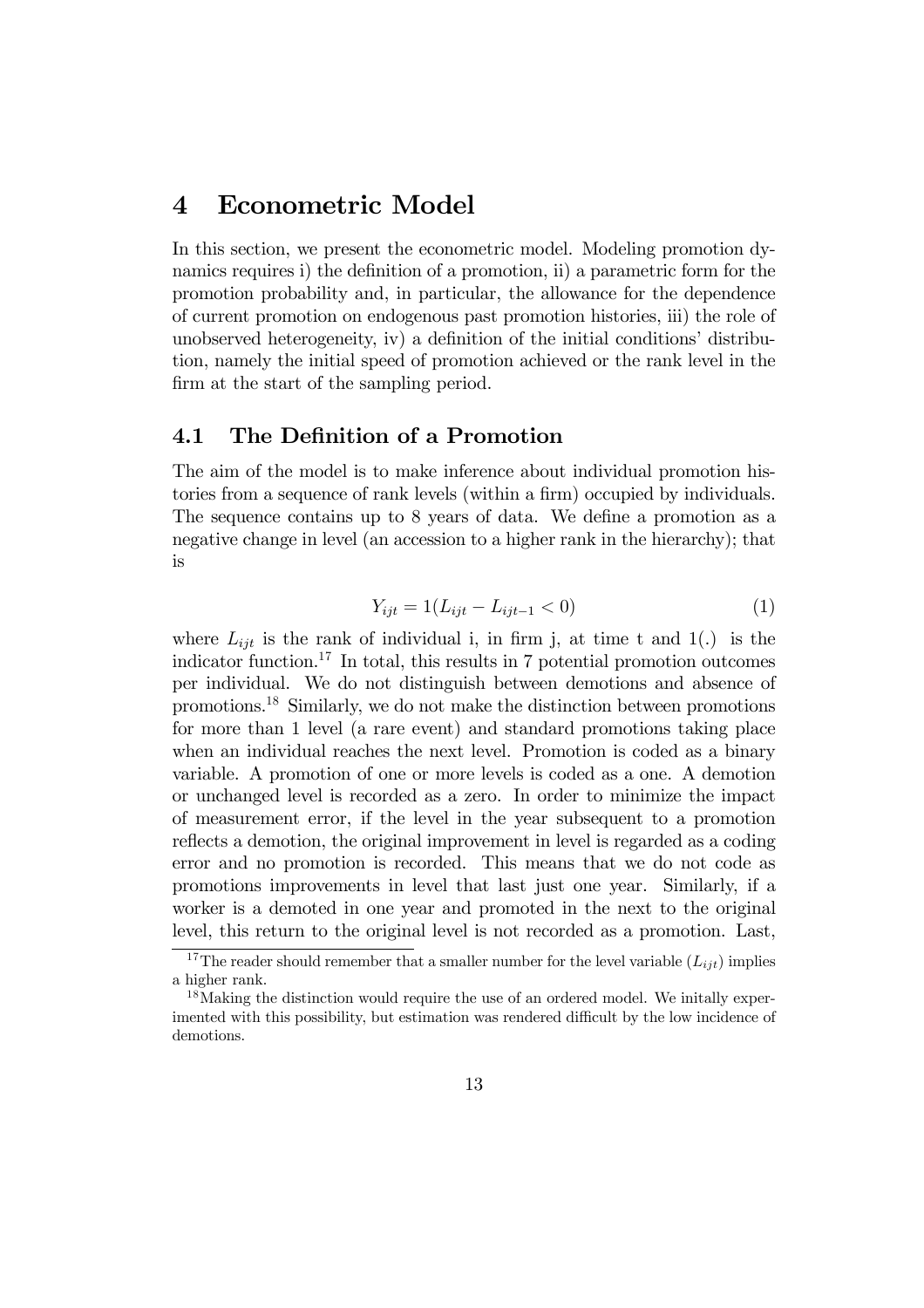promotions are only registered when they constitute an improvement over the workers initial level in the data. This ensures that promotions register only when they constitute a net upward movement over the span of observations and not just upward movement over the previous year.

#### 4.2 The Promotion Probability

The basic element of our econometric strategy is the following promotion probability

$$
\Pr(Y_{ijt} = 1) = \Lambda(\beta_X \cdot X_{it-1} + \beta_W \cdot W_{jt-1} + \beta_i^P \cdot Speed_{it-1} + \alpha_i^P) + \beta_{L6} \cdot L_{6it-1} + \dots + \beta_{L2} \cdot L_{2it-1} + \beta_i^P \cdot Speed_{it-1} + \alpha_i^P)
$$
\n(2)

where

- $X_{it}$  represents a vector of individual specific attributes (education, tenure in the firm, an indicator, newcomer, for which 1 signifies that the executive is in the first year of employment with the firm and age measured at the initial sample period). Of those variables, only tenure is time varying. To achieve as much flexibility as possible, the education variable may be transformed into several class variables. These are i) those who have obtained a high school degree or less  $(12 \text{ years or less}),$  ii) those who have attended some post high school training  $(13 \text{ to } 15 \text{ years}),$  iii) college graduates (16 years), iv) those who have obtained 17 or 18 years and v) those who had 19 years or more. The high school graduates and drop-outs are the reference group.
- $W_{it}$  represents a vector of firm specific time varying variables reflecting levels and the changes in variables such as firm size (employment) and profits. As a promotion is defined as the change in level from  $t-1$  to t, profits and employment are the average values of the current and the previous period changes.19 Profits are measured in millions of 1980 US dollars. Firm size is measured in thousands of employees. Employment changes are calculated as the percentage over the previous year.

<sup>&</sup>lt;sup>19</sup>This type of smoothing is common in the empirical literature on worker reallocation (see Belzil, 2000, for an example).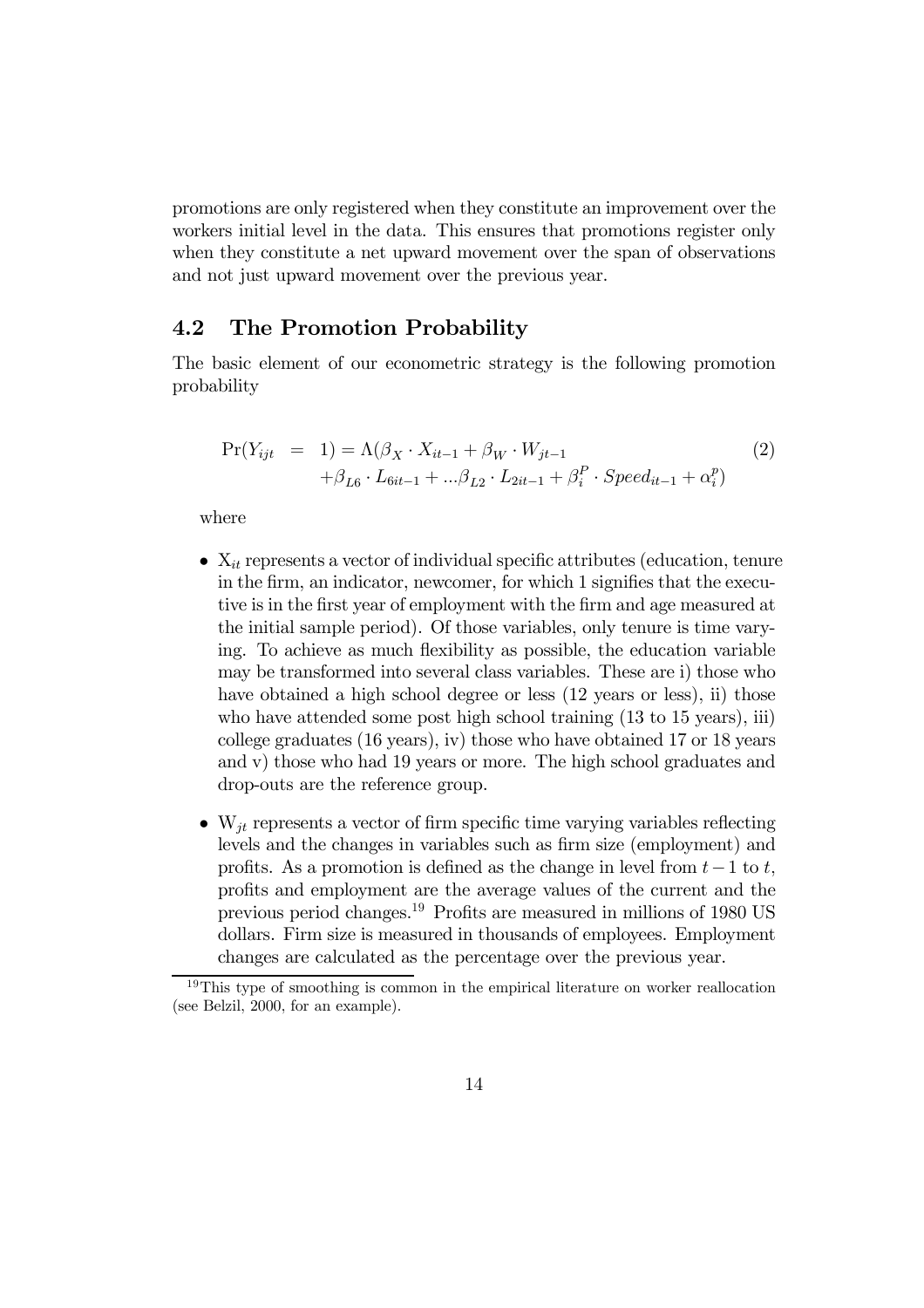- $L_6, ... L_2$  are endogenous time varying binary indictors equal to 1 if the individual is at the rank level indicated by the subscript and 0 if not. Level 7 is the reference group. Level 1 (CEO) is not included because CEO's cannot be promoted.
- Speed<sub>it</sub> measures the speed of promotion achieved up to date t. It is calculated as the ratio of the number of levels reached at any point in time (in reference to level 12) and the difference between age and years of education (minus 5). It is meant to capture the structural fast track hypothesis. As individuals are observed over the sampling period, the speed of promotion is adjusted according to the following law of motion

$$
speed_{it} = \frac{\#levels_{t-1} + Y_{it}}{(age_{t-1} - educ - 5) + 1}
$$

Note that we assume that the parameter space of the individual specific parameters,  $\beta_i^S$ , is unrestricted. This means that, as such, negative structural fast tracks, are not ruled out. One reason for not restricting the parameter space is that we certainly do not want to rule out the possibility that the mean of  $\beta_i^S$  is 0 in the population. If we restricted the parameters to be positive valued, this would most likely have a key impact on the estimated distribution of  $\beta_i^S$ . Another reason is that a negative fast track, at least for a certain fraction of the population, may be explained economically (see Section 5.1.2).

- $\alpha_i$  is an individual (or perhaps firm) specific unobserved term which represents individual unobserved heterogeneity such as unobserved skills and motivation or unobserved differences in firm structures. It is detailed below.
- The promotion probabilities are assumed to be logistic; that is

$$
\Lambda(.) = \frac{\exp(.)}{1 + \exp(.)} \tag{3}
$$

Conditional on unobserved individual specific unobserved heterogeneity, the promotion outcomes are assumed to be independent.

•  $(\beta_x, \beta_W, \beta_{L_0} \ldots \beta_{L_2})$  are parameters to be estimated and  $\alpha_i^p$  and  $\beta_i^P$  are individual specific unobserved terms with distribution functions that have to be estimated (approximated).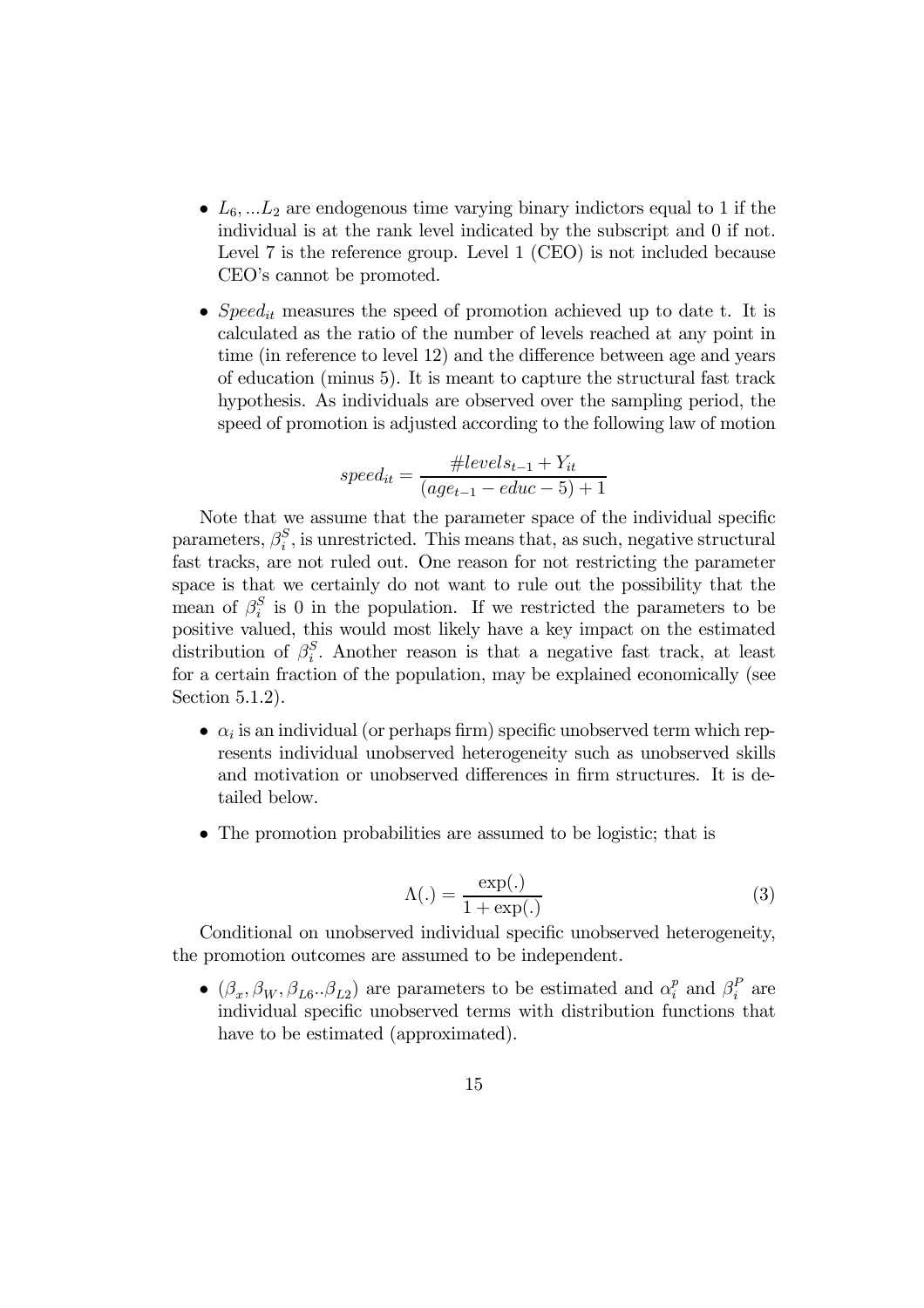### 4.3 The Initial Condition Problem

In order to resolve the initial condition problem, we formulate a model for the initial speed of promotion. Our solution is therefore in the spirit of Heckman, 1981. The alternative approach is to define the distribution of the unobserved heterogeneity term(s) conditional on the initial conditions.<sup>20</sup>

We assume that the initial speed of promotion achieved by an individual (by the start of the sampling period) is represented by a linear regression function. That is

$$
speed_{it_0} = X_{it_0}^s \cdot \delta + \alpha_i^s + \varepsilon_{it_0}
$$
\n
$$
\tag{4}
$$

where  $speed_{it_0}$  is the initial speed,  $X_{it_0}^s$  is a set of regressors containing education and age, and where  $\varepsilon_{it_0}$  is i.i.d. Normal with mean 0 and variance  $\sigma_S^2$ . As many individuals have started with a different firm, we cannot really condition on tenure. So only age and education are used as regressors. The endogeneity of the initial speed of promotion is taken into account in the model by assuming that unobserved heterogeneity affecting the current level reached by an individual,  $\alpha_i^s$ , is correlated with  $\alpha_i^P$ . Note that we are implicitly assuming that conditioning on  $\alpha_i^s$  is sufficient to estimate the level specific effects. This assumption appears reasonable as the measured speed of promotion and the initial level are closely correlated.

### 4.4 Endogenous Sampling and Attrition

A striking feature of our data is the relatively wide range in the number of times individuals are reported. As it is impossible to rule out attrition bias or endogenous reporting by the firm, we recognize that the distribution of unobservable promotability  $(\alpha_i^p)$  is not necessarily orthogonal to the frequency at which individuals are reported. To resolve this problem, we interpret the distribution of unobserved heterogeneity as conditional on the number of time an individual is reported.<sup>21</sup> We assume that

<sup>&</sup>lt;sup>20</sup>This entails writing  $\alpha_i^p = \alpha_{0i}^p + \alpha_1^P * speed_{it_0}$  and  $\beta_i^S = \beta_{0i}^S + \beta_1^S \cdot speed_{it_0}$  where  $\alpha_{0i}^p$  and  $\beta_{D0i}$  are the residual parts of the unobserved heterogeneity terms, assumed to be orthogonal to the initial speed of promotion (speed<sub>it0</sub>).<br><sup>21</sup>Conditioning on number of observations in order to resolve initial condition problems

is discussed in Wooldridge (2003).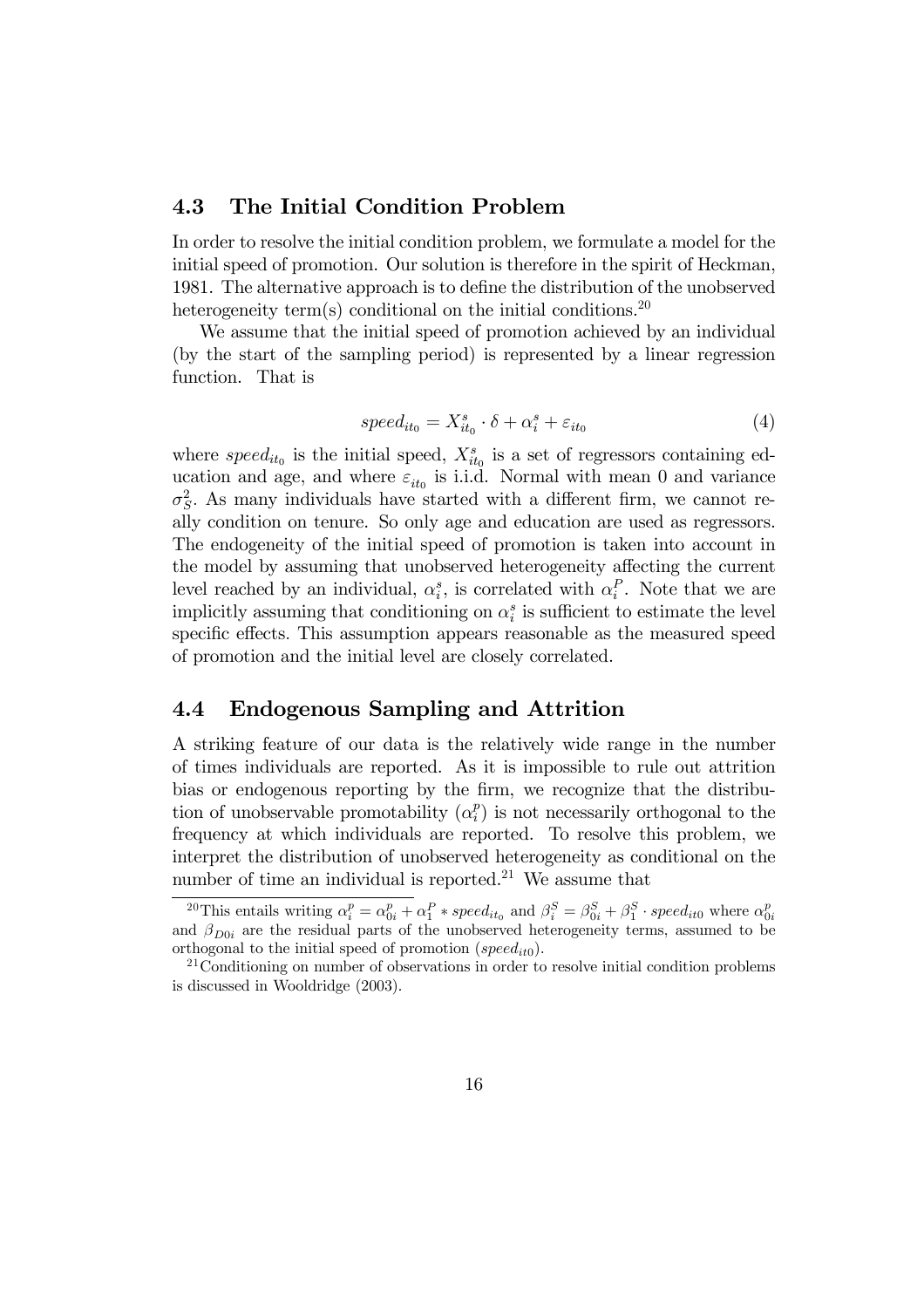$$
\alpha_i^S = \alpha_{0i}^S + \alpha_2^S \cdot N_i \tag{5}
$$

$$
\alpha_i^p = \alpha_{0i}^p + \alpha_2^P \cdot N_i \tag{6}
$$

and

$$
\beta_i^P = \beta_{0i}^P + \beta_2^P \cdot N_i \tag{7}
$$

where  $N_i$  is a measure of imbalance in the panel. Typically,  $N_i$  is the number of times an individual is reported by its firm or, alternatively, it is a set of binary variables which exhaust all the possible number of transitions reported (2 to 7).

### 4.5 The Distribution of Unobserved Heterogeneity

Our estimation method is based on the premise that  $\alpha_{0i}^p$ ,  $\beta_{0i}^S$  and  $\alpha_{0i}^S$  are jointly distributed according to an unknown cumulative distribution function, H(.), which is approximated using a multivariate discrete distribution of the form:

$$
Pr(\alpha_{0i}^p = \alpha_{0k}^p, \beta_{0i}^S = \beta_{0k}^S, \alpha_{0i}^S = \alpha_{0k}^S) = p_k
$$

where  $k = 1,..K$ . The number of types, K, is assumed to be known, although it is the outcome of various experimentations.

The type probability,  $p_k$ , is estimated using a logistic transform, that is

$$
p_k = \frac{\exp(\delta_k)}{\exp(\delta_0) + \ldots + \exp(\delta_K)}\tag{8}
$$

with the obvious restriction that probabilities sum up to 1.

### 4.6 The Likelihood Function

The likelihood function represents the joint probability of the speed of promotion already achieved at the beginning of the sampling period and the sequence of promotion outcomes observed until the end of the panel. As the panel data cover eight years, we therefore have a maximum of seven potential promotion outcomes per individual. Theoretically, obtaining parameter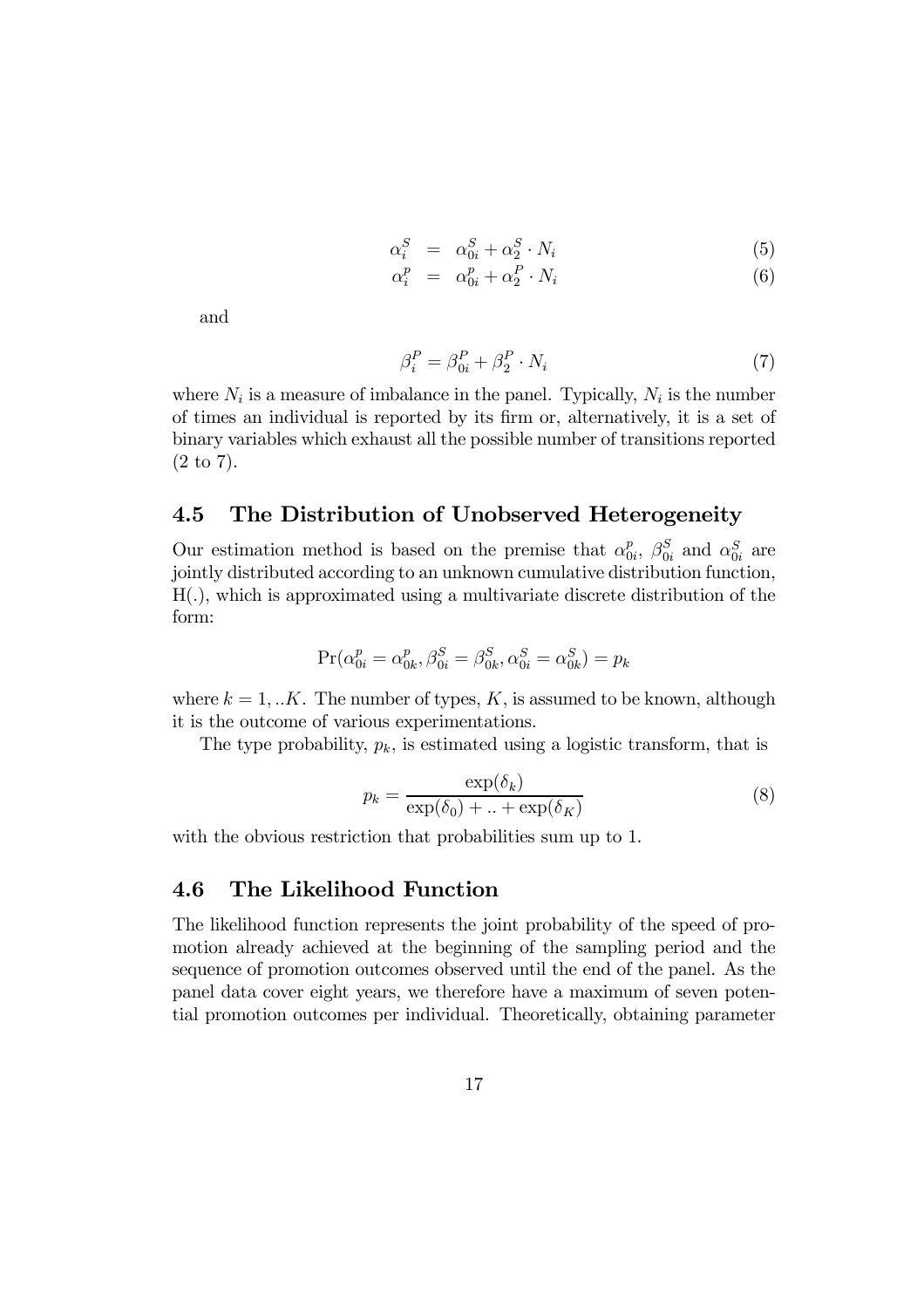estimates requires the maximization of the following log likelihood function,  $L_i$ :

$$
L_{i} = \log \{ \int \frac{1}{\sigma_{L}} \phi \left( \frac{L_{it_{0}} - X_{it_{0}}^{S} \cdot \delta - \alpha_{i0}^{S}}{\sigma_{L}} \right) \cdot \Pr(Y_{ij1}, \dots, Y_{ij7}; \alpha_{i0}^{P}, \beta_{i0}^{P} \right) \cdot dH(\alpha_{i0}^{S}, \alpha_{i0}^{P}, \beta_{i0}^{P}) \}
$$
\n(9)

where  $Pr(Y_{ij1}...Y_{ij7})$  is the joint probability of the observed promotion outcomes. However, in practice, the objective function is a discrete approximation (a weighted sum) of (8), where the weights are given by the population proportion defined in (7).

$$
L_i = \log \{ \sum_{k=1}^{K} p_k \cdot \frac{1}{\sigma_L} \phi \left( \frac{L_{it_0} - X_{it_0} \cdot \delta - \alpha_{0k}^S}{\sigma_L} \right) \cdot \Pr(Y_{ij1}, \dots, Y_{ij7}; \alpha_{0k}^P, \beta_{0k}^P) \} \tag{10}
$$

### 4.7 An Overview of the Model Specifications

The results presented below represent only a portion of the empirical work that we have done over the course of this project. We have worked with various model specifications. Basically, the specifications differ in terms of the treatment of the initial conditions as well as in terms of the treatment of the education variable. Finally, as the number of types  $(K)$  is not formally estimated, we experimented with different numbers of types.

First, with respect to the treatment of initial conditions, all model specifications reported in the following sections have also been carried out in a framework where the distribution of unobserved heterogeneity is conditional on the initial condition (the initial speed of promotion). The details of the estimation procedure are found in footnote 17. As all fundamental results, especially those related to the promotion dynamics and the marginal effects, were comparable, we report the results of the model where the initial condition is actually modeled.<sup>22</sup>

With respect to the choice of variables, we consider two versions of the model. In the first specification, we condition on schooling and assume that schooling is exogenous. In a random effect structure such as the one estimated here, exogeneity implies, among other things, that the distribution of

 $22$  For those interested, the other estimates may be found in a companion working paper (Belzil and Bognanno, 2004).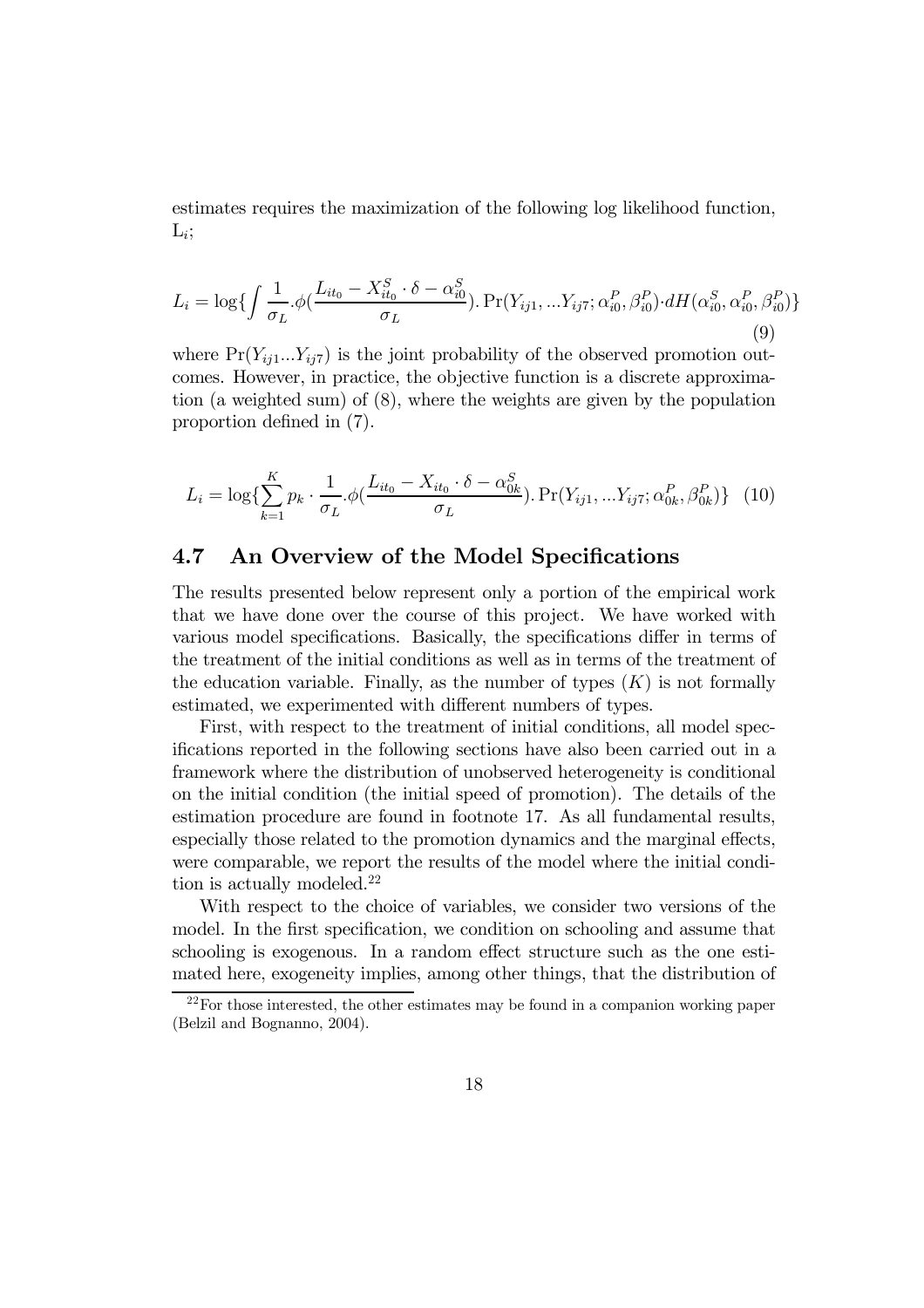the unobservable factor is orthogonal to schooling. This assumption is questionable. In an effort to minimize the number of unduly strong assumptions, we re-estimated the model while omitting schooling explicitly (therefore including it implicitly in the individual specific unobserved term). In such a framework, only tenure and age are forced to be orthogonal to the individual effects. These assumptions are certainly less controversial. Both versions are found in the empirical result sections below.

Finally, with respect to the number of types used to estimate the mixture models, all estimates reported herein are for the case with four types. Going up to six types turned out to be unproductive as all the basic results (mean, variance and correlations) may be illustrated with 4 types.

# 5 Models with Heterogeneous Promotion Dynamics

In this section, we first present the parameter estimates obtained from both model specifications (with and without education). These are found in Section 5.1. In order to illustrate the results, we present the marginal effects corresponding to the main parameters of the model (promotion dynamics, education, age and tenure) and discuss their relative magnitude (in Section 5.2). Finally, using a variance decomposition of the index function, we illustrate the relative importance of unobserved factors.

### 5.1 Parameter Estimates

The parameter estimates are found in Table 1. The first column is devoted to the model that estimates the effect of education (Model 1). The second contains estimates for the case in which education is part of the unobserved heterogeneity term (Model 2). For both models, the estimates related to the initial condition (the initial speed of promotion) are found in the upper part while those related to the promotion probabilities are in the lower part. At the outset, and as indicated by the asymptotic standard errors, it should be noted that virtually all parameters are estimated very precisely. This is a reflection of the relatively large number of individuals and periods available in the data. Both models are estimated for the case where  $K=4$  (four types of executives).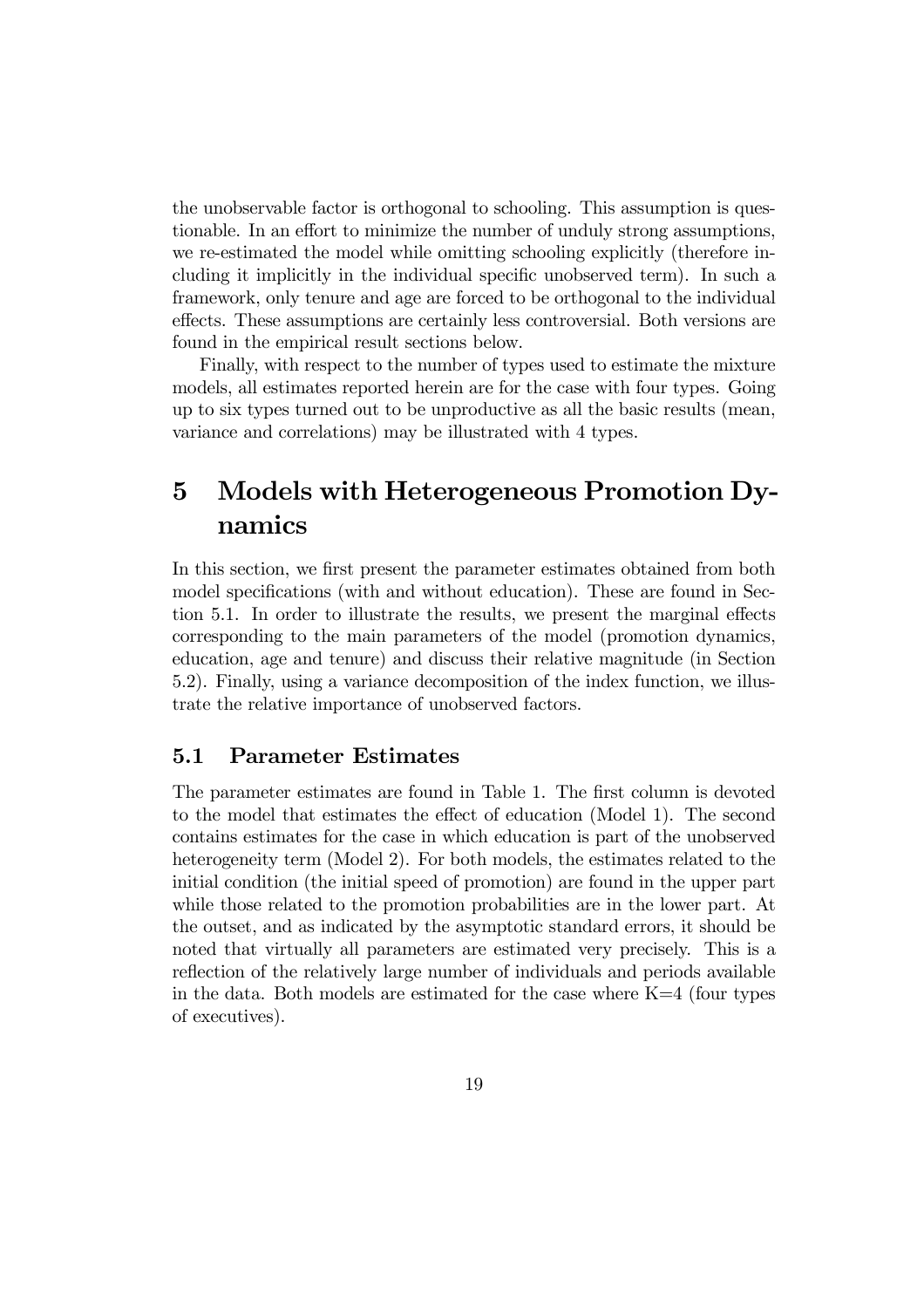#### 5.1.1 Model with Exogenous Education

The set of estimates for the initial condition equation indicates that the initial speed of promotion decreases with age  $(-0.0127)$ , and increases with schooling (the estimates range from 0.5751 for those who have attended college to 0.6811 for those who have 19 years or more). With regards to age, this result is expected because younger workers are at a stage in their career where promotions are more likely. With regards to schooling, the results are consistent with both the more educated being promoted more frequently and beginning at a higher initial level. The estimates for the type specific intercept terms  $(\alpha_{0k}^S)$  range from 0.8839 (type 1) to approximately 0.32 (for type2, type 3 and type 4), suggesting that the marginal distribution of the individual specific term of the initial promotion speed equation may be summarized by two types. Obviously, executives of type 1 are those who have achieved a greater speed of promotion by the start of the sampling period. The correlation between this individual specific term and other heterogeneity components of the model are analyzed below.

Turning to the estimates of the promotion probability equation, found in the lower part of Table 1, we find that unobserved heterogeneity  $(\alpha_{0i}^P)$  plays an important role as it is possible to identify 4 distinct types; type 1, which corresponds to 23% of the population, has a higher promotion probability (with an intercept of -1.3496) while type 4 individuals (27% of the population) have the lowest promotion probability (with an intercept of -2.9332). It is relatively clear that, given age and education, those who have achieved a higher speed of promotion initially (type 1) are also those who tend to be more likely to be promoted subsequently. A more formal analysis may be performed using various summary statistics of the distribution of unobserved heterogeneity (mean, variance and correlations), found in Tables 3,4 and 5. Indeed, the implied correlation between unobserved promotability and the initial speed of promotion (between  $\alpha_{0i}^P$  and  $\alpha_{0i}^S$ ) is equal to 0.91 (Table 4).

It is also important to note that, after conditioning on unobserved heterogeneity and age, the effect of tenure tends to be very small. The parameter estimate for tenure is negative (-0.0029). The relatively small magnitude of the parameter (to be discussed below in conjunction with marginal effects), is most likely explained by the relatively high dispersion in the intercept terms and suggests that, given unobservable factors, how long one has served in the firm is practically irrelevant for the purpose of predicting promotion outcomes. However, newcomers to the firm have a lower promotion probability.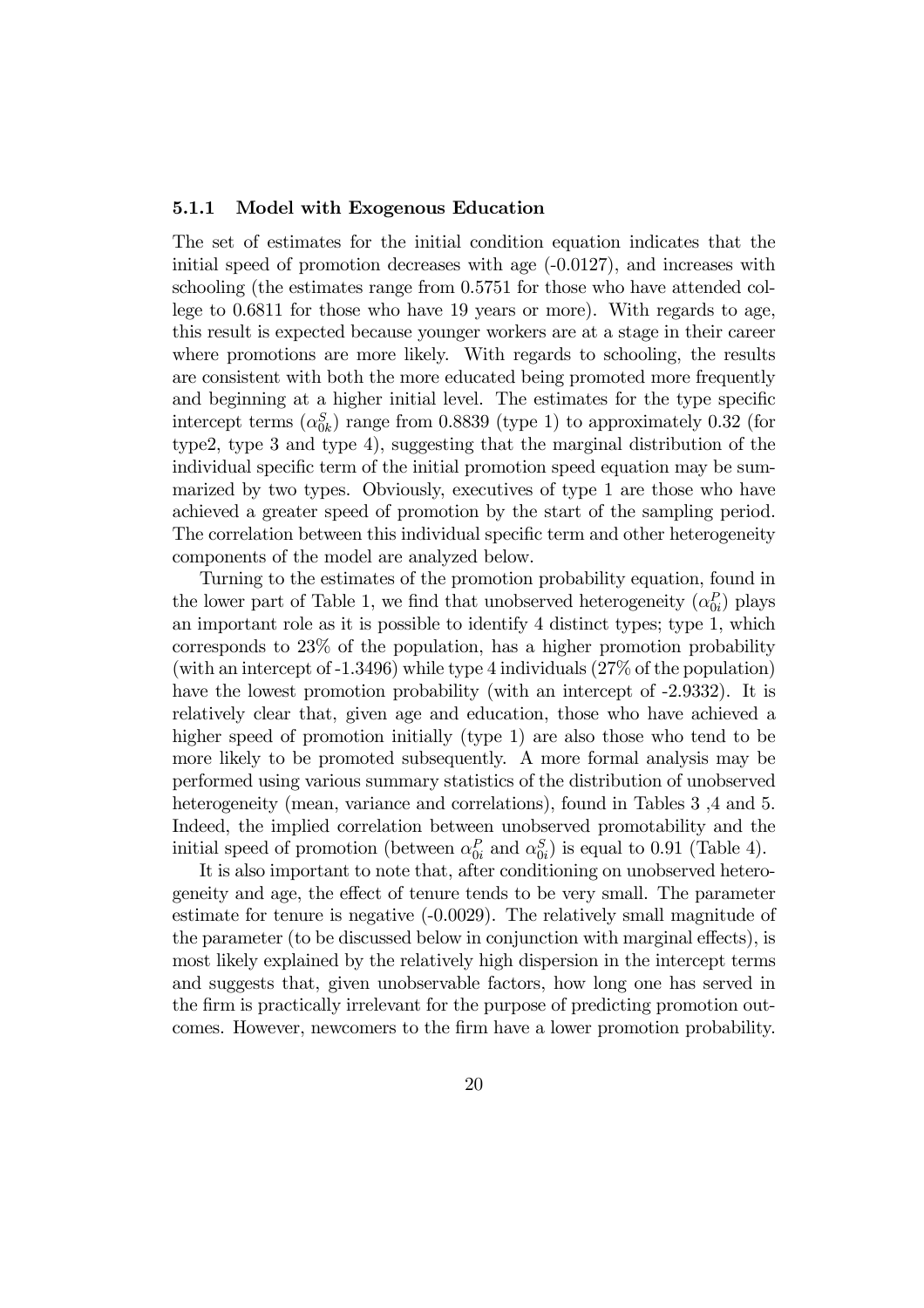This is not surprising. We also find that promotion probabilities increase with age  $(0.0172)$ . However, as we are conditioning on tenure and level in the firm, the positivity of the parameter estimate is not inconsistent with the negativity of the effect of age on the initial speed of promotion.

Among the standard human capital variables used in the empirical literature, schooling appears to be the only one affecting promotion outcomes. Assuming exogeneity of the education variable with respect to the stochastic process generating promotions, the schooling binary variables, ranging between 0.0147 and 0.3074, indicate clearly that schooling increases promotion (except for schooling levels exceeding 18 years). The positive effect of education on promotion outcomes is certainly consistent with the steeper slope of age earnings profile of the more educated.

In our analysis, firm profits and size, along with their changes, are the only firm variables included. We include them in order to have additional control variables for unmeasured firm factors and but we do not really focus on firm heterogeneity. Indeed, firm unobserved heterogeneity cannot be distinguished from individual unobserved heterogeneity. As is clear from the results, they play practically no role in the promotion process. We find that the effect of firm size and profits on promotion are negative  $(-0.0015$  and  $-0.0001)$  and very small, although firm size is relatively precisely estimated. This may reflect the fact that, other things equal, promotions are more likely in smaller firms. The effects of firm employment changes and profit changes are even smaller. They may indicate that the promotion process of American executives is not sensitive to the business cycle.

We also find evidence that promotion outcomes are largely dependent on the current level of the manager. The rank specific dummies (ranging from -0.13 at rank 6 to -2.65 at rank 2) indicate that given all individual and firm specific endowments, promotion probabilities become smaller as one reaches higher ranks. The average promotion probabilities per level, are found in Table 6. They indicate that, although the average promotion probability is around 0.12, the level specific average probabilities range from 0.23 (level 7) to 0.02 (level 2).

As indicated in Section 3 and Section 4, the distribution of unobserved heterogeneity is understood to be conditional on the number of times an individual is observed. As may be seen from the results, there is some evidence that the per-period promotion probability is smaller for those individuals for whom we have more observations. The effect  $(-0.0040)$  is however small. At this stage, it is difficult to give a clear interpretation of this result. The re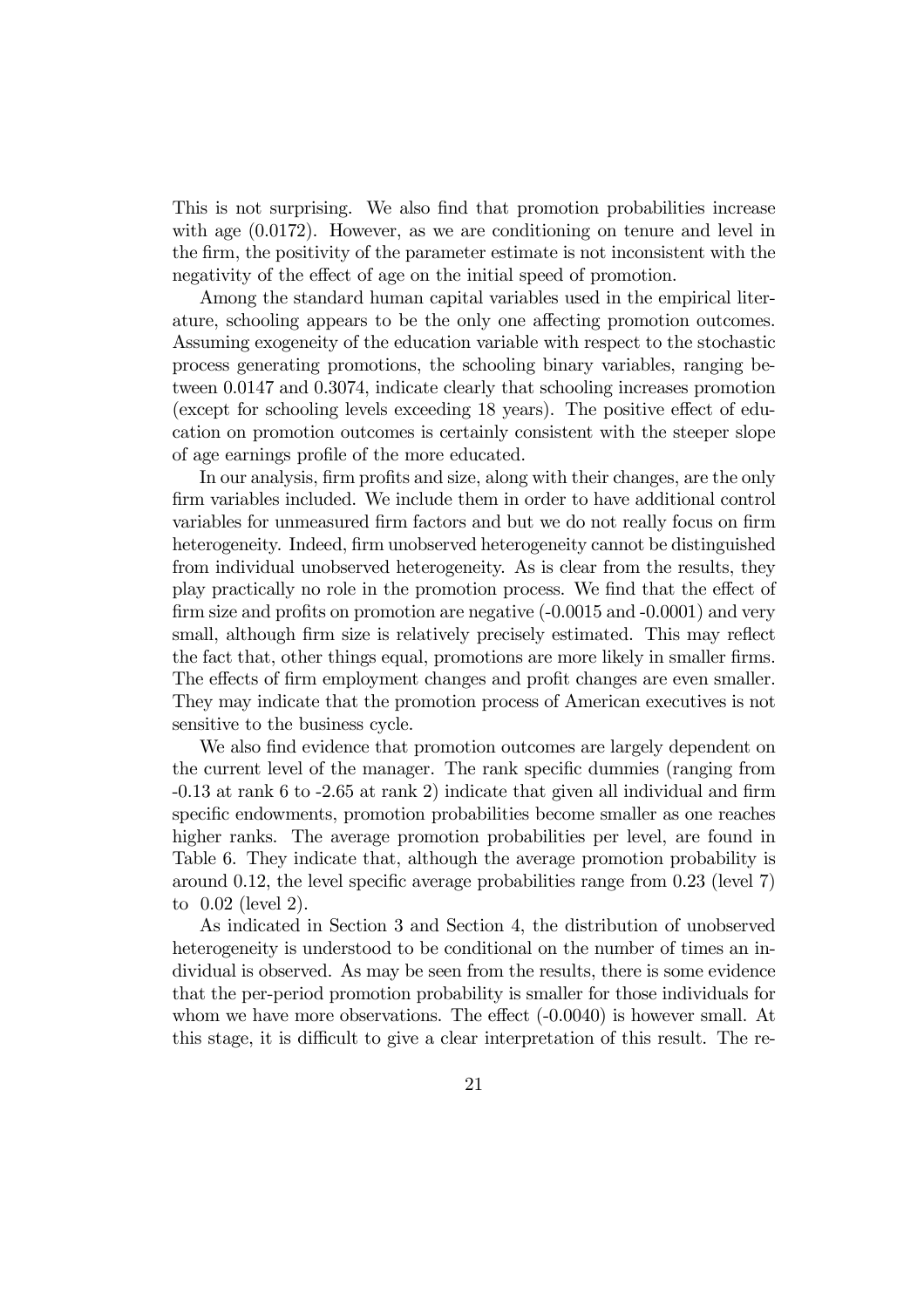porting frequency imbalances may well be explained by a diversity of factors such as outside mobility or inconsistent reporting by firms.<sup>23</sup>

Given the focus of this paper, those estimates that generate the most interest pertain to the effects of the speed of promotion on promotion outcomes. As is clear from the speed of promotion equation in Section 4.2, the speed of promotion variable is taking into account early career promotions as well as promotions taking place during the sample period. As it was the case for the promotion probability intercept terms, there is substantial heterogeneity in the slope parameters. There are four distinct types identified in the data. Type 1 individuals, endowed with a high promotion probability, have a slope nearly equal to 0 (namely -0.0046). On the other hand, those of other types, endowed with lower promotion probabilities, are endowed with positive slopes. When averaged over all four types, the effect of past speed of promotion is 0.20 (see Table 3). This means that, on average, there exists a structural positive fast track. However, for 23% of the population (type 1), current promotion probabilities are independent of past promotion histories. In other words, type 1 individuals achieved more frequent promotions but do not derive advantages from their promotion histories.<sup>24</sup> These results suggest a negative correlation between the propensity to be promoted and the existence of a structural fast track.

In general, we observe that cross sectional differences in promotability are more important than differences in the effects of past speed of promotion (as indicated by the relative standard deviations found in Table 3). More precisely, the standard deviation of the intercept term  $(\alpha_i^P)$  is 0.60 while the standard deviation of the slope  $(\beta_i^P)$  is 0.12. In terms of the index function (the propensity to be promoted), these numbers, coupled with the range of the initial speed variable (an average of 0.37 with a standard deviation equal to 0.21) will imply that differences in the intercept term have a much larger explanatory power than differences in previous promotion histories.

#### 5.1.2 Model without Education

Estimating a promotion model with schooling endogenous is beyond the scope of this paper but we may at least investigate the robustness of the results

<sup>&</sup>lt;sup>23</sup>We have also estimated the model without conditioning on observation frequency and found very similar results.

 $24$ This may easily verified upon simulating the type specific promotion histories, given the parameters of the model. This, and related issues, are discussed below.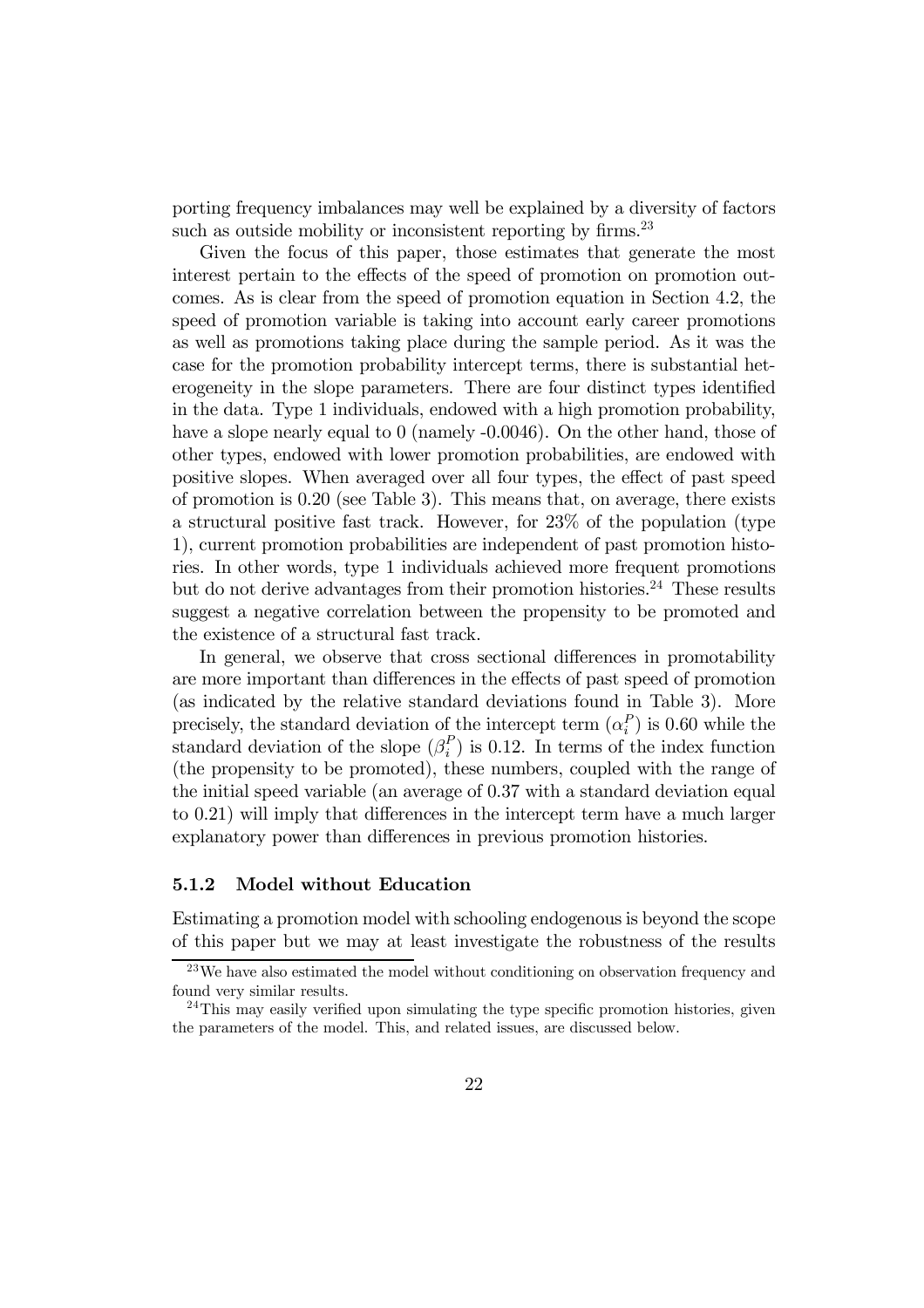by re-estimating a version of the model in which schooling is ignored and implicitly part of the unobservable terms  $\alpha_{0i}^P$  and  $\alpha_{0i}^S$ . These estimates are found in column 2 of Table 1. As is evident from the results presented in column 2, estimating a model without conditioning on education leads to quite similar results.

Overall, the model specification is capable of replicating the main features of the specification in which schooling is assumed exogenous. For instance, we still find evidence that those who have been promoted at a faster rate in the past (the initial condition) are also more likely to be promoted in the future. This may be verified formally from the correlation found in Table 5 (equal to 0.9056). While there might be a slightly larger variability among the promotion intercepts (as seen by the standard deviation of the distribution in Table 3) when schooling is ignored, we do not note any meaningful changes. As well, the estimates also imply that differences in level constitute the prime determinant of individual differences in promotion histories. While the sign of the tenure variable has flipped side (tenure is now positive), the estimate is even smaller in absolute terms (the estimate is 0.0014).

The major change that deserves some discussion is found at the level of the individual specific promotion dynamics variable. When schooling is ignored, we are now able to identify four distinct slopes for the effect of past promotion. The major difference is that for type 1 (representing only 18% of the population), the effect of the speed of promotion is negative (-0.08). The other type specific parameters are -0.0040 (type 2), 0.2481 (type 3) and 0.1940 (type 4). The population average parameter,  $0.0975$  (found Table 3), is however still positive but is closer to zero. This decrease in the population average is mirrored in the corresponding marginal effect (to be discussed below).

The negativity of the promotion dynamics parameter is interesting in itself and deserves some attention. Negative fast track effects are, as far as we know, never mentioned in the literature. For this reason, it may be tempting to restrict the parameter space and impose positivity. We chose not to do so. Our reading of the fast track effect is the following; if the speed of promotion raises current and subsequent promotion probabilities, those who have been promoted first will build a comparative advantage in promotions. In practice, negative fast track effects may take the following forms. In a world where individual abilities are eventually known by the firm and where identical individuals achieve the same final level, the realization of an abnormally high rate of early career promotions may simply be compensated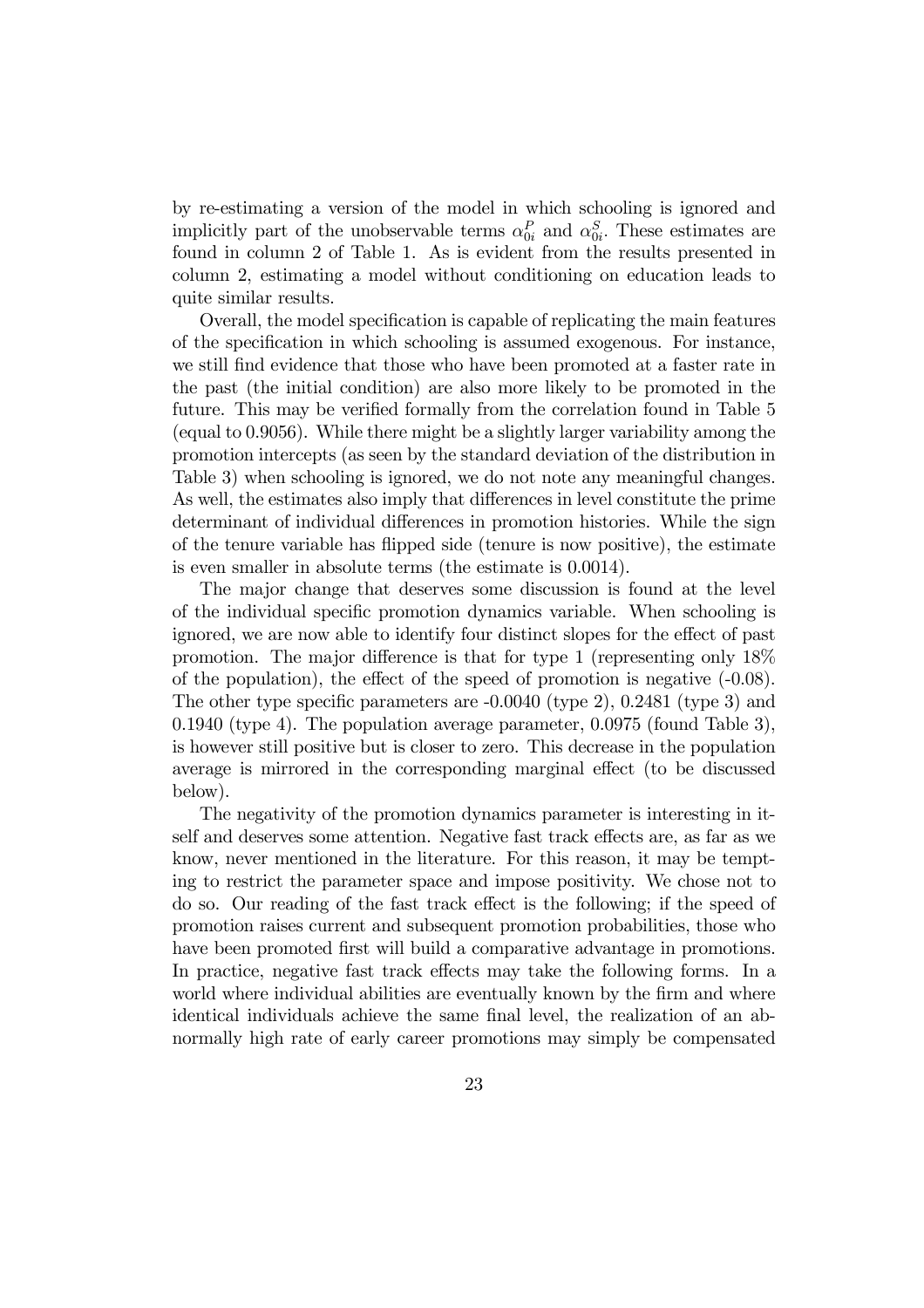by a lower promotion rate later. Another related explanation could be the incidence of promotions at a level that exceeds one's level of competence. If a significant fraction of the population reaches their level of incompetence, their subsequent rate of promotion may be negatively correlated with the speed of previous promotions. In personnel economics, this notion is sometimes referred to as the "Peter Principle".25 This feature of the promotion process may also be explained statistically. In dynamic discrete panel data models, it is by definition impossible to identify those individuals who have reached a maximum level (for whom the promotion probability falls to 0) from those who face a positive probability but have simply not been promoted. Put differently, it is impossible to estimate an individual specific maximum level below which promotion probabilities are positive and above which it is equal to 0. If the promotion process is bounded, the individual specific maximum level would have to be made function of observed human capital as well as unobserved heterogeneity, most likely correlated with the promotion probability intercept. Obviously, the identification of two sources of unobserved heterogeneity from individual series of promotion outcomes would be tenuous.

To summarize, we retain the fact that, on average, structural fast track effects are qualitatively small, positive on average and are not a key determinant of observed promotion histories. Our results has implications for the literature on wages/earnings growth. If promotion process depicts serial correlation, so should the wage growth process. Furthermore, after controlling for persistent individual specific factors, the structural correlation between current and past wage growth should be relatively small. As far as we know, this issue is never investigated in the earnings dynamics literature. Up to now, most of the researchers have investigated the level of serial correlation in wages and ignored wage growth.

### 5.2 The Marginal Effects

To shed light on the parameter estimates, the corresponding marginal effects are reported in Table 2. The marginal effects are computed for each individual and averaged over the entire sample. As noted before, the level of statistical significance of the parameters is high enough that we are not re-

<sup>&</sup>lt;sup>25</sup>The relevance of the Peter principle in economic models of promotions is discussed in Lazear, forthcoming.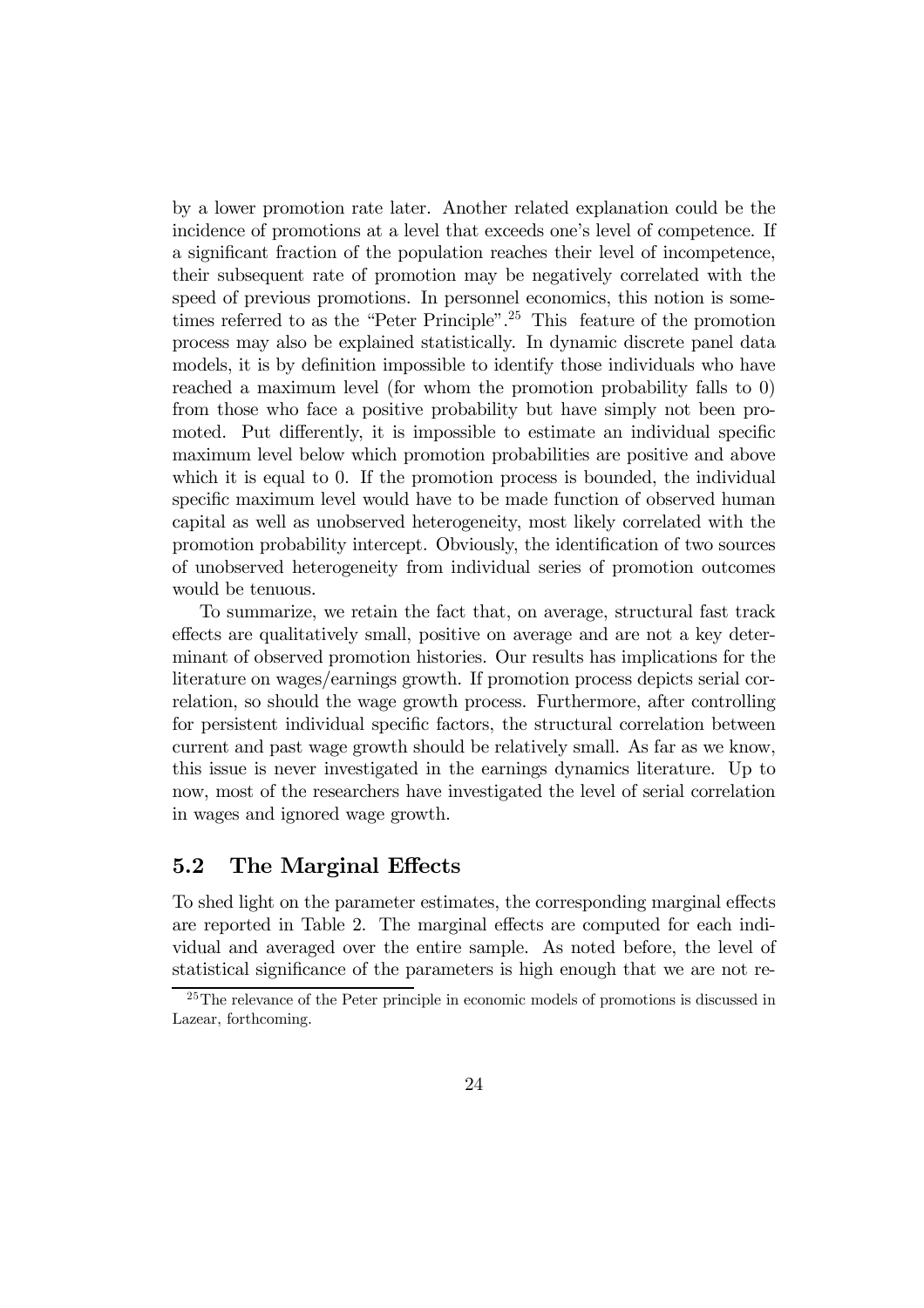ally concerned with the precision of the marginal effects. Instead, we report a standard deviation of the marginal effects which illustrates the cross sectional differences in the marginal effects (for given parameter values). With respect to accumulated schooling, we report all the marginal effects (the effect of completing college, the effect of obtaining 2 years beyond college as well as the marginal effect of going beyond 2 years after college) in reference to those who attended (or graduated from) high school. We do this because high school graduates and high school dropouts constitute only a small fraction of the population.

The estimates indicate that college completion increases annual promotion probabilities by 0.0195 while obtaining 18 years increases it by 0.0287. Reaching the next schooling category (more than 18) increases it by 0.0266. As a comparison, the marginal effect of age is 0.0017 in the model with schooling and 0.0015 in the model where it is treated as unobserved. As conjectured before, the marginal effects of tenure (-0.0003 in the model with schooling and 0.0060 in the model without schooling) are found to be very small. These estimates imply that, after conditioning on unobserved skills explaining promotions, time spent in the firm or in the labor market is irrelevant.

In our model, the marginal effects of past promotion speed depend on types as well as on individual regressors. When computed at the average value of the type specific slopes, which is equal to 0.20, the marginal effect for the model with schooling averages 0.0157. It is therefore comparable, although somewhat smaller, to the marginal effect associated to college completion. In the model where education is ignored, the marginal effect, averaging 0.0089, is smaller and is characterized by a wider dispersion. It appears that statistical inference about the role of past promotion histories on future promotion outcomes is not hindered by the exogeneity assumption of the education variable.

Finally as was made clear already from Table 1, differences in levels correspond to the largest marginal effects. They may easily be inferred from table 6. On average, the promotion probabilities decrease between 0.03 and 0.05 as an executive reaches a higher level. This is obviously true in both model specifications.

At this stage, we can therefore assert that differences in promotion outcomes are explained mostly by differences in level and,to a lesser extent, by individual differences in unobserved individual specific attributes (or perhaps unobserved firm attributes). When compared in terms of their marginal ef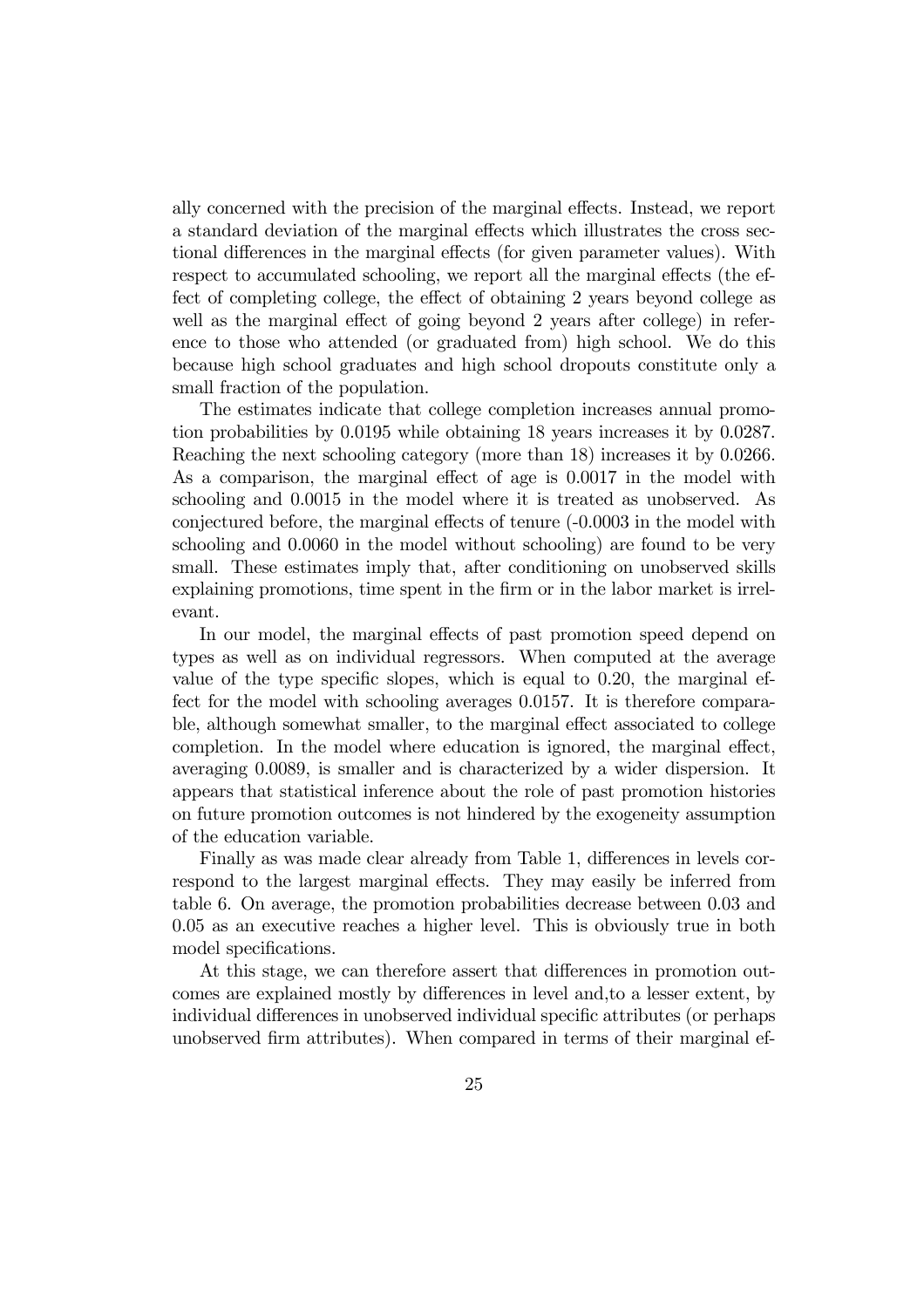fects, individual differences in past promotion histories are less important than differences in education.

### 5.3 Decomposing the Index Function

In order to assess the relative importance of each variable (or group of variables), we simulated promotion histories from the parameters of Model 1 and worked with the single index function explaining the promotion probability propensity. Our objective is to evaluate the explanatory power of each variable (or group of variables). Our measure of explanatory power is reported as a percentage variable. The percentages denote the loss in explanatory power of the explained part of the index function regression for each group of variables. They are computed from the difference in the coefficient of correlation from the regression that includes all factors and a regression that excludes only each particular variable or group of variables. The results are in Table 7.

As suggested by our previous analysis of the marginal effects, differences in promotion probabilities are explained primarily by differences in level. In other words, dropping the level indicators reduce  $R^2$  by 0.46. Omitting the individual specific promotion probability intercept terms reduced it by 0.14 while omitting human capital endowment variables (age, tenure and schooling) reduced it by 0.035. Finally, differences in past promotion histories, as well as differences in the promotion dynamics slopes, are each found to account for less than 1% of the total variation in the index function.

Before concluding that the human capital variables are not important, it should be recognized that they are much more influential in estimating the initial condition. The second column of Table 7 shows that age and schooling explain 35% of the variation in the initial speed of promotion. They therefore must either raise the level of entry or the rate of early promotion, or both. However, since over the sampling period, we observe executives that are both young and of low tenure and find a relatively small causal effect on promotion probabilities, we suggest that age and education primarily influence the level of entry.

Our results illustrate that the finding of "fast tracks" in the empirical literature results almost purely from unobserved heterogeneity (in the promotion probability intercept) among American executives. Serial correlation in promotion histories may hardly be given a structural (causal) interpretation.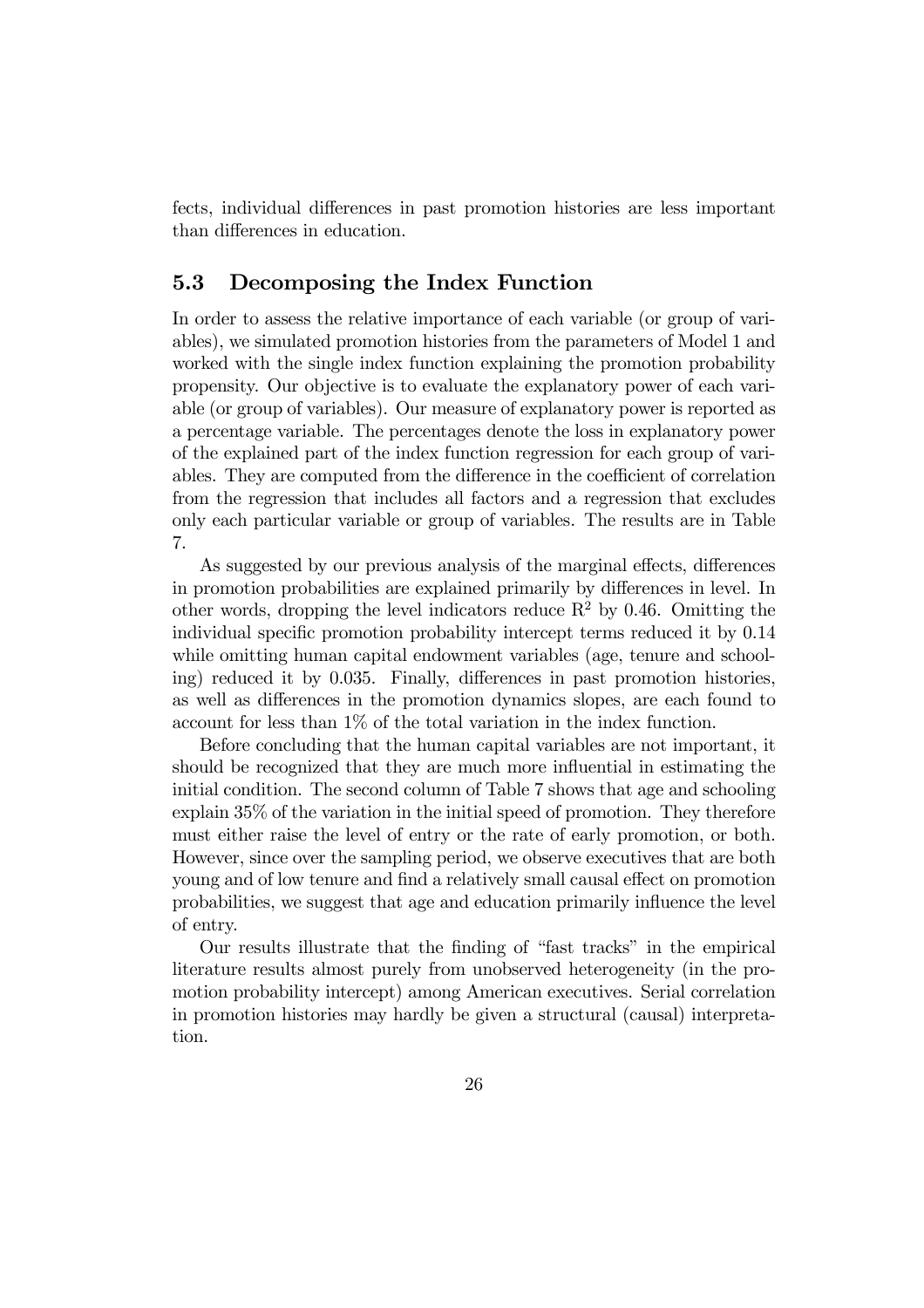# 6 Interpreting Heterogeneity in Promotion Dynamics: The Role of Human Capital

In this section, we investigate the nature of population heterogeneity, already documented above. To do this, we extend out econometric model to allow for interaction terms between individual attributes and the speed of promotion variable. We pay a particular attention to two variables, education and tenure. To achieve a high level of flexibility, we preserve the same stochastic specification of the promotion dynamics parameters (4 types), which implies that the individual specific slopes are expressed as

$$
\beta_{it}^{S} = \beta_{0i}^{S} + \beta_{2}^{S} \cdot N_{i} + \beta_{3}^{S} \cdot Education_{i} + \beta_{4}^{S} \cdot tenure_{it} \tag{11}
$$

Note that estimation of this model specification requires education to be measured in years and that, given the time varying nature of tenure, the slope will automatically vary with time (with tenure). While there might exist more flexible methods to allow for interactions (such as spline functions allowing for the slope to differ at all (or many) possible values of education and tenure), we retain the standard interaction term in order to keep the number of parameters at a manageable level and because our objective is only to infer the sign of the derivative of the slope with respect to tenure and education.

#### 6.1 The Effects of Education on Promotion Dynamics

As it was indicated before, our estimates indicate that the differences in the individual specific intercept terms of the promotion probability index function are negatively correlated with the individual specific parameters measuring the effect of speed of promotion. If more educated workers are more promotable, it is therefore possible that their past promotion histories are less important and that differences in education might account for a portion of the cross-sectional differences in individual specific slopes. Within a behavioral framework, this may be explained by the fact that, from the perspective of the firm, uncertainty about individual abilities is decreasing with education and that, in the event where past promotion histories are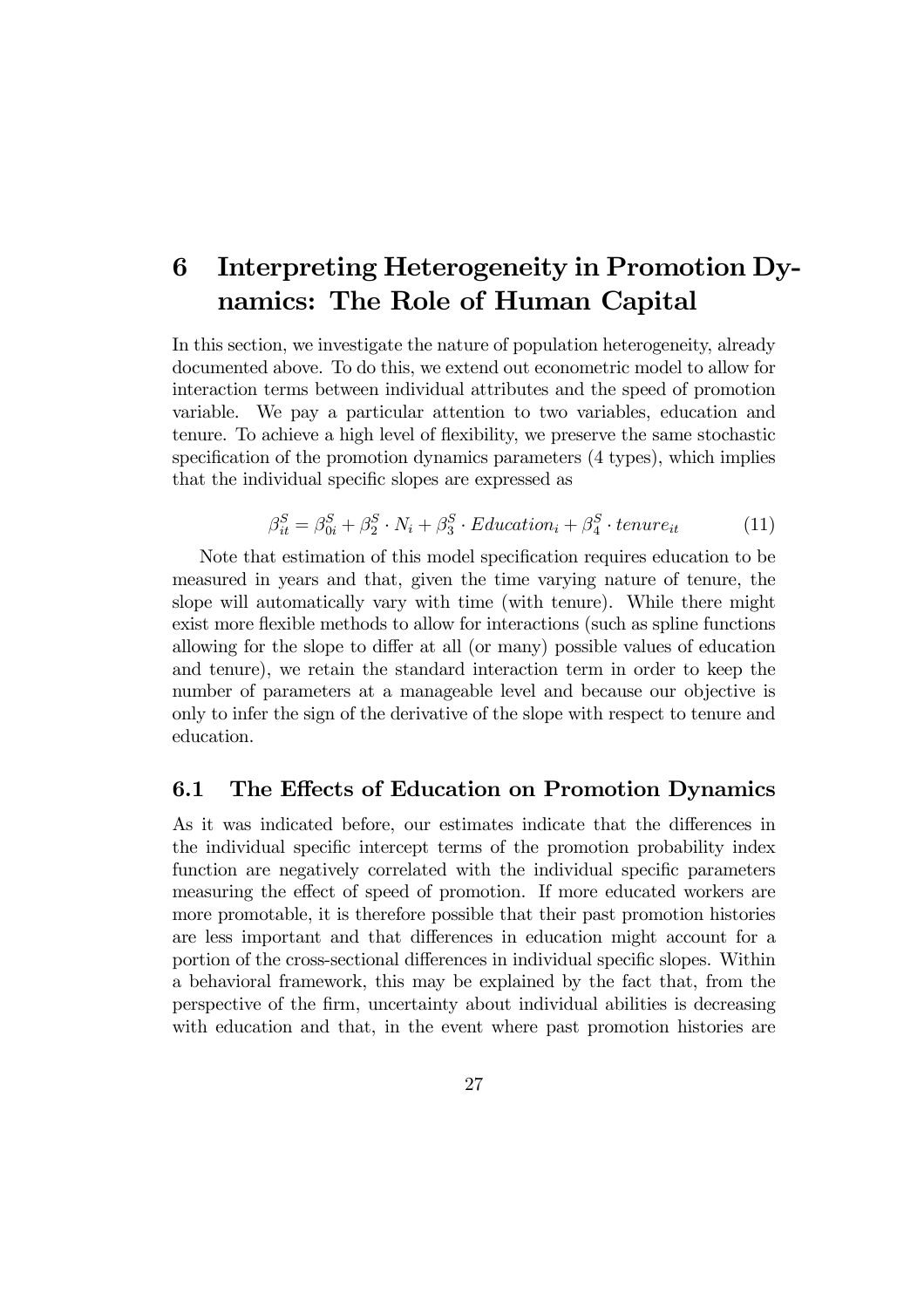used as a signal, the significance of the signal is therefore decreasing with schooling.

To preserve the compactness of the results, we present a summary of the type specific slope parameters.<sup>26</sup> These estimates are found in Table 8. As conjectured before, the estimate for the education interaction term  $(\beta_3)$  is negative and equal to -0.0234. It indicates that, as individuals get more schooling, the effect of past promotion goes toward 0 (or negative numbers). The individual specific slopes average to -0.0582 and the related marginal effect is equal to -0.0062 (found in Table 9). These estimates indicate that, on average, past promotions are not a really important determinant of subsequent promotions.

### 6.2 The Effects of Tenure on Promotion Dynamics

If past promotion histories are used as a signal by employers, it is also natural to expect the effect of past speed of promotion to decrease with tenure. This decrease could reflect a simple information acquisition from the perspective of the firm. This assertion is verified upon looking at the estimates of Table 8. The parameter estimate for the interaction term between tenure and speed of promotion is also negative (-0.0093). Because the related marginal effect is not as strong as for schooling, the average slope is now positive (0.2014) and the marginal effect is 0.0221 (the highest value found so far).

At this stage, we may conclude that population heterogeneity in the effects of past promotion histories is inversely related to the human capital accumulation process. In other words, the promotion process of more educated workers is less affected by structural fast track effects than those who have less education and, as workers accumulate job specific human capital (as indicated by tenure), the positive fast track effect tends to vanish. Both findings are consistent with the possibility that structural fast track effects are inversely related to the importance of information asymmetries (schooling and tenure reduce the uncertainties about worker's ability and motivation). Accumulated schooling and tenure may reduced the risk associated with promotion (from the perspective of the firm), and may therefore lead firms to ignore past histories.

<sup>26</sup>Other estimates are found in Belzil and Bognanno (2004).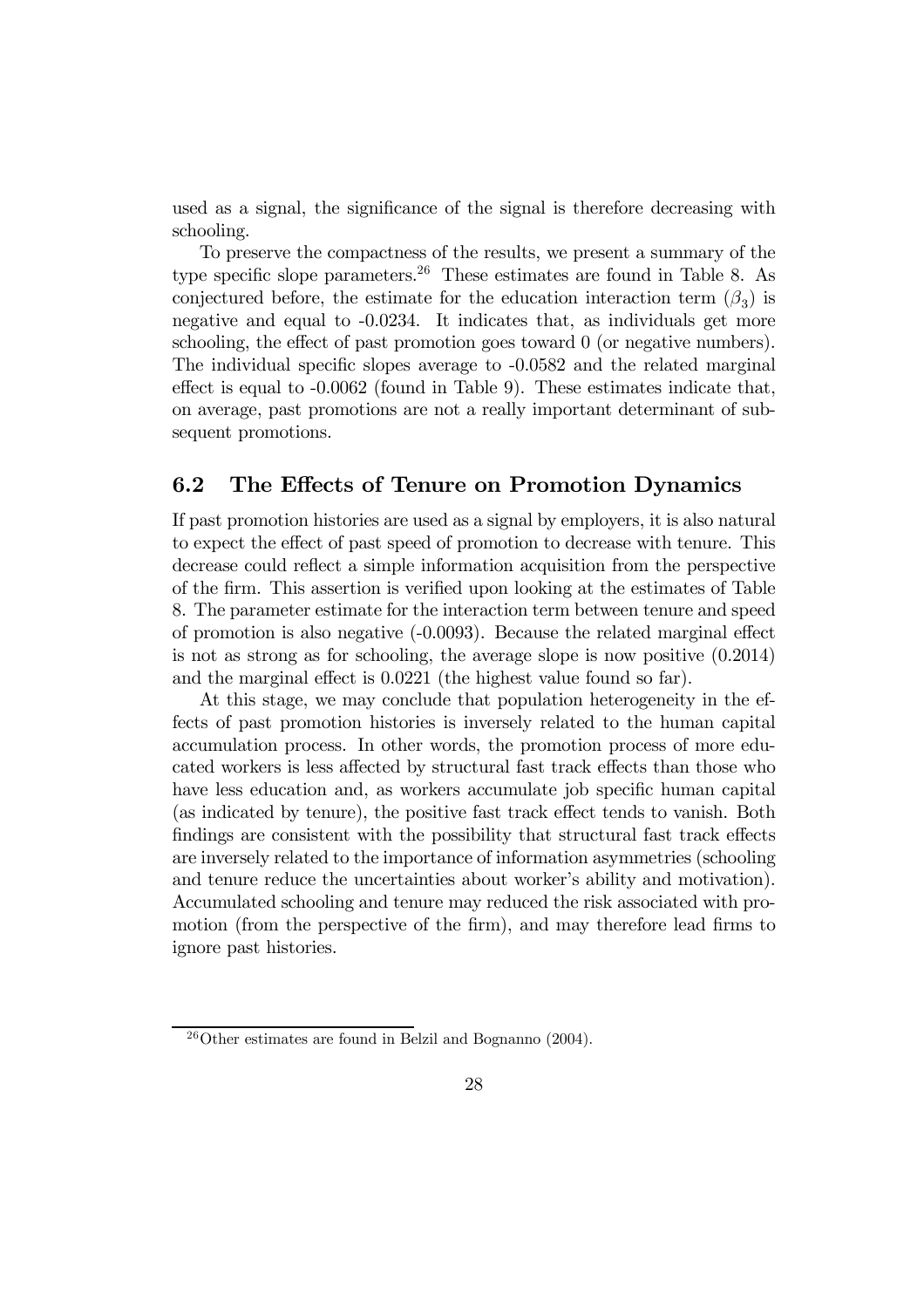### Table 1- Parameter Estimates

|                                                                                      | Model 1<br><b>Exogenous schooling</b><br>Parameter and | Model 2<br><b>Without Schooling</b><br>Parameter and |
|--------------------------------------------------------------------------------------|--------------------------------------------------------|------------------------------------------------------|
|                                                                                      | (asymp. st-errors)                                     | $(asymp. st-errors)$                                 |
| Initial Condition                                                                    |                                                        |                                                      |
| Schooling                                                                            |                                                        |                                                      |
| 12 years or less                                                                     |                                                        |                                                      |
| $13-15$ years                                                                        | 0.5751(0.0022)                                         |                                                      |
| 16 years                                                                             | 0.6018(0.0013)                                         |                                                      |
| $17-18$ years                                                                        | 0.6514(0.0014)                                         |                                                      |
| 19 years or more                                                                     | 0.6811(0.0018)                                         |                                                      |
| age                                                                                  | $-0.0127(0.0001)$                                      | $-0.0228(0.0003)$                                    |
|                                                                                      | 0.8839(0.0035)                                         | 0.9234(0.0043)                                       |
|                                                                                      | 0.3171(0.0021)                                         | 0.3523(0.0023)                                       |
| $\alpha_{0type1}^{S}\ \alpha_{0type2}^{S}\ \alpha_{0type3}^{S}\ \alpha_{0type4}^{S}$ | 0.3203(0.0022)                                         | 0.3220(0.0020)                                       |
|                                                                                      | 0.3214(0.0004)                                         | 0.3012(0.0035)                                       |
| $\sigma_S$                                                                           | 0.0762(0.0021)                                         | 0.0923(0.0006)                                       |
| Promotion Probability                                                                |                                                        |                                                      |
| Schooling                                                                            |                                                        |                                                      |
| 12 years or less                                                                     |                                                        |                                                      |
| $13-15$ years                                                                        | 0.0147(0.0004)                                         |                                                      |
| 16 years                                                                             | 0.2208(0.0011)                                         |                                                      |
| $17-18$ years                                                                        | 0.3074(0.0005)                                         |                                                      |
| 19 years or more                                                                     | 0.2915(0.0004)                                         |                                                      |
| age                                                                                  | 0.0172(0.0018)                                         | 0.0105(0.0019)                                       |
| newcomer                                                                             | $-0.0477(0.0004)$                                      | $-0.1057(0.0169)$                                    |
| tenure                                                                               | $-0.0029(0.0013)$                                      | 0.0014(0.0016)                                       |
| firm size                                                                            | $-0.0015(0.0003)$                                      | 0.0011(0.0004)                                       |
| firm profits                                                                         | $0.0001$ $(0.0007)$                                    | $-0.0020$ $(0.0007)$                                 |
| $\Delta$ firm size                                                                   | 0.0001(0.0012)                                         | 0.0001(0.0019)                                       |
| $\Delta$ firm profits                                                                | $-0.0001$ $(0.0005)$                                   | $-0.0001(0.0400)$                                    |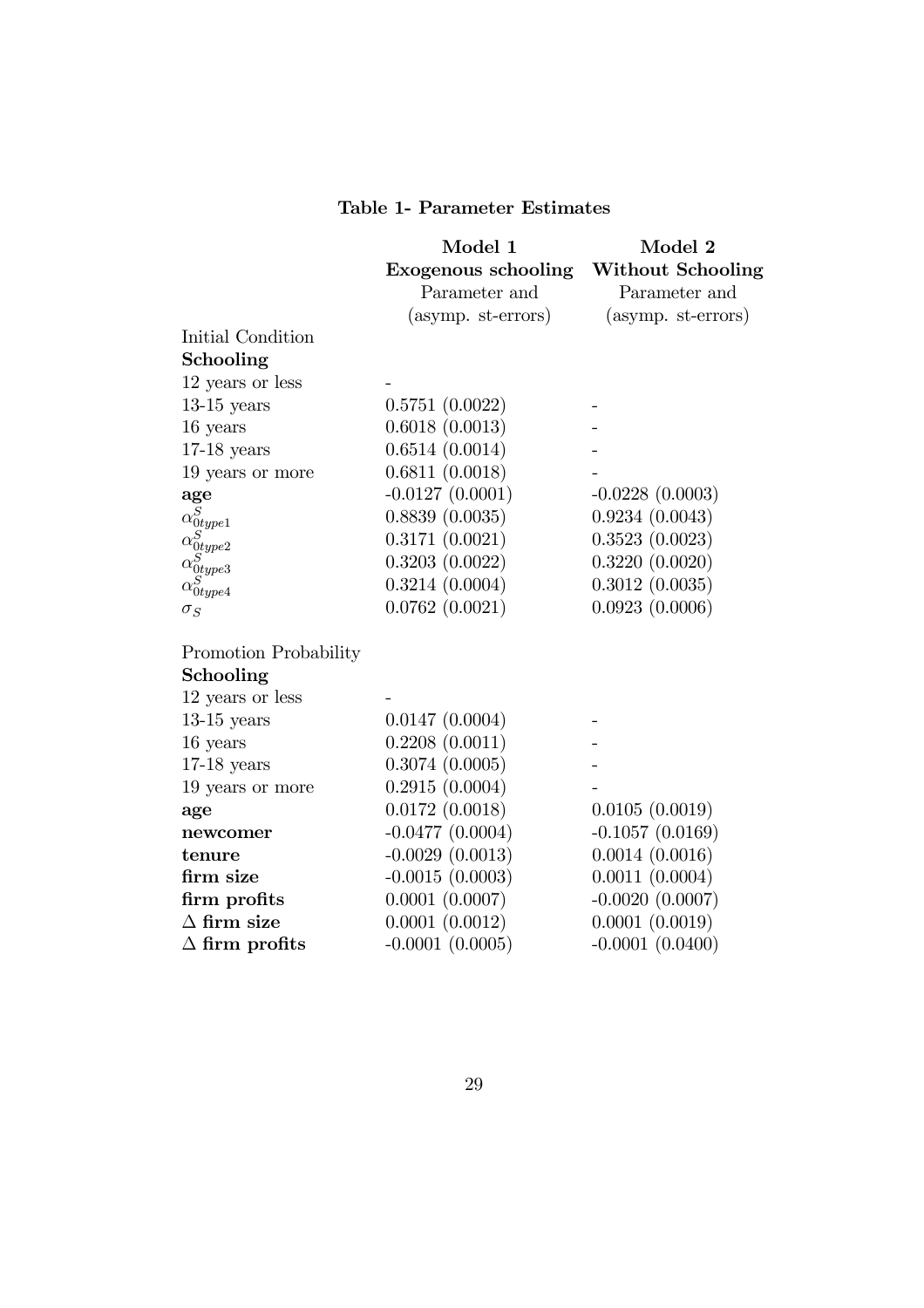## Table 1- continued

|                                                                                         | Parameter and        | Parameter and        |
|-----------------------------------------------------------------------------------------|----------------------|----------------------|
|                                                                                         | $(asymp. t-ratio)$   | $(asymp. t-ratio)$   |
|                                                                                         |                      |                      |
| <b>Promotion Speed</b>                                                                  |                      |                      |
|                                                                                         | $-0.0046(0.0012)$    | $-0.0835(0.0230)$    |
|                                                                                         | 0.2482(0.0014)       | $-0.0040$ $(0.0147)$ |
|                                                                                         | 0.3203(0.0005)       | 0.2481(0.0132)       |
| $\beta_{0, type1}^S \ \beta_{0, type2}^S \ \beta_{0, type3}^S \ \beta_{0, type4}^S$     | 0.1222(0.0004)       | 0.1940(0.0130)       |
|                                                                                         |                      |                      |
| level 7                                                                                 |                      |                      |
| level 6                                                                                 | $-0.1509(0.0006)$    | $-0.1305(0.0204)$    |
| level 5                                                                                 | $-0.5459(0.0004)$    | $-0.5808(0.0072)$    |
| level 4                                                                                 | $-1.0579(0.0020)$    | $-1.1686(0.0135)$    |
| level 3                                                                                 | $-1.8034(0.0040)$    | $-1.8559(0.0109)$    |
| level 2                                                                                 | $-2.6500(0.0030)$    | $-2.9491(0.0252)$    |
|                                                                                         | $-1.3496(0.0025)$    | $-2.0652(0.0515)$    |
|                                                                                         | $-1.9081(0.0006)$    | $-2.3039(0.0270)$    |
| $\alpha_{0type1}^{P} \ \alpha_{0type2}^{P} \ \alpha_{0type3}^{P} \ \alpha_{0type4}^{P}$ |                      |                      |
|                                                                                         | $-2.5648(0.0011)$    | $-2.3784(0.0376)$    |
|                                                                                         | $-2.9332(0.0009)$    | $-2.2587(0.0427)$    |
| <b>Type Probabilities</b>                                                               |                      |                      |
| Prob type1                                                                              | 0.2276(0.0070)       | 0.1812(0.0145)       |
| Prob type2                                                                              | 0.2604(0.0033)       | 0.3514(0.0967)       |
| prob type3                                                                              | 0.2514(0.0009)       | 0.2655(0.0323)       |
|                                                                                         |                      |                      |
| <b>Attrition</b>                                                                        |                      |                      |
| $\alpha_2^S$ (initial condition)                                                        | 0.0001(0.0003)       | 0.0003(0.0002)       |
| $\alpha_2^P$ (prom. prob. intercept)                                                    | $-0.0040$ $(0.0007)$ | $-0.0082$ $(0.0080)$ |
| $\beta_2^S$ (prom. prob. slope)                                                         | 0.0123(0.0005)       | 0.0067(0.0012)       |
| $#$ of individuals                                                                      | 25000                | 25000                |
| mean $#$ of periods                                                                     | 4.6                  | 4.6                  |
| mean log likelihood                                                                     | $-0.302942$          | $-0.398917$          |
|                                                                                         |                      |                      |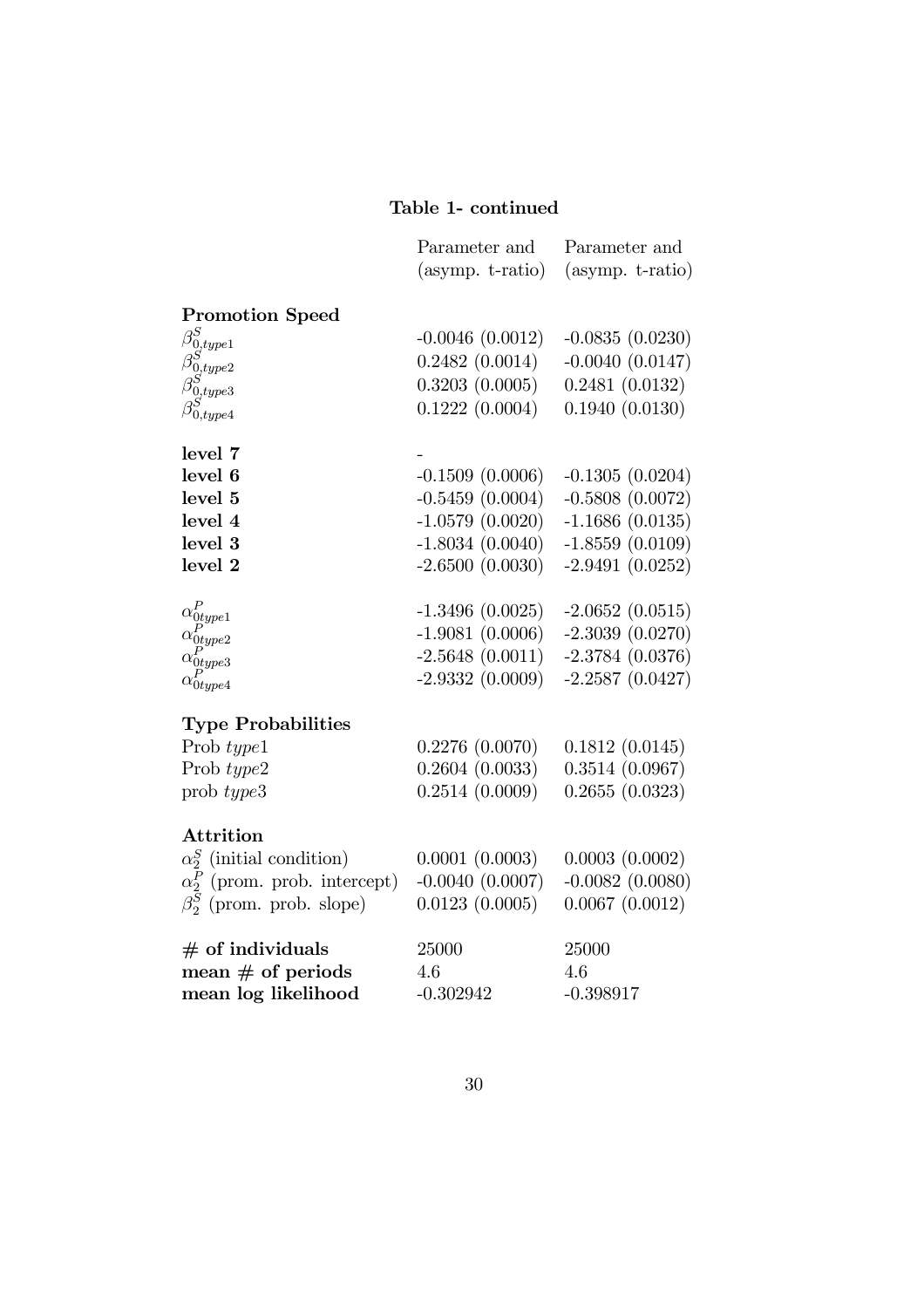|                                    | Table 2 |  |  |
|------------------------------------|---------|--|--|
| Some Marginal Effects from Model 1 |         |  |  |

| <b>Individual Specific Variables</b> | Model 1<br>Estimate<br>(st-deviation) | Model 2<br>Estimate<br>(st-deviation) |
|--------------------------------------|---------------------------------------|---------------------------------------|
| 16 years of schooling                | 0.0195                                |                                       |
|                                      | (0.0114)                              |                                       |
| 17-18 years of schooling             | 0.0287                                |                                       |
|                                      | (0.0165)                              |                                       |
| 19 years of schooling or more        | 0.0266<br>(0.0154)                    |                                       |
| tenure                               | $-0.0003$                             | 0.0060                                |
|                                      | (0.0002)                              | (0.0029)                              |
| age                                  | 0.0017                                | 0.0015                                |
|                                      | (0.0009)                              | (0.0012)                              |
| Promotion dynamics                   |                                       |                                       |
| Speed of promotion                   | 0.0157                                | 0.0089                                |
|                                      | (0.0133)                              | (0.0144)                              |

Note: The marginal effects (the effect of completing college, the effect of obtaining 2 years beyond college as well as the marginal effect of going beyond 2 years after college) are in reference to those who have attended high school. The marginal effects are averaged over all individuals. The reported standard deviations is a measure of cross-sectional dispersion in the marginal effects, given parameter estimates.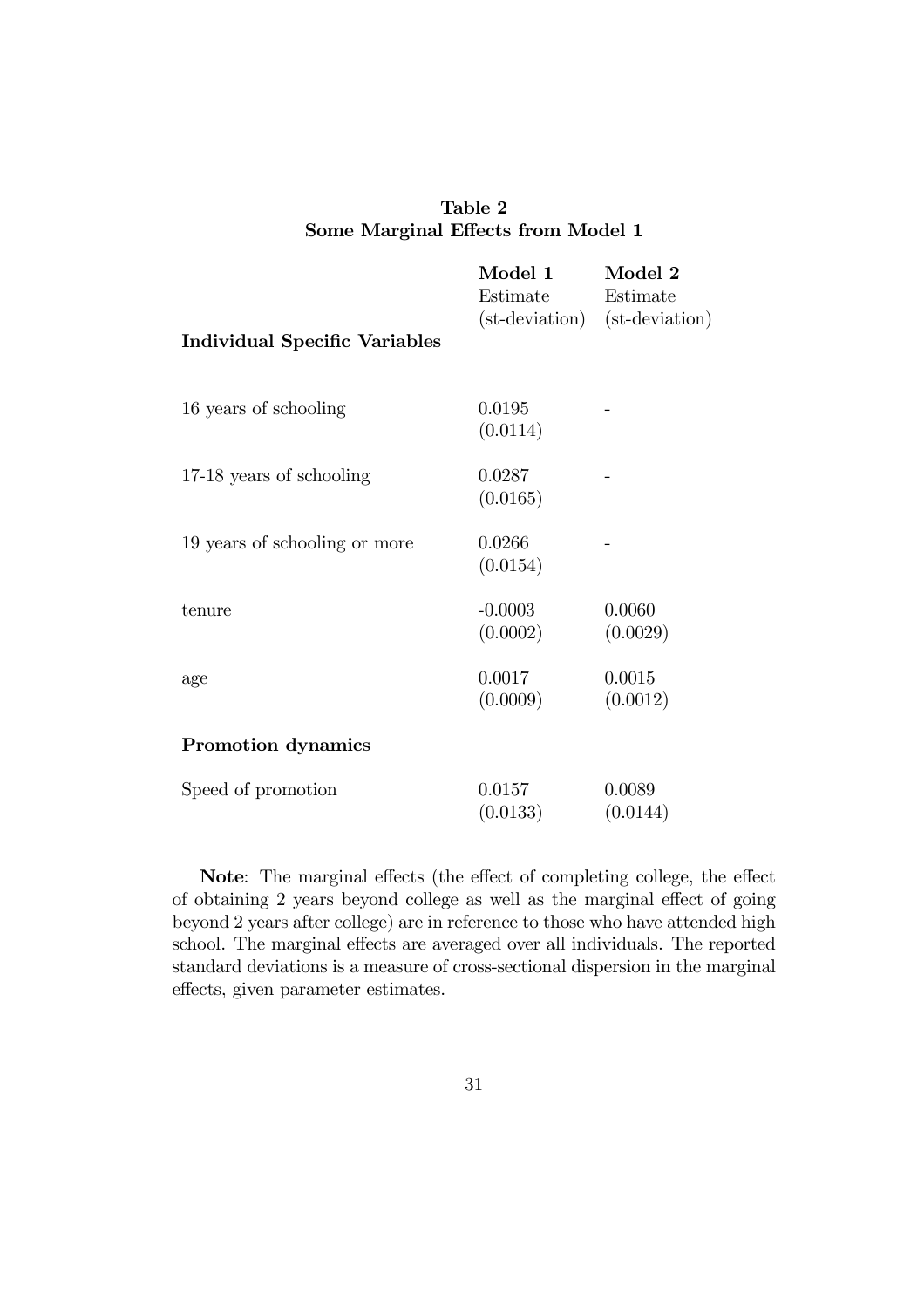| Table 3                                        |  |
|------------------------------------------------|--|
| Unobserved heterogeneity: Means/St. Deviations |  |

|              | Model 1<br>Mean (st. deviation) Mean (st. deviation) | Model 2   |
|--------------|------------------------------------------------------|-----------|
| $\alpha_i^S$ | 0.3895                                               | 0.4105    |
|              | (0.2913)                                             | (0.3011)  |
| $\alpha_i^P$ | $-2.1884$                                            | $-2.2798$ |
|              | (0.6051)                                             | (0.7025)  |
| $\beta_i^P$  | 0.2014                                               | 0.0975    |
|              | (0.1228)                                             | (0.0987)  |

### Table 4 Unobserved Heterogeneity Correlations: Model 1 (with schooling)

|              | $\alpha_i^S$ | $\alpha_i^P$ | $\beta_i^P$    |
|--------------|--------------|--------------|----------------|
| $\alpha_s^S$ | 1.0000       |              | 0.9154 -0.8990 |
| $\alpha_i^P$ | -            |              | 1.0000 -0.8779 |
| $\beta_i^P$  |              |              | 1.0000         |

### Table 5 Unobserved Heterogeneity Correlations: Model 2 (without schooling)

|              | $\alpha^S_i$ | $\alpha_i^P$ | $\beta_i^P$       |
|--------------|--------------|--------------|-------------------|
| $\alpha^S_i$ | 1.0000       |              | $0.9056 - 0.7634$ |
| $\alpha_i^P$ |              |              | 1.0000 -0.7723    |
| $\beta_i^P$  |              |              | 1.0000            |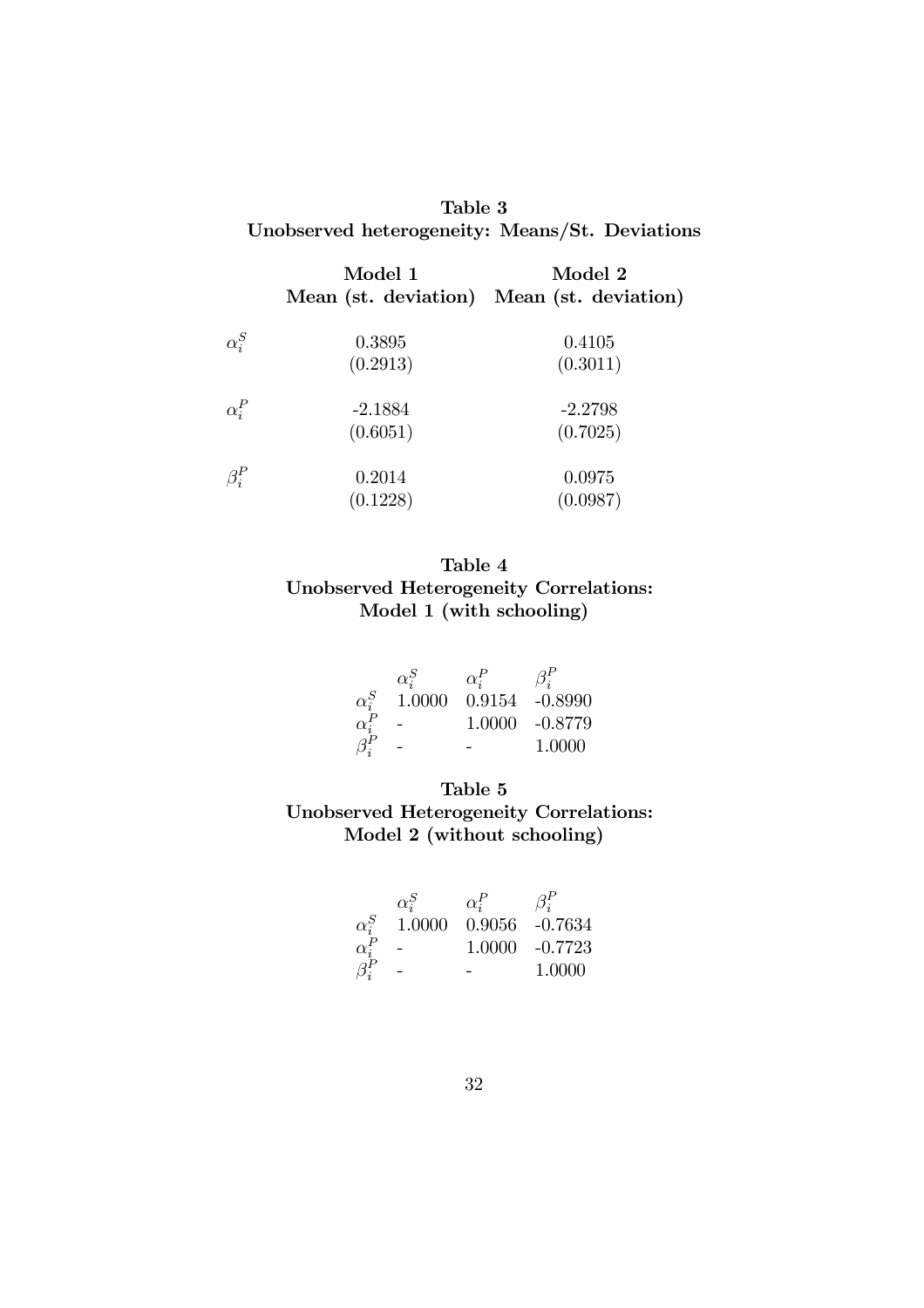| Table 6                                      |  |  |
|----------------------------------------------|--|--|
| Average Promotions Probabilities across Rank |  |  |
| in Model 1 and Model 2                       |  |  |

|            | average probability average probability<br>(standard deviation) | (standard deviation) |
|------------|-----------------------------------------------------------------|----------------------|
| Rank       |                                                                 |                      |
| level 7    | 0.2357                                                          | 0.2223               |
|            | (0.1062)                                                        | (0.1097)             |
| level 6    | 0.2128                                                          | 0.2011               |
|            | (0.0988)                                                        | (0.1002)             |
| level 5    | 0.1561                                                          | 0.1438               |
|            | (0.0778)                                                        | (0.0822)             |
| level 4    | 0.1000                                                          | 0.0996               |
|            | (0.0533)                                                        | (0.0349)             |
| level 3    | 0.0517                                                          | 0.0612               |
|            | (0.0290)                                                        | (0.0300)             |
| level 2    | 0.0230                                                          | 0.0286               |
|            | (0.0133)                                                        | (0.0188)             |
| All levels | 0.1213                                                          | 0.1192               |
|            | (0.0833)                                                        | (0.0766)             |

Note: The promotion probabilities are averaged over all individuals at a particular rank. The reported standard deviations are a measure of crosssectional dispersion in the promotion probabilities, given the parameter estimates.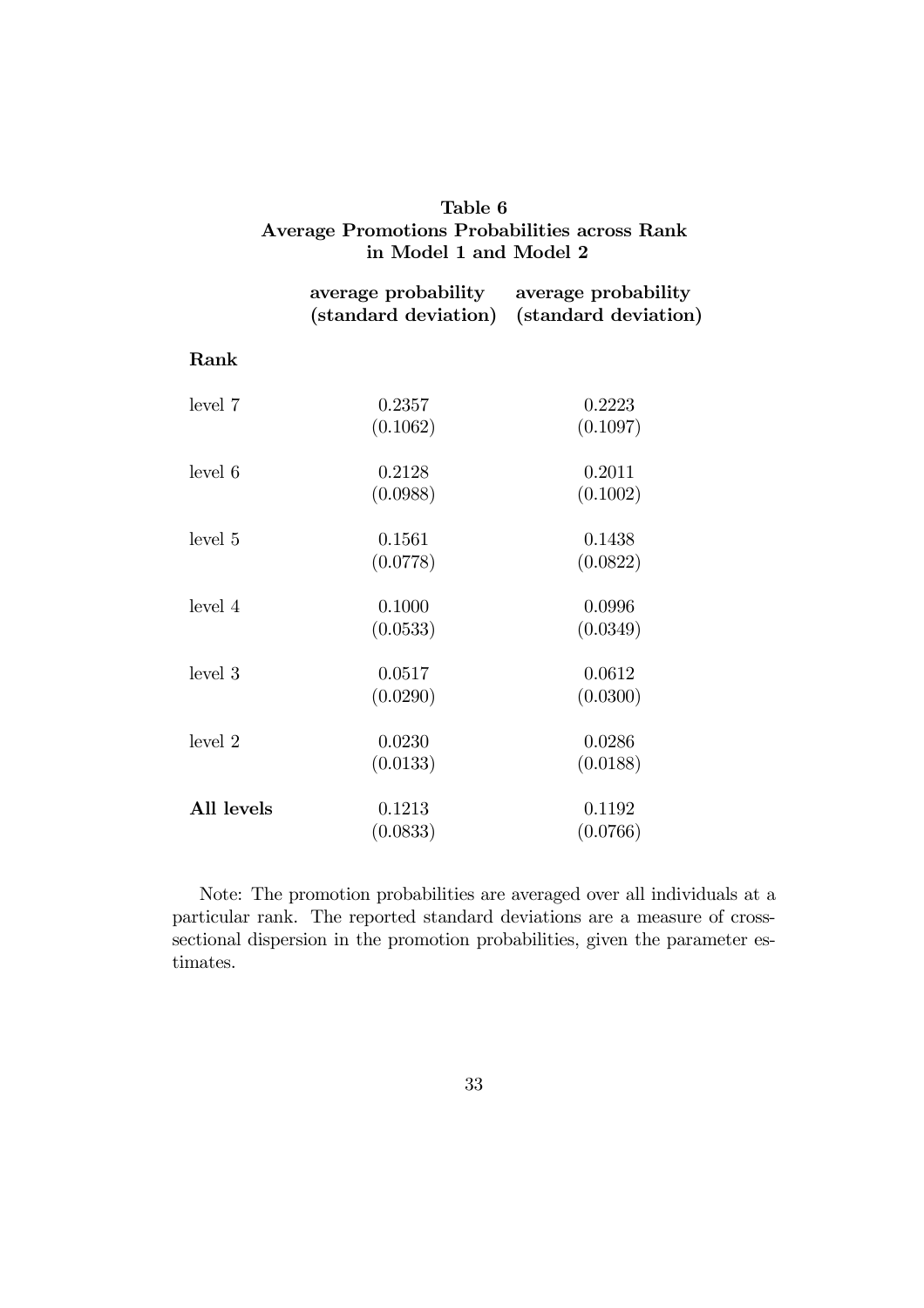### Table 7 Variance Decomposition of the Index Function in Model 1: The Loss in Explanatory Power for each Group of variables

|                                           | (1)<br>Promotion probability<br><b>Explanatory power</b> | $\bf (2)$<br><b>Initial Condition</b><br><b>Explanatory Power</b> |
|-------------------------------------------|----------------------------------------------------------|-------------------------------------------------------------------|
| <b>Variables</b>                          |                                                          |                                                                   |
| Human Capital<br>(age, tenure, schooling) | 3.5%                                                     | $35\%$                                                            |
| Level in the Firm                         | 46.3%                                                    |                                                                   |
| Promotion Speed                           | 0.5%                                                     |                                                                   |
| Promotion prob. intercepts                | $14\%$                                                   |                                                                   |
| Promotion prob. slopes                    | $0.5\%$                                                  |                                                                   |
| Initial condition intercept               |                                                          | $65\%$                                                            |

Note: The percentages denote the loss in explanatory power of the explained part of the index function regression for each group of variables. They are computed from the difference in the coefficient of correlation from the regression that includes all factor and a regression that excludes only each particular group. The regression function for the initial condition includes only schooling and age.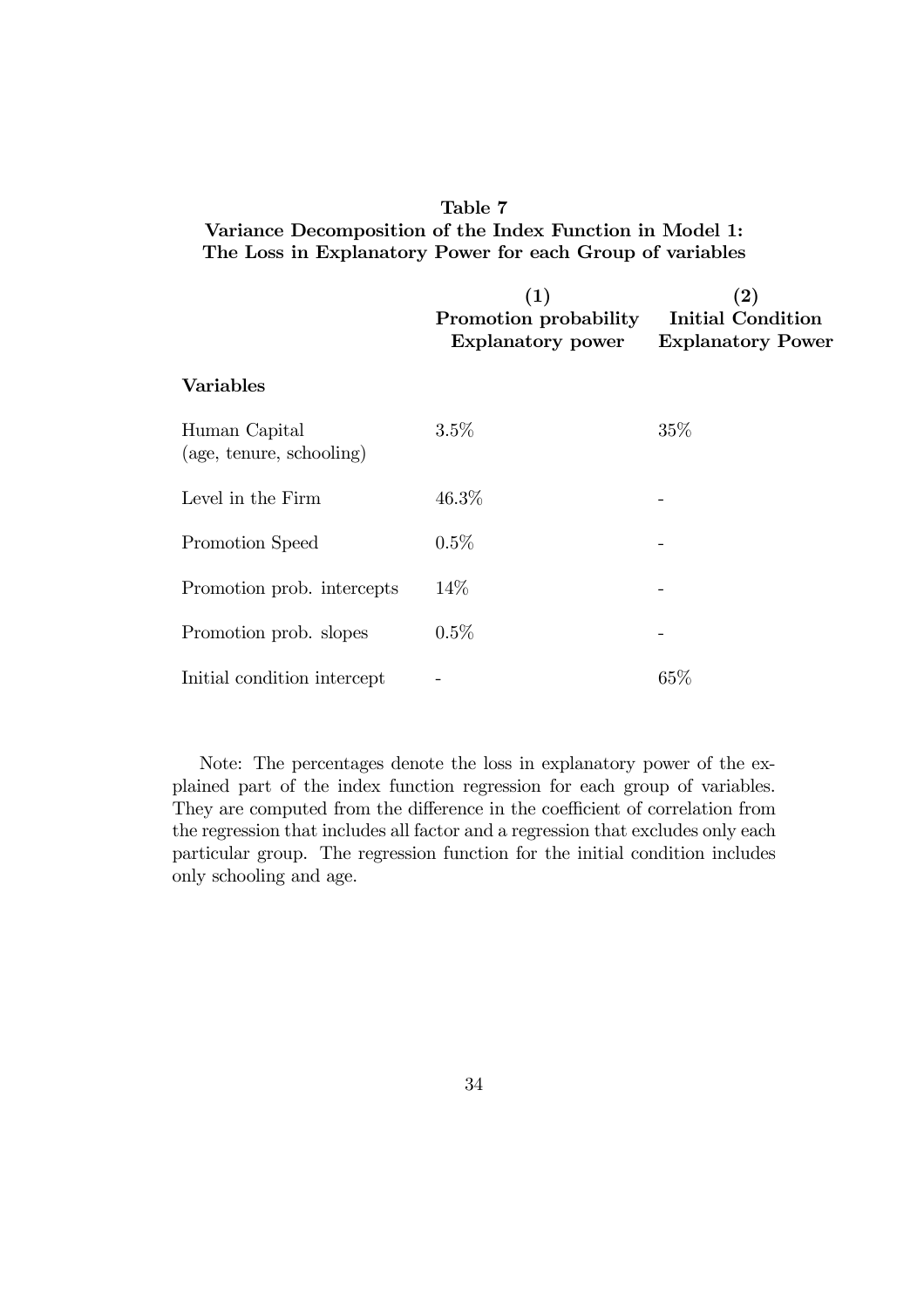### Table 8 Models with Interactions: Summary of the promotion dynamics parameters

| variable interacted                                            | (1)<br>education                | $\bf(2)$<br>tenure              |
|----------------------------------------------------------------|---------------------------------|---------------------------------|
|                                                                | Parameters<br>(standard errors) | Parameters<br>(standard errors) |
| type probabilities                                             |                                 |                                 |
| Prob $type1$                                                   | 0.2034(0.0037)                  | 0.1956(0.0047)                  |
| Prob $type2$                                                   | 0.2532(0.0055)                  | 0.2743(0.0054)                  |
| Prob type3                                                     | 0.2412(0.0067)                  | 0.2498(0.0037)                  |
| <b>Promotion Speed</b>                                         |                                 |                                 |
| $\beta_{0, type1}^S \ \beta_{0, type2}^S \ \beta_{0, type3}^S$ | 0.3853(0.0056)                  | 0.3196(0.0070)                  |
|                                                                | 0.3415(0.0004)                  | 0.3330(0.0040)                  |
|                                                                | 0.2558(0.0040)                  | 0.2551(0.0004)                  |
| $\beta_{0, type4}^{\circ}$                                     | 0.3354(0.0033)                  | 0.3363(0.0006)                  |
| $education * speed$                                            | $-0.0234(0.0002)$               |                                 |
| $t$ enure $*$ speed                                            |                                 | $-0.0093(0.0003)$               |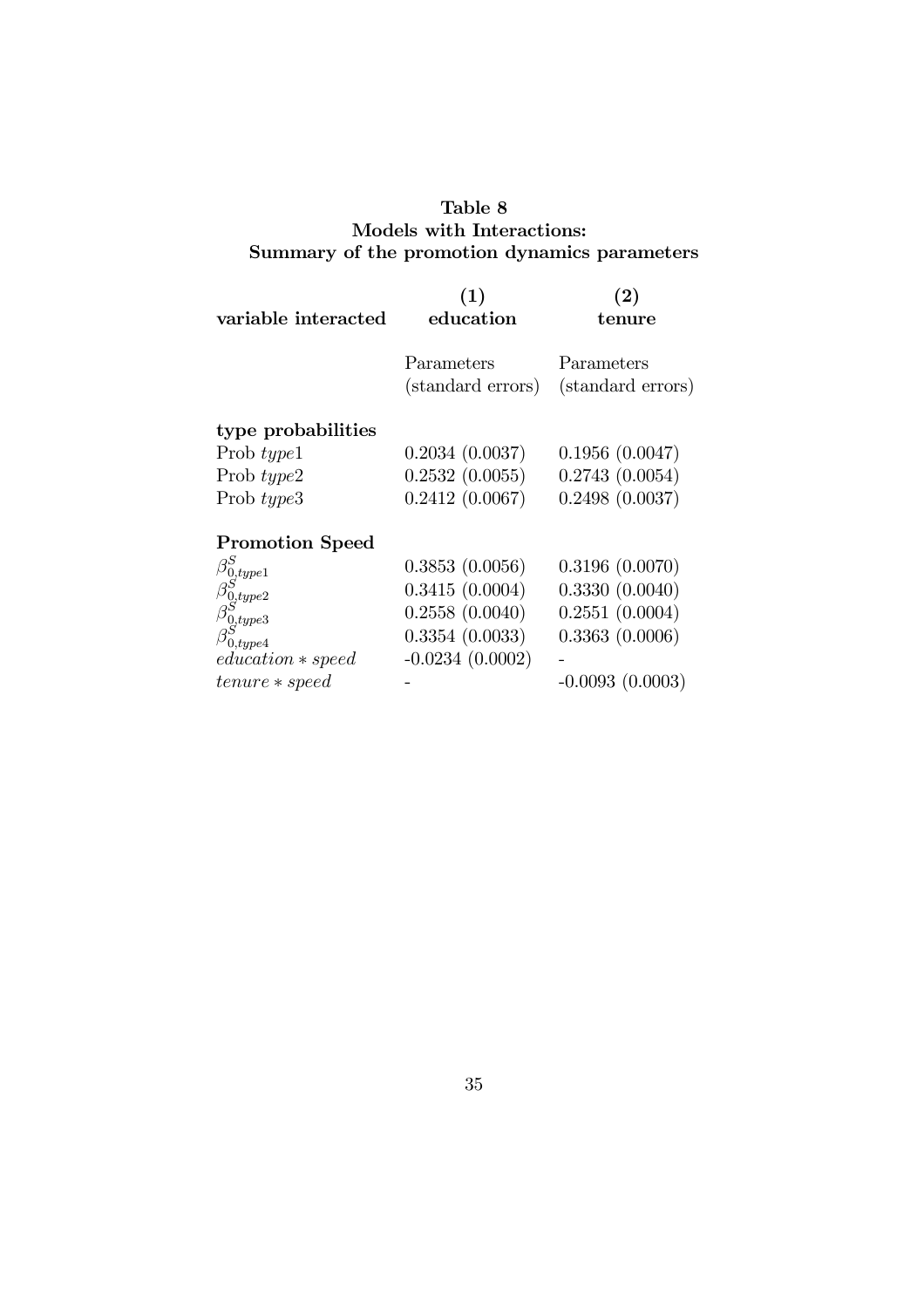### Table 9 Model with Interactions Mean/St-deviations of the promotion dynamics parameters and the marginal effects

|                             | (1)       | (2)      |
|-----------------------------|-----------|----------|
| variable interacted         | schooling | tenure   |
| Mean $(\beta_{0}^{S})$      | $-0.0582$ | 0.2014   |
| st. deviation $(\beta_0^S)$ | (0.0645)  | (0.1049) |
| Marginal Effect             | $-0.0062$ | 0.0221   |
| st-deviation                | (0.0078)  | (0.0153) |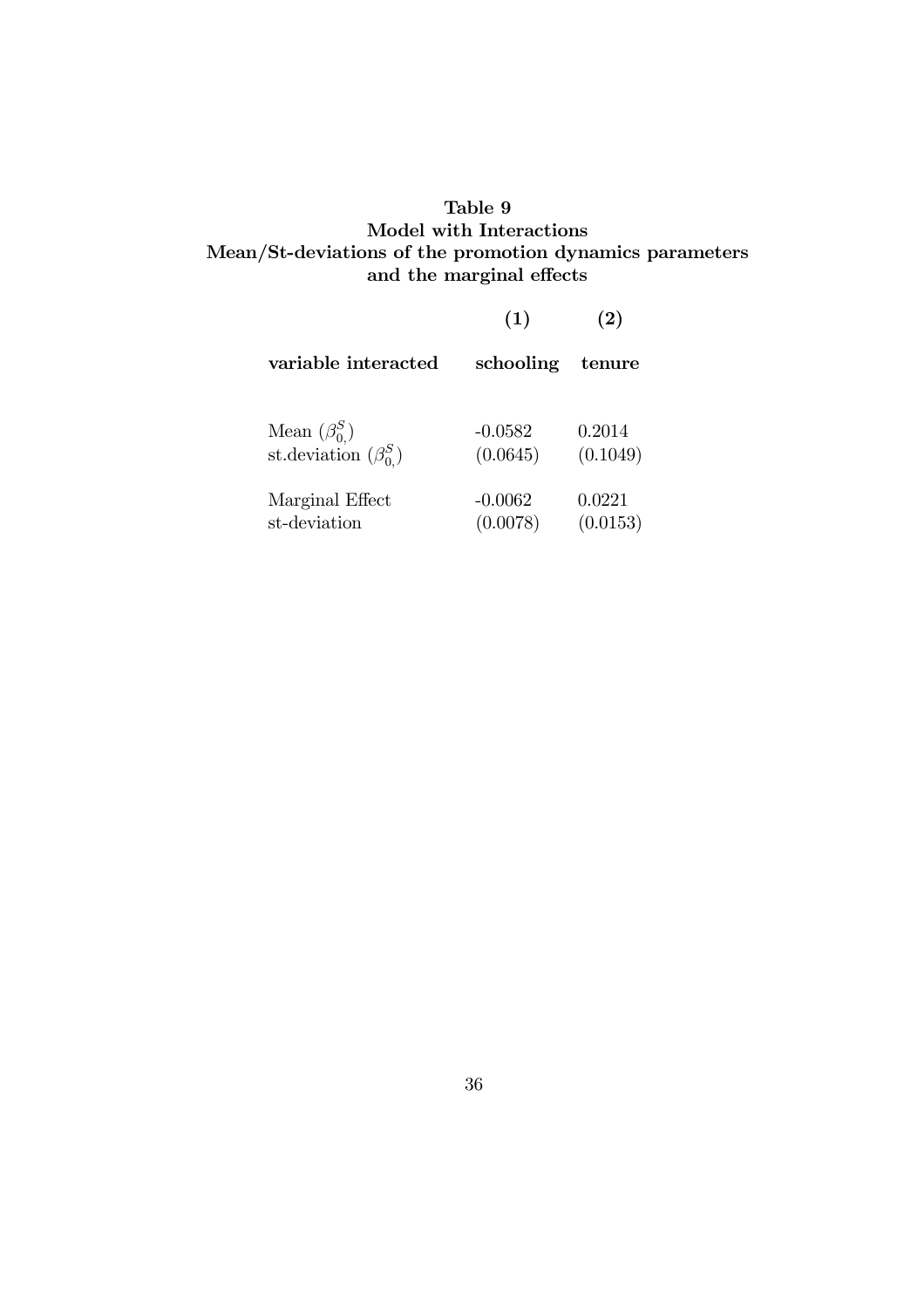# 7 Conclusion

In this paper we develop a dynamic model of the promotion process and estimate it using a panel of American executives followed up to eight years. Our model allows promotion probabilities to depend on endogenous past promotion histories, observable human capital endowments, time varying firm specific variables and unobservable individual heterogeneity. The model is the most general and comprehensive empirical model of promotion dynamics estimated to date.

Our results shed light on the complex process that governs hierarchetical transitions. The stochastic process that drives promotion might be thought of as a series of probabilities that are smaller for individuals further up in the hierarchy. These probabilities are more dependent upon unobserved individual effects than on observable human capital variables. Among standard human capital variables (age, tenure and schooling), only schooling really matters in predicting current promotion probabilities.

Focusing on the human capital variables, promotion probabilities increase with education and age. Controlling for age and unobserved individual heterogeneity, tenure is virtually irrelevant in predicting promotion outcomes. The effect of human capital variables, in total, on promotion probabilities after controlling for endogenous initial conditions and unobserved individual effects is very weak however. Differences in promotion probabilities are explained, in order of importance, by level, individual specific promotion probability intercept terms, human capital variables and past promotion histories. The explanatory power of these variables differs widely. Age and schooling, while very weak in explaining differences in current promotion probabilities, do explain a good deal of the variation in the historical speed of promotion.

Fast tracks in the theoretical literature have been motivated by differences in ability (Gibbons and Waldman 1999) and by considerations in addition to ability, such as signaling (Bernhardt 1995). We deem fast tracks resulting from difference in ability as "non-structural" or "spurious" and fast tracks resulting from an advantage gained from early promotion as "structural" or "causal," whether these structural fast tracks result from signaling or from other considerations. Our model is able to distinguish between structural and non-structural fast tracks.

We find that the promotion process is only mildly positively structurally correlated with a measure of the past rate of promotion, which suggests a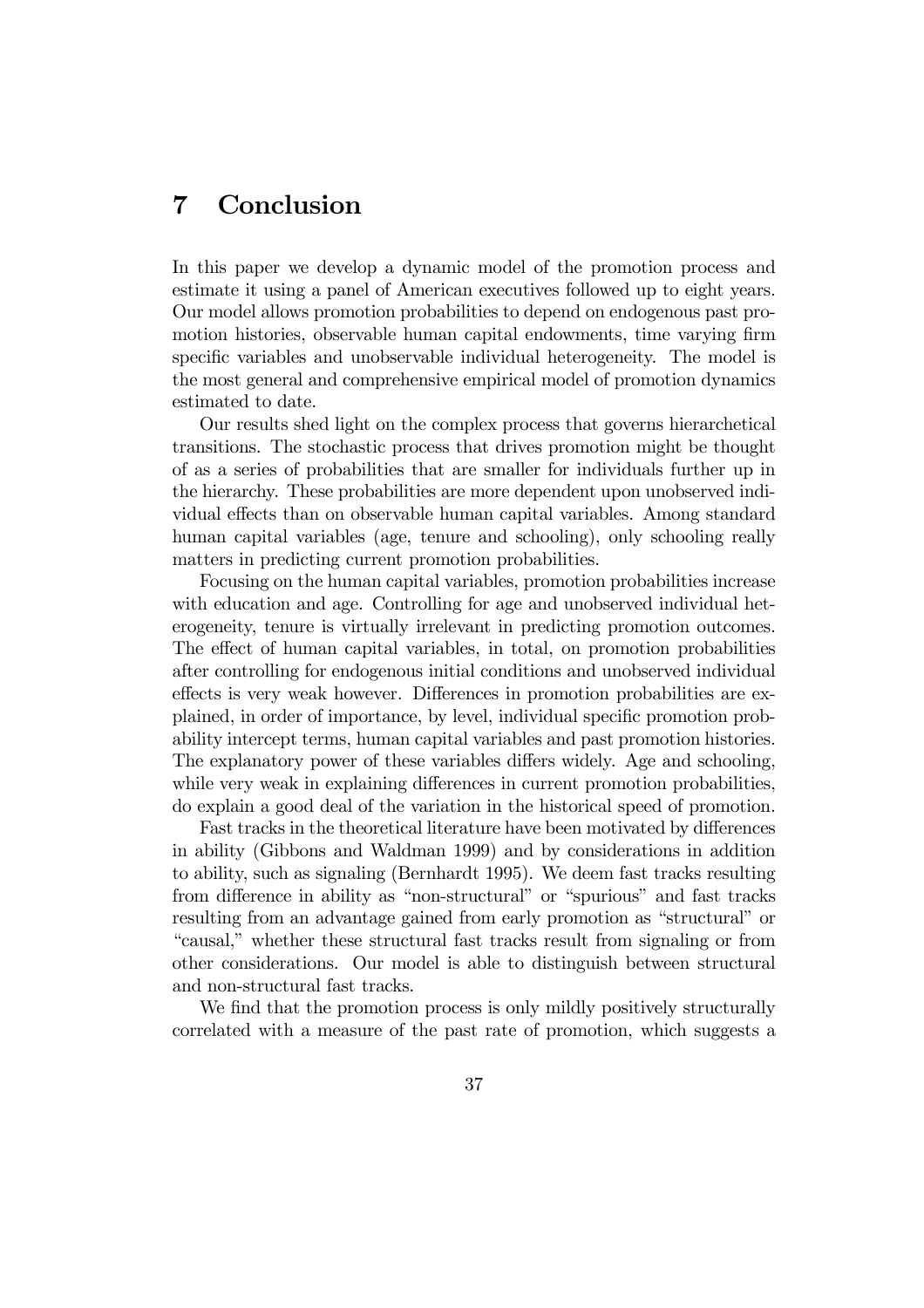weak role for structural fast tracks in the promotion process. We suggest that the fast tracks documented in the empirical literature result largely from unobserved individual heterogeneity and not from rapid early promotions having their own inherent effect on later promotions.

Going beyond this overall result in regards to fast tracks, there is evidence of high cross-sectional dispersion in the effect of past promotion histories on promotion probabilities. Interestingly, we find that the strength of the individual specific effect of achieving a high rate of past promotion on promotion probabilities is inversely related to accumulated human capital. Specifically, structural fast tracks are weaker for individuals with more schooling and tenure. This result may lend some support for a role for signaling. It is consistent with the hypothesis that the signaling aspect of past promotion is stronger for those who are less educated or are relatively new to the firm. Accumulated schooling and tenure may reduce the risk associated with promotion (from the perspective of the firm), and therefore lead firms to rely less on past promotion histories. We also find evidence for a negative correlation between current promotion probability and past promotion rates for a portion of the population and suggest that this result may relate to the well-known "Peter Principle."

Personnel economics is a growing field and the role of promotion is important within it. Empirical results on promotion in a framework suitably recognizing the endogeneity of past promotion histories, among other things, have been lacking. This paper fills this void and provides many new results on the promotion process that should help to inform the literature. Interesting empirical issues remain. In particular, it would be valuable to investigate the relative importance of human capital and endogenous promotions in explaining lifetime earnings and the nature of serial correlation in wage growth. We believe that our approach is a good starting point in investigating these issues.

# References

- [1] Abowd, John, Kramarz, Francis and Margolies, David "High Wage Workers and High-Wage Firms, Econometrica 67 (1999),2, 251-333.
- [2] Alvarez, Javier, Browning Martin and Ejrnaes, Mette (2003) "Modeling Income Processes with Lots of Heterogeneity" Working Paper, Copen-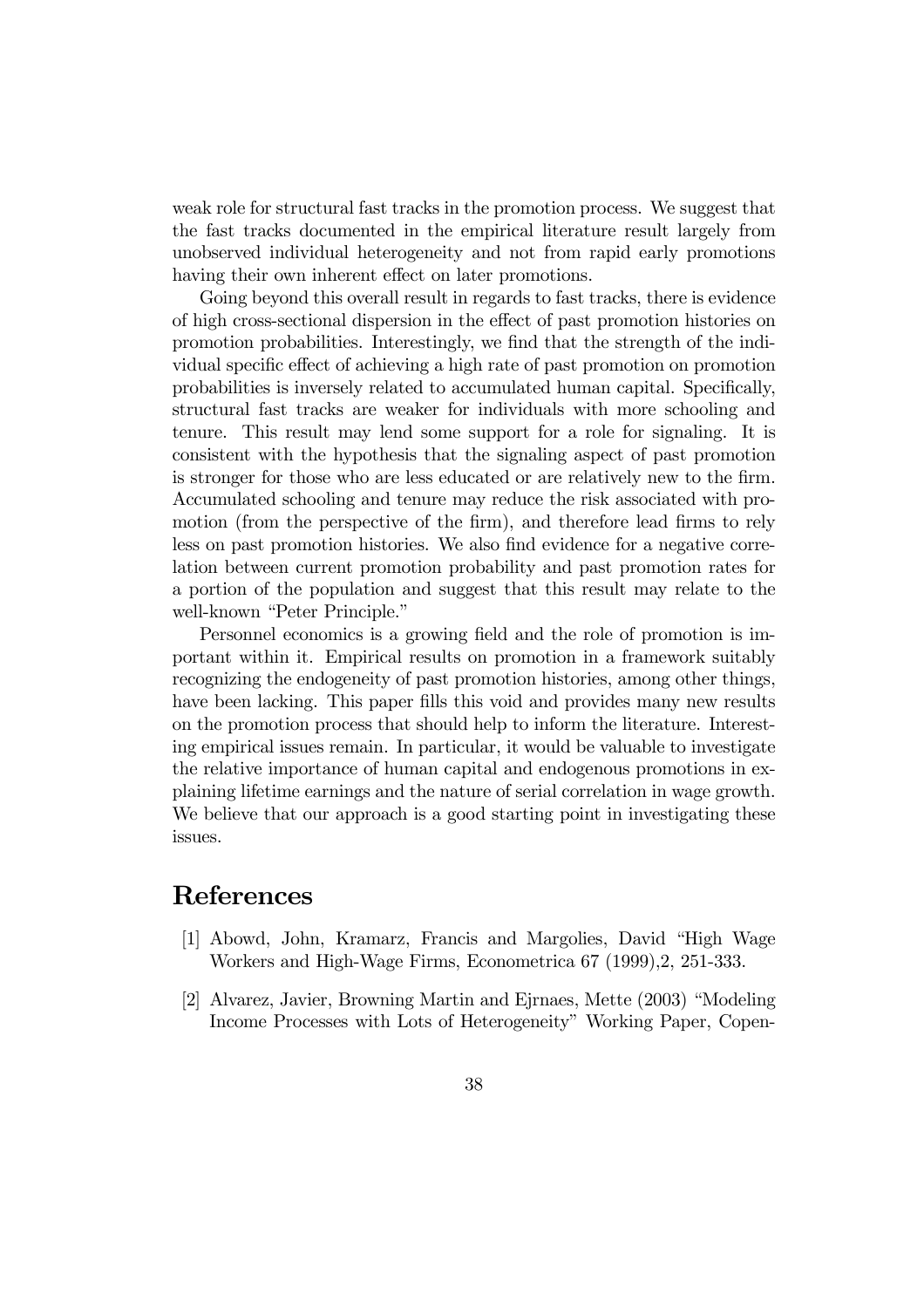hagen University

- [3] Ariga, Kenn, Ohkusa, Yasushi and Brunello, Giorgio. "Fast Track: Is it in the Genes? The Promotion Policy of a large Japanese Firm," Journal of Economic Behavior and Organization, 38 (1999): 385-402.
- [4] Baker, George, Gibbs, Michael and Holmstrom, Bengt. "Hierarchies and Compensation: A Case Study," European Economic Review, 37 (1993): 366-378.
- [5] \_\_\_\_\_. "The Wage Policy of a Firm," Quarterly Journal of Economics, CIX (1994 a): 881-919.
- [6] \_\_\_\_\_. "The Internal Economics of the Firm: Evidence From Personnel Data," Quarterly Journal of Economics, CIX (1994 b): 921-955.
- [7] Belzil, Christian "Job Creation and Destruction, Worker Reallocation and Wages, Journal of Labor Economics, vol.18 April 2000,183-203 .
- [8] Belzil, Christian "Short Run and Long Run Dynamics in an Empirical model of promotion" IZA Working Paper, 2003.
- [9] Belzil, Christian and Hansen, Jörgen (2002) "Unobserved Ability and the Return to Schooling", Econometrica, vol 70, no 6, 575-591.
- [10] Bernhardt, Dan. "Strategic Promotion and Compensation," The Review of Economic Studies, Vol. 62, No. 2 (1995): pp 315-339.
- [11] Bognanno, Michael "Corporate Tournaments" Journal of Labor Economics, vol 19, No 2 (2001): pp 290-315.
- [12] Cameron, Stephen and Heckman, James (2001) "The Dynamics of Educational Attainments for Black, Hispanic, and White Males" Journal of Political Economy, 109 (3), 455-499
- [13] Cameron, Stephen and Heckman, James (1998) "Life Cycle Schooling and Dynamic Selection Bias: Models and Evidence for Five Cohorts of American Males" Journal of Political Economy, 106 (2), 262-333.
- [14] Carmichael, Lorne. "Firm-Specific Human Capital and Promotion Ladders," Bell Journal of Economics, Vol. 14, No. 1 (1983): 251-258.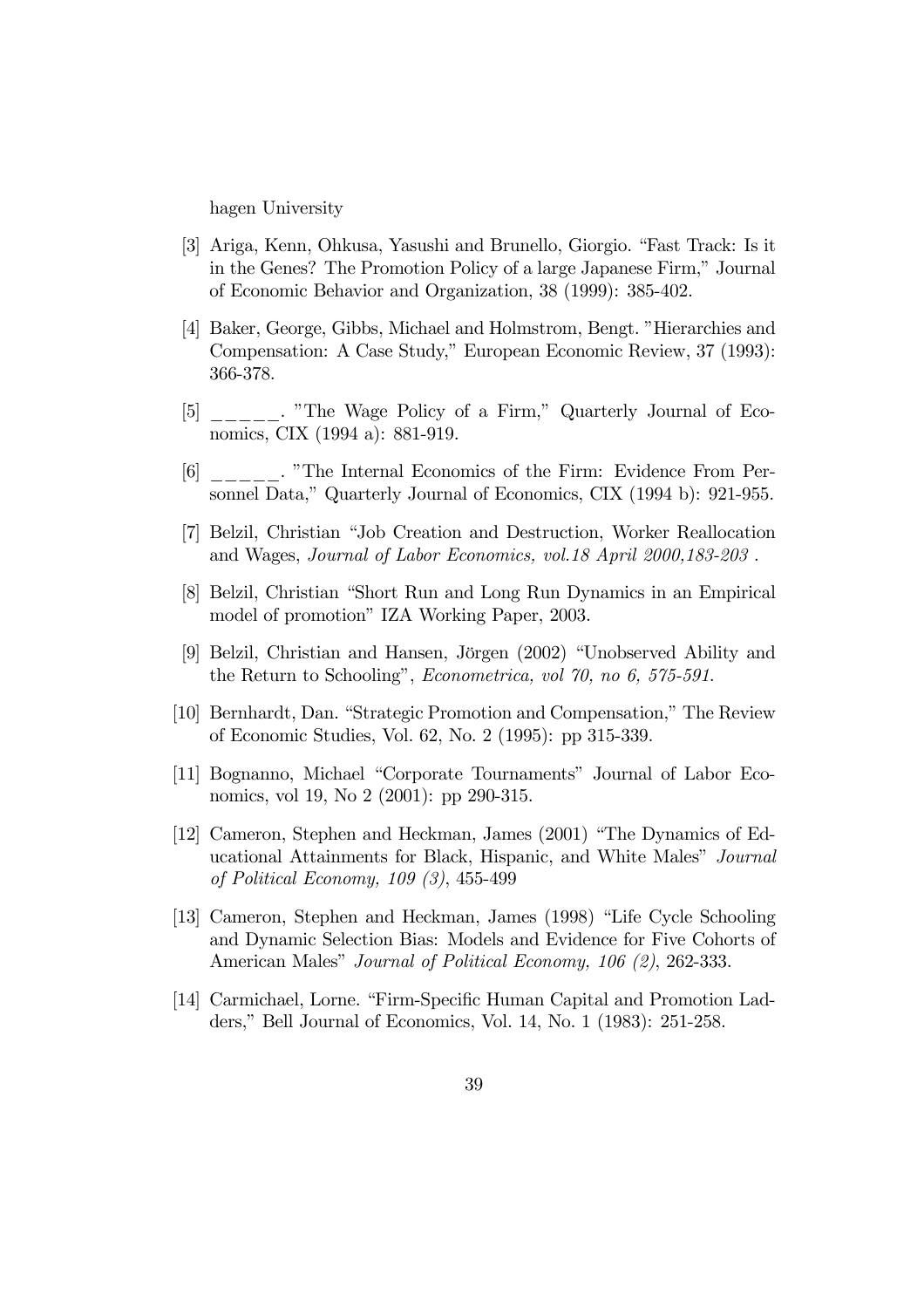- [15] Chamberlain, Gary, "Panel Data " in Handbook of Econometrics, Ed. by Zvi Griliches and M.D. Intrilligator, amsterdam, north holland.
- [16] Chiappori, Pierre-Andre, Salanie, Bernard and Valentin, Julie. "Early Starters Versus Late Beginners," Journal of Political Economy, Vol. 107, No. 4 (1999): pp 731-760.
- [17] Eckstein, Zvi and Kenneth Wolpin (1999) "Why youth Drop Out of High School: The Impact of preferences, Opportunities and Abilities" Econometrica, vol. 67, No. 6 (November), 1295-1339.
- [18] Farber, Henry S. and Gibbons, Robert. "Learning and Wage Dynamics," The Quarterly Journal of Economics, Vol. 111, No. 4 (1996): pp 1007- 1047.
- [19] Forbes, J. Benjamin and Piercy, James E. (1991). Corporate Mobility and Paths to the Top. New York: Quorum Books.
- [20] Gibbons, Robert and Waldman, Michael. "A Theory of Wage and Promotion Dynamics Inside Firms," The Quarterly Journal of Economics, Vol.114, No. 4 (1999): pp 1321-1358.
- [21] Gibbs, Michael. "Incentive Compensation in a Corporate Hierarchy." Journal of Accounting and Economics, XIX (1995).
- [22] Heckman, James (1981) "Statistical Models for Discrete Panel Data" in Structural Analysis of Discrete Data with Economic Application, edited by Charles Manski and Daniel McFadden, MIT Press.
- [23] Heckman, James and Singer, Burton (1984) "A Method for Minimizing the impact of distributional Assumptions in Econometric models for Duration Data, Econometrica, 52 (2): pp 271-320.
- [24] Keane, Michael P. and Wolpin, Kenneth (1997) "The Career Decisions of Young Men" Journal of Political Economy, 105 (3), 473-522.
- [25] Howard, A. and Bray, D.W. (1988). Managerial Lives in Transition: Advancing Age and Changing Times. New York: Guilford.
- [26] Lazear, Edward, "Personnel Economics: Past Lessons and Future Directions" Journal of Labor Economics" vol 17, no 2, pp 199-236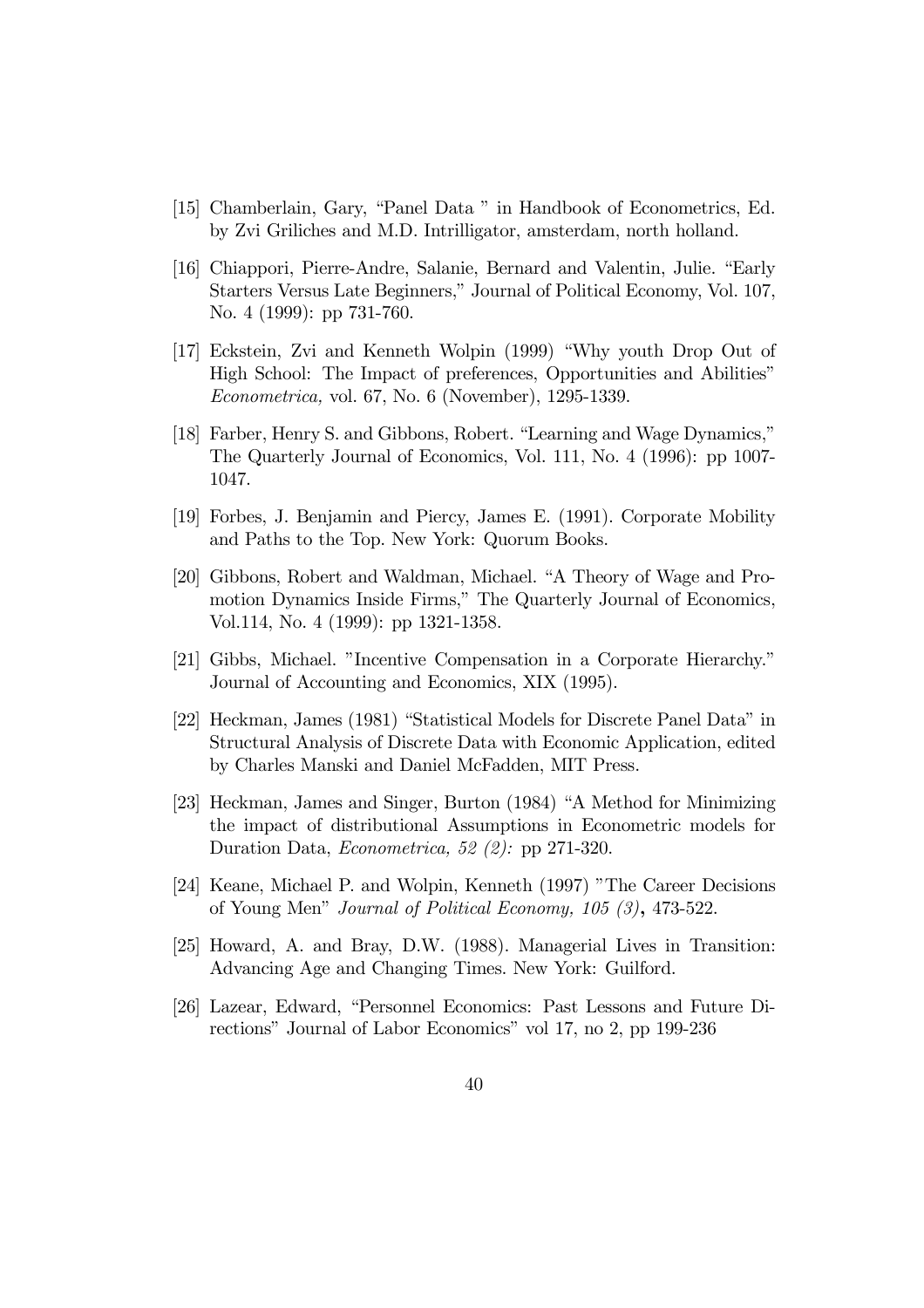- [27] Lazear, Edward P. "The Job as a Concept," in Performance Measurement, Evaluation,and Incentives, ed. William J. Bruns, Jr. (Boston: Harvard Business School Press, 1992).
- [28] Lazear, Edward P., and Rosen, Sherwin. "Rank Order Tournaments as an Optimum Labor Contract," Journal of Political Economy, 89 (October 1981): 841 $\blacksquare$ 64.
- [29] Macleod, Bentley and Macomson, James "Reputation and Hierarchy in Dynamic Models of Employment" Journal of Political Economy, 96 (August 1988): 832-854.
- [30] Magnac, Thierry. "Subsidized Training and Youth Employment: Distinguishing Unobserved Heterogeneity from State Dependence in Labour Market Histories" *The Economic Journal*" vol 110 (466):pp 805-837.
- [31] Postel-Vinay, Fabien and Robin, Jean-Marc, Equilibrium Wage Dispesion with Heterogeneous Workers and Firms, Econometrica, vol 70 (2002), no 6, 2295-2350.
- [32] Prendergast, Canice. "The Role of Promotion in Inducing Specific Human Capital Acquisition." The Quarterly Journal of Economics, Vol. 108, No. 2. (May, 1993), pp. 523-534.
- [33] Rosen, Sherwin. "Prizes and Incentives In Elimination Tournaments," American Economic Review, 76 (September 1986): 701116.
- [34] Rosenbaum, James E. "Tournament Mobility: Career Patterns in a Corporation." Administrative Science Quarterly, 24 (1979), 220-241.
- [35] Rosenbaum, James E. (1984). Career Mobility in a Corporate Hierarchy. Orlando: Academic Press, Inc.
- [36] Seltzer, Andrew and Merrett, David. Journal of Labor Economics, Vol. 18, No. 4. (Oct., 2000), pp. 573-613.
- [37] Tuckel, P. and Siegel, K. "The Myth of the Migrant Manager." Business Horizons, 26 (1) (1983), 64-70.
- [38] Useem, M. and Karabel, J. "Pathways to Top Corporate Management." American Sociological Review, 51 (1986), 184-200.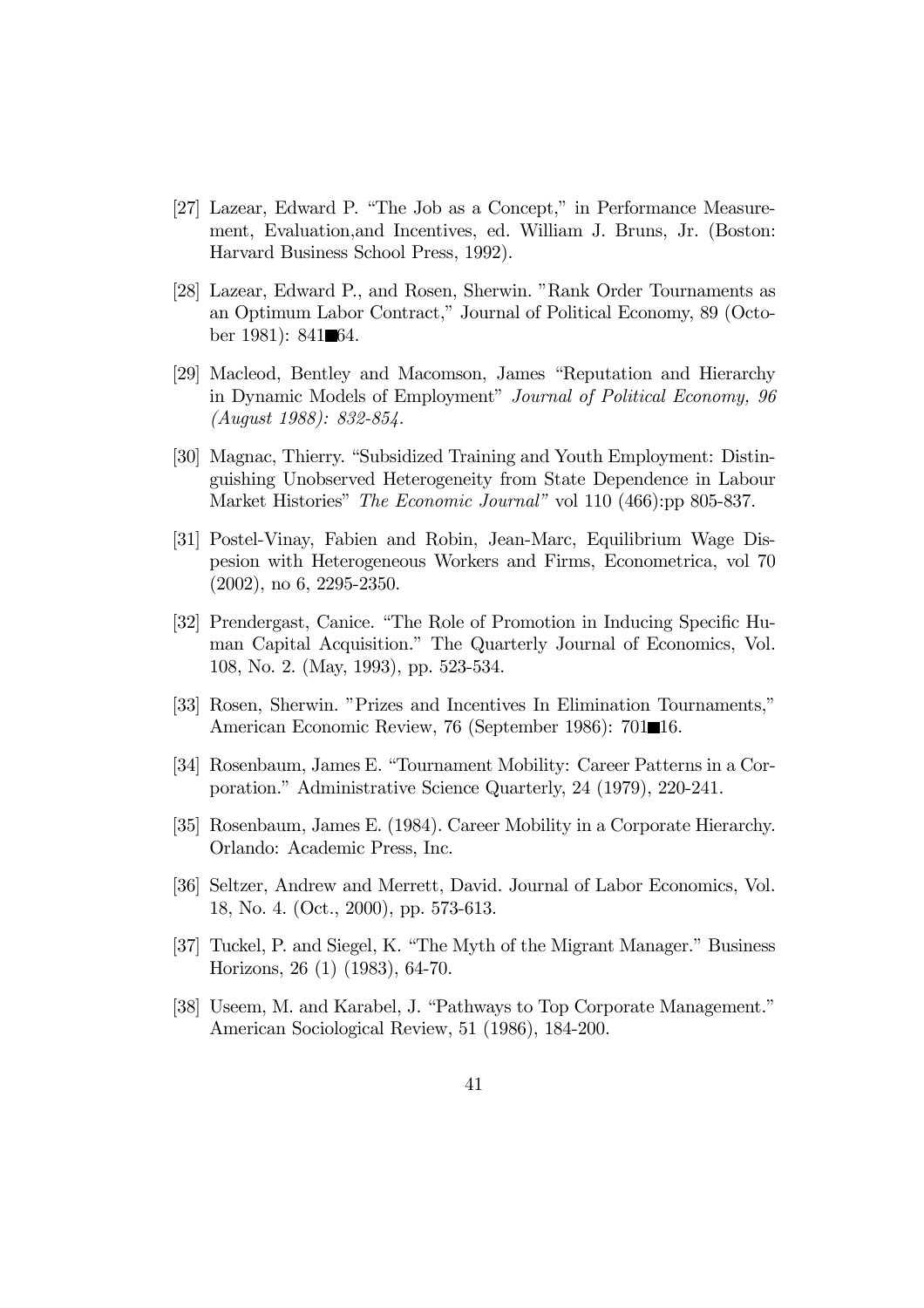- [39] Vroom, V. F. and MacCrimmon, K.R. "Toward a Stochastic Model of Managerial Careers." Administrative Science Quarterly, 13 (1968), 26- 46.
- [40] Wooldridge, Jeffrey (2003) "Simple Solutions to the Initial Conditions Problem in Dynamic, Non-linear Panel Data Models with Unobserved Heterogeneity" forthcoming in The Journal of Applied Econometrics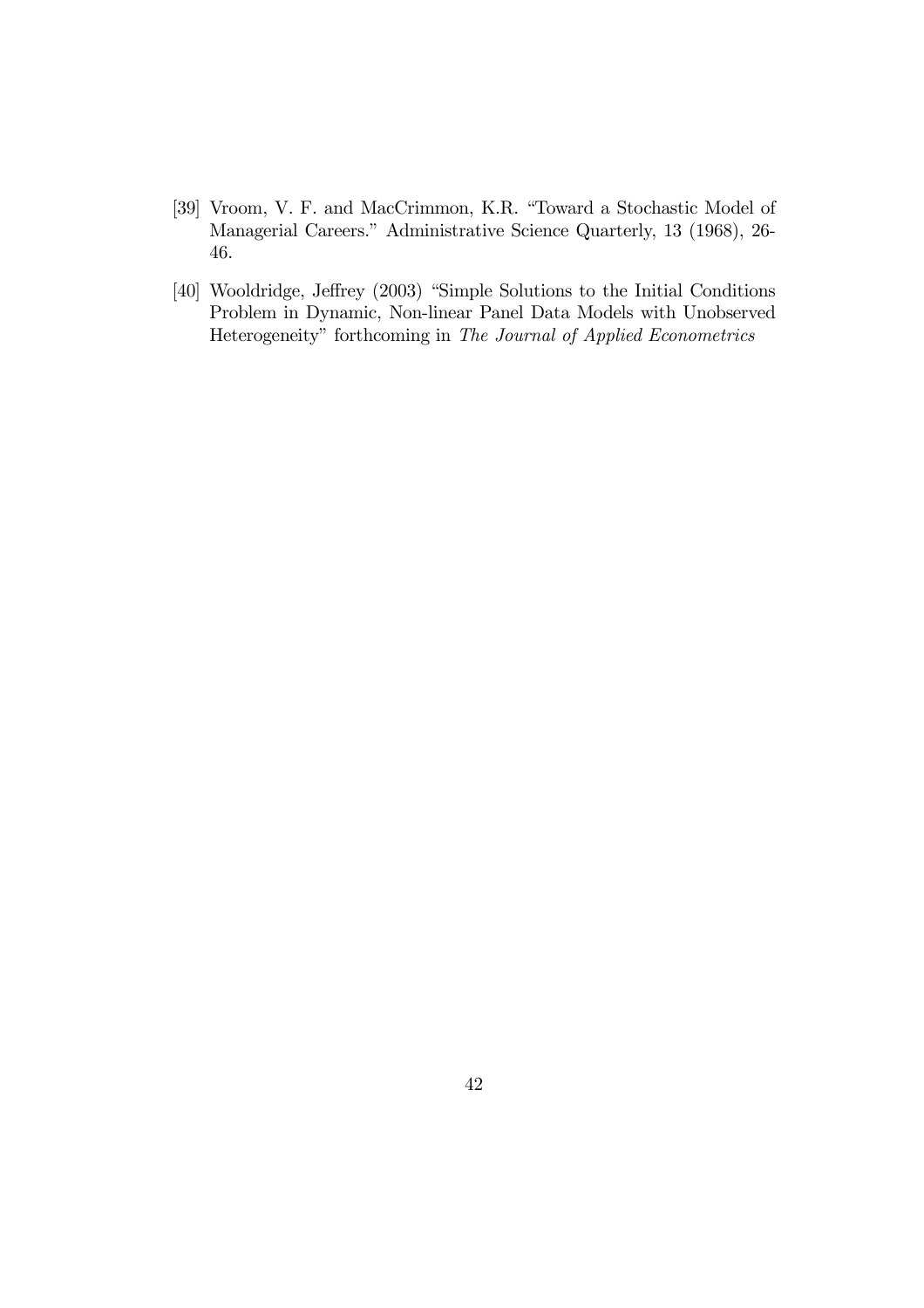# 8 Data Appendix

### Table A1 Some Summary Statistics

Mean Standard Dev.

| Level in the firm                   |          |       |
|-------------------------------------|----------|-------|
| in year 1                           | 4.30     | 1.27  |
| in year 2                           | 4.29     | 1.29  |
| in year 3                           | 4.18     | 1.31  |
| in year 4                           | 4.05     | 1.29  |
| in year 5                           | 3.97     | 1.31  |
| in year 6                           | 3.87     | 1.31  |
| in year 7                           | 3.71     | 1.27  |
| in year 8                           | 3.52     | 1.21  |
|                                     |          |       |
| Fraction promoted                   |          |       |
| in year 2                           | 0.11     |       |
| in year 3                           | $0.09 -$ |       |
| in year 4                           | 0.08     |       |
| in year 5                           | $0.07 -$ |       |
| in year 6                           | $0.09 -$ |       |
| in year 7                           | 0.08     |       |
| in year 8                           | 0.05     |       |
|                                     |          |       |
| Firm profits/ $1,000,000$ of 1980\$ |          |       |
| in year 1                           | 130.9    | 268.1 |
| in year 2                           | 127.4    | 237.4 |
| in year 3                           | 106.9    | 231.8 |
| in year 4                           | 106.0    | 225.5 |
| in year 5                           | 116.5    | 224.8 |
| in year 6                           | 106.1    | 209.4 |
| in year 7                           | 120.4    | 209.7 |
| in year 8                           | 127.9    | 260.6 |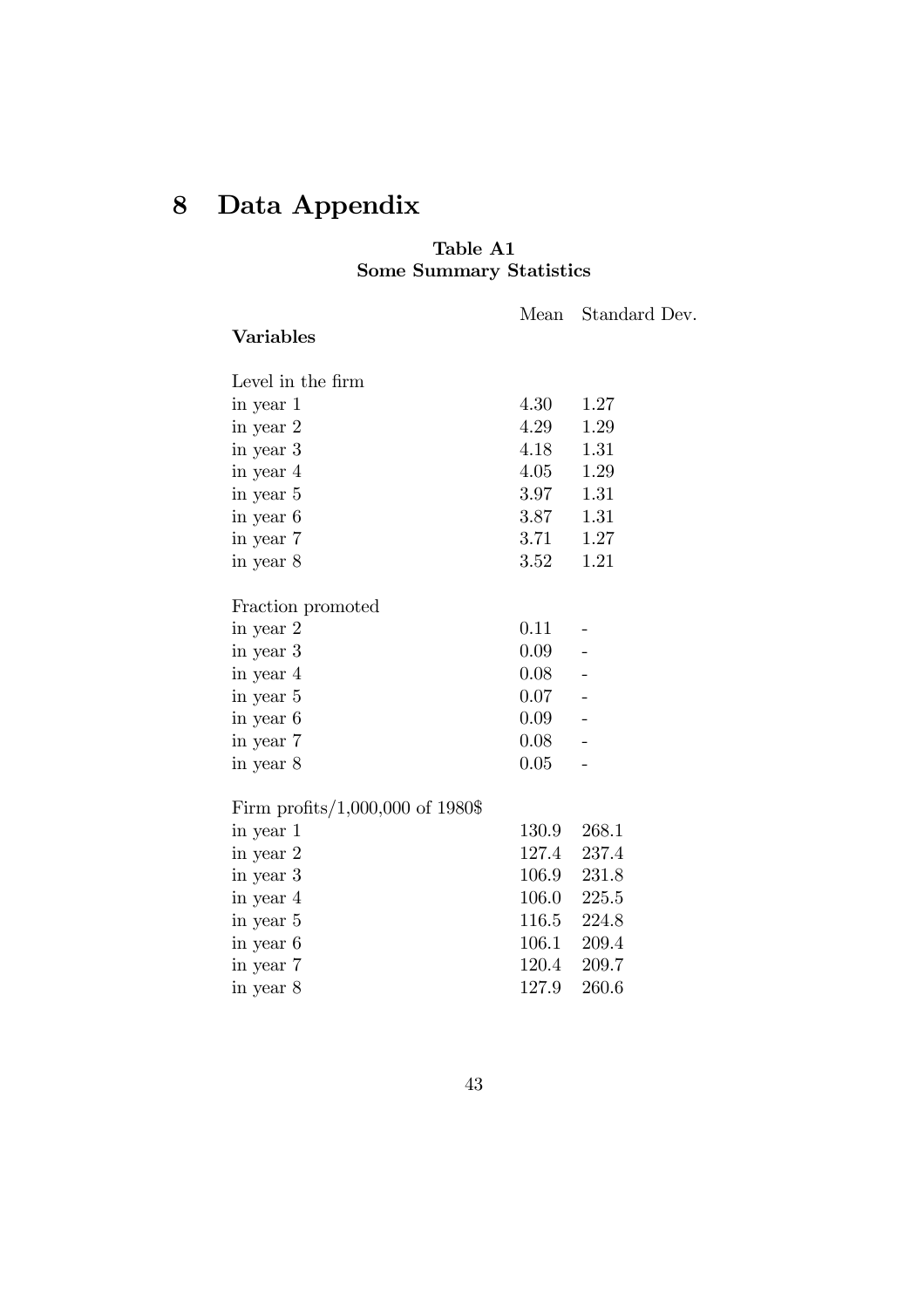# Table A1- Continued

| <b>Variables</b>                    | Mean   | Std Dev. |
|-------------------------------------|--------|----------|
| Firm $size/1000$                    |        |          |
| in year 1                           | 33.51  | 40.44    |
| in year 2                           | 33.33  | 39.58    |
| in year 3                           | 31.73  | 37.49    |
| in year 4                           | 32.22  | 38.44    |
| in year 5                           | 32.99  | 39.96    |
| in year 6                           | 34.07  | 42.44    |
| in year 7                           | 32.35  | 40.27    |
| in year 8                           | 32.91  | 41.35    |
| education (years)                   | 16.37  | 1.87     |
| age                                 | 46.13  | 8.68     |
| tenure                              | 13.28  | 10.30    |
| fraction newcomer                   | 0.04   | 0.19     |
| age above                           | 49.90  | 4.47     |
| fraction newcomer above             | 0.21   | 0.17     |
| promotion per individual (per year) | 0.1066 | 0.2438   |
| Initial Speed of promotion          | 0.3683 | 0.2111   |